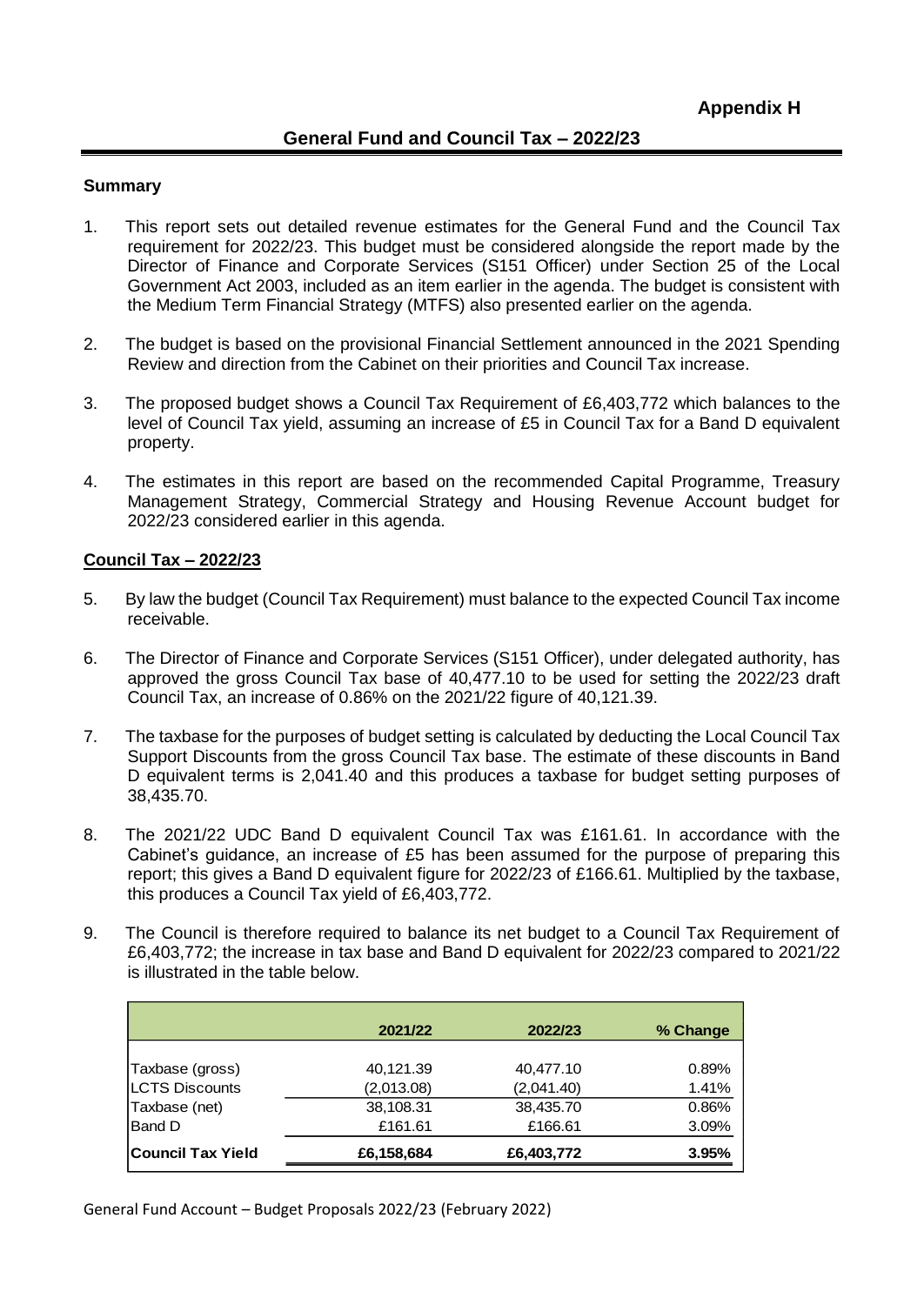10. The Council Tax Yield is higher for 2022/23 than the equivalent sum for 2021/22, an analysis of the income for the increase in taxbase and Band D equivalent is set out below:

| <b>Council Tax increases</b>                     |          |            |
|--------------------------------------------------|----------|------------|
| 2021/22 Council Tax Requirement                  |          | £6,158,684 |
| Additional income arising from Taxbase increases | £54.547  |            |
| Additional income arising from UDC £5 increase   | £190,541 |            |
| 2022/23 Council Tax Requirement                  |          | £6,403,772 |

- 11. The £6,403,772 figure represents estimated Council Tax income, but for budget purposes it is treated as a UDC levy on the Collection Fund and is therefore a reliable figure. Inevitably the actual amount of Council Tax income collected will differ from the assumed amount due to in year changes in Local Council Tax Support, reliefs, empty properties and level of collection. This will give rise to either a surplus or deficit on the Collection Fund which will be taken into account as part of next year's budget setting.
- 12. Assuming an increase of £5 in Council Tax, the amount of Uttlesford Council Tax, by each Council Tax band, is shown below.

| <b>Band</b> | <b>Proportion</b><br>of Band D | 2021/22 UDC<br><b>Council Tax</b><br>£ | 2022/23 UDC<br><b>Council Tax</b><br>£ | <b>Increase</b><br>£5<br>£/year |
|-------------|--------------------------------|----------------------------------------|----------------------------------------|---------------------------------|
|             |                                |                                        |                                        |                                 |
| A           | $6/9$ ths                      | 107.74                                 | 111.07                                 | 3.33                            |
| в           | $7/9$ ths                      | 125.70                                 | 129.59                                 | 3.89                            |
| С           | 8/9ths                         | 143.65                                 | 148.10                                 | 4.44                            |
| D           | $9/9$ ths                      | 161.61                                 | 166.61                                 | 5.00                            |
| Е           | $11/9$ ths                     | 197.52                                 | 203.63                                 | 6.11                            |
| F           | $13/9$ ths                     | 233.44                                 | 240.66                                 | 7.22                            |
| G           | $15/9$ ths                     | 269.35                                 | 277.68                                 | 8.33                            |
| н           | 18/9ths                        | 323.22                                 | 333.22                                 | 10.00                           |

### **Budget Consultation 2022/23**

- 13. A Budget consultation was undertaken between 30 September and 17 October 2021. The Council sought the views of residents, partners and those who work within the district as it began the process of setting the budget for the 2022-23 financial year. A total of 167 responses were received.
- 14. The consultation concentrated on asking for residents' views on the priorities for council spending and for the future resourcing of specific service areas. An open text box was provided for respondents to express their views if they felt a different priority should be set by the Council. Feedback was also sought from residents regarding whether the Council Tax precept for Uttlesford District Council represented 'Value for money'.
- 15. A summary of the responses is set out below and the full report can be found at Annexe H6 and a copy of the questionnaire with full data response to each question is attached as Annexe H7.
	- i. Does the council offer value for money 66% of respondents either 'strongly agreed' or 'tended to agree'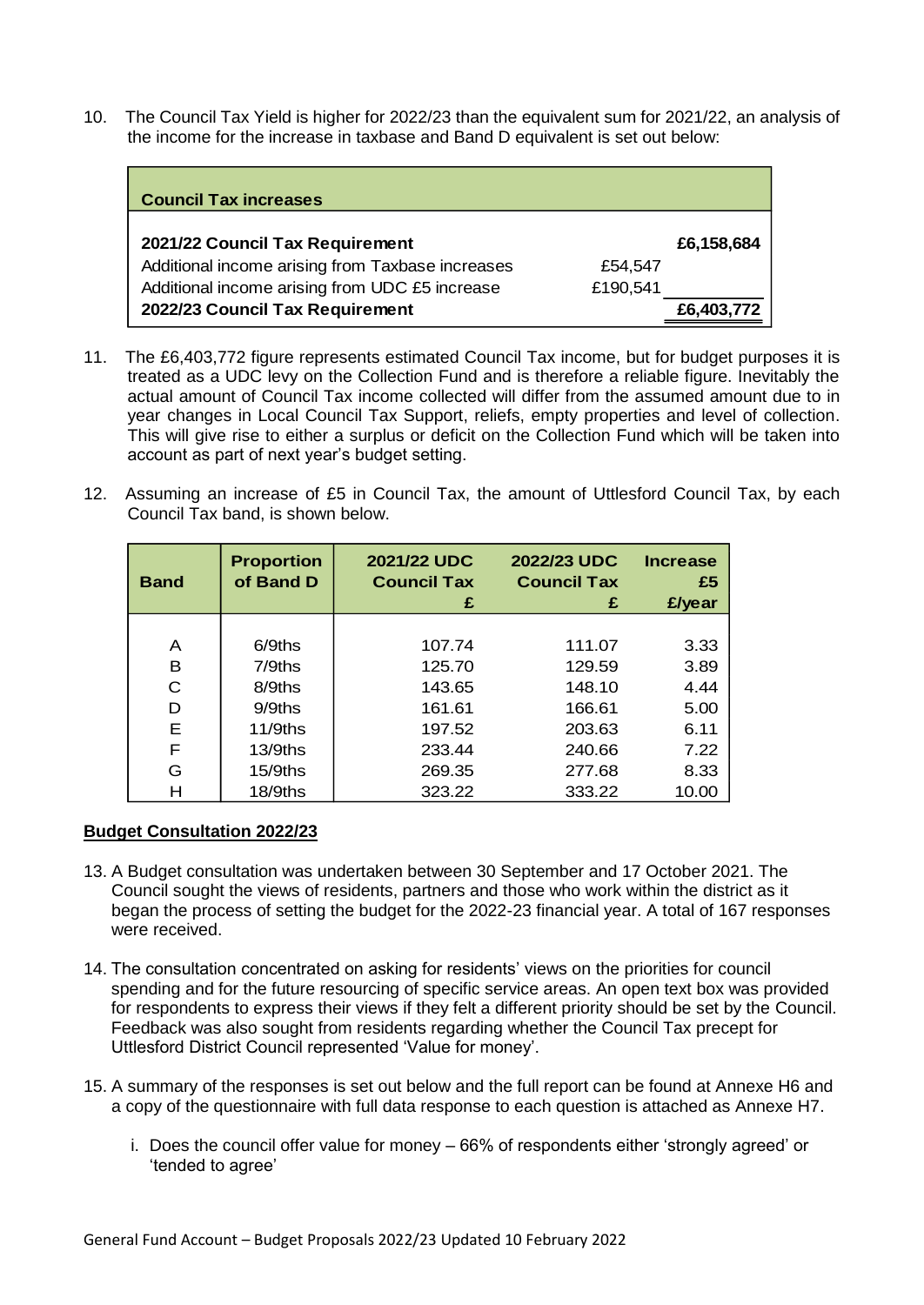- ii. Are the Corporate Plan priorities the right ones this ranged between 84% and 96% across the four priorities who agreed these were the right ones
- iii. Importance of Statutory Services Waste and Recycling scored highest, with developing cleaner neighbourhoods second and the Local Plan and Planning third. Taxi, Liquor, and gambling licencing showed as the least important
- iv. Importance of Discretionary Services Maintaining amenity areas scored highest, with Communicating with the Public second and Community Safety third. The least important was Ward Member Grants

### **General Fund Budget**

16. A summary of the 2022/23 General Fund budget is shown in the table below. A more detailed summary is set out in Annexe H1, and each portfolio budget is set out in Annexe H2.

| £'000                                            | 2021/22<br><b>Original</b><br><b>Budget</b> | 2021/22<br><b>Current</b><br><b>Budget</b> | 2022/23<br><b>Original</b> | 2022/23<br>Increase /<br><b>Budget (Decrease)</b> |
|--------------------------------------------------|---------------------------------------------|--------------------------------------------|----------------------------|---------------------------------------------------|
| <b>Direct Service Budgets</b>                    |                                             |                                            |                            |                                                   |
| Net Service Expenditure                          | 15,736                                      | 15,736                                     | 17,341                     | 1,606                                             |
| <b>Corporate Items</b>                           |                                             |                                            |                            |                                                   |
| Capital Financing and MRP                        | 3,626                                       | 4.922                                      | 5,131                      | 210                                               |
| Recharge to HRA                                  | (1,552)                                     | (1,552)                                    | (1,747)                    | (195)                                             |
| Investment Income                                | (6,928)                                     | (6,928)                                    | (11, 774)                  | (4,846)                                           |
| <b>Borrowing Cost</b>                            | 1,814                                       | 1,814                                      | 2,835                      | 1,020                                             |
| Other Corporate Items                            | 422                                         | 422                                        | 425                        | 3                                                 |
| <b>Net Expenditure</b>                           | (2,618)                                     | (1,322)                                    | (5, 130)                   | (3,808)                                           |
| <b>Funding</b>                                   |                                             |                                            |                            |                                                   |
| New Homes Bonus Grant                            | (2,823)                                     | (2,823)                                    | (1,343)                    | 1,480                                             |
| <b>Business Rates Retention</b>                  | 2,721                                       | 2,721                                      | (4,368)                    | (7,089)                                           |
| <b>Rural Services Grant</b>                      | (293)                                       | (293)                                      | (293)                      | (1)                                               |
| Covid 19 Support Funding                         | (890)                                       | (890)                                      | (1,552)                    | (662)                                             |
| Council Tax - Collection Fund                    | 55                                          | 55                                         | 6                          | (49)                                              |
|                                                  | (1,230)                                     | (1,230)                                    | (7, 550)                   | (6,320)                                           |
| <b>Net Operating Expenditure</b>                 | 11,888                                      | 13,184                                     | 4.662                      | (8, 522)                                          |
| Net transfers to/(from) other earmarked reserves | (5,729)                                     | (7,025)                                    | 1,742                      | 8,767                                             |
| Council Tax Requirement                          | 6,159                                       | 6.159                                      | 6.404                      | 245                                               |
| Council Tax (precept levied on Collection Fund)  | (6, 159)                                    | (6, 159)                                   | (6, 404)                   | (245)                                             |
| (Surplus)/Deficit                                | 0                                           | 0                                          | 0                          | 0                                                 |

17. After taking account of all the budget requirements and the Council Tax requirement there is a deficit of £214,162. To ensure that the Council meets its legal requirement to set a balanced budget it is proposed the deficit of £214,162 is met from the Medium Term Financial Strategy Reserve.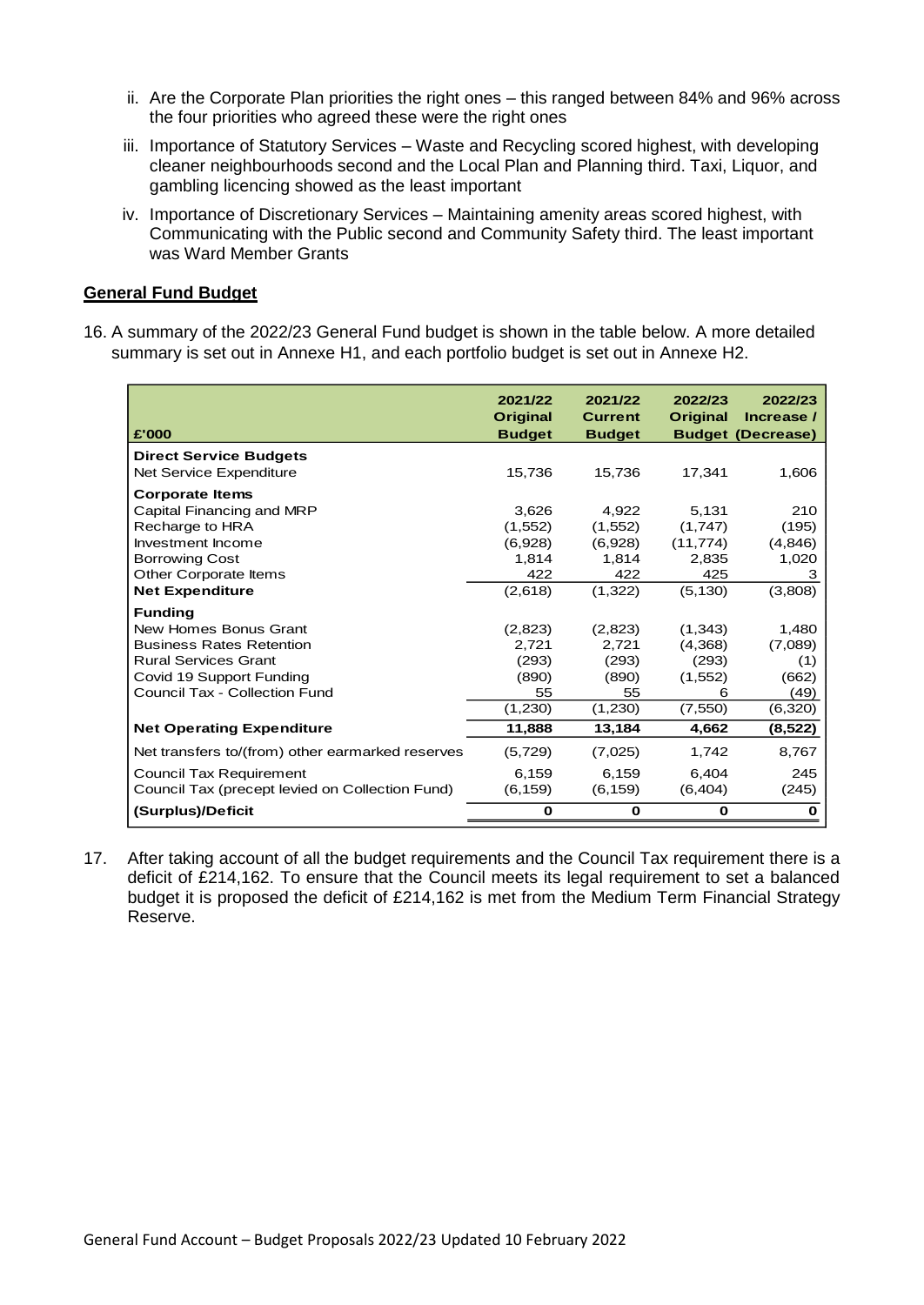18. The following table is a reconciliation of the movement from the 2021/22 budget to the 2022/23 budget.

|                                          | £'000    | £'000   |
|------------------------------------------|----------|---------|
| <b>Council Tax Requirement - 2021/22</b> |          | 6,159   |
|                                          |          |         |
| Direct Service Budget Changes            |          |         |
| Budget movements to restated base 20/21  | (855)    |         |
| Inescapable growth                       | 1,925    |         |
| Service growth                           | 517      |         |
| Efficiency savings                       | (361)    |         |
| Changes to Income                        | 69       |         |
| Other adjustments                        | 310      |         |
|                                          |          | 1,606   |
| Corporate Items                          |          |         |
| Capital financing costs decrease         | 197      |         |
| Investment Asset net income              | (4,846)  |         |
| Recharges to the HRA                     | (195)    |         |
| Net treasury costs/(income)              | 1,036    |         |
|                                          |          | (3,808) |
| Funding Items                            |          |         |
| Change in New Homes Bonus                | 1,480    |         |
| Net impact of Collection Fund            | (7, 138) |         |
| Covid impact funding                     | (662)    |         |
| Other net adjustments                    | (1)      |         |
| Net change in draw on reserves           | 8,767    |         |
|                                          |          | 2,448   |
| Total net changes to base budget         |          | 246     |
| <b>Council Tax Requirement - 2022/23</b> |          | 6,404   |

- 19. A full analysis of all budget changes, efficiencies, growth and adjustments are detailed in Annex H3 and the definition of these changes are explained below:
	- I. The budget movements to restated base are items of expenditure which were approved in previous years for a fixed term only and have been removed from the budget
	- II. Inescapable growth relates to inflationary and incremental increases for salaries and other service expenditure inflation
	- III. Growth is direct service investment
	- IV. Efficiencies have been achieved by the natural evolution of services and the way we deliver those services; no efficiency targets have been included in the 2022/23 budget
- 20. The Government wrote to the Council on the 7 February 2022 advising that they are exercising powers under the Town and Country Planning Act [1990 – Section 62A] to 'designate' the Council in regard to the consideration of major planning applications. The consequence of designation is that applications for major development can be made directly to the Planning Inspectorate, although applicants will have the option of continuing to apply to the Council in the usual way. The financial impact of this is estimated at £560,000, 50% of the normal annual planning income. Full details can be found in The Medium Term Financial Strategy (Appendix C).
- 21. As part of the Designation Notice the Council must provide an improvement plan, which the Council already has from the 2021 review undertaken by EELGA. However, the lost income formed a key element in funding the changes that need to be made and Officers have commenced discussions with DLUHC around financial support whilst the Designation Notice is in place. In addition to the request to DLUHC the Council will put in place enhanced budgetary controls, such as vacancy management, to minimise the final level of Reserve drawdown that is required.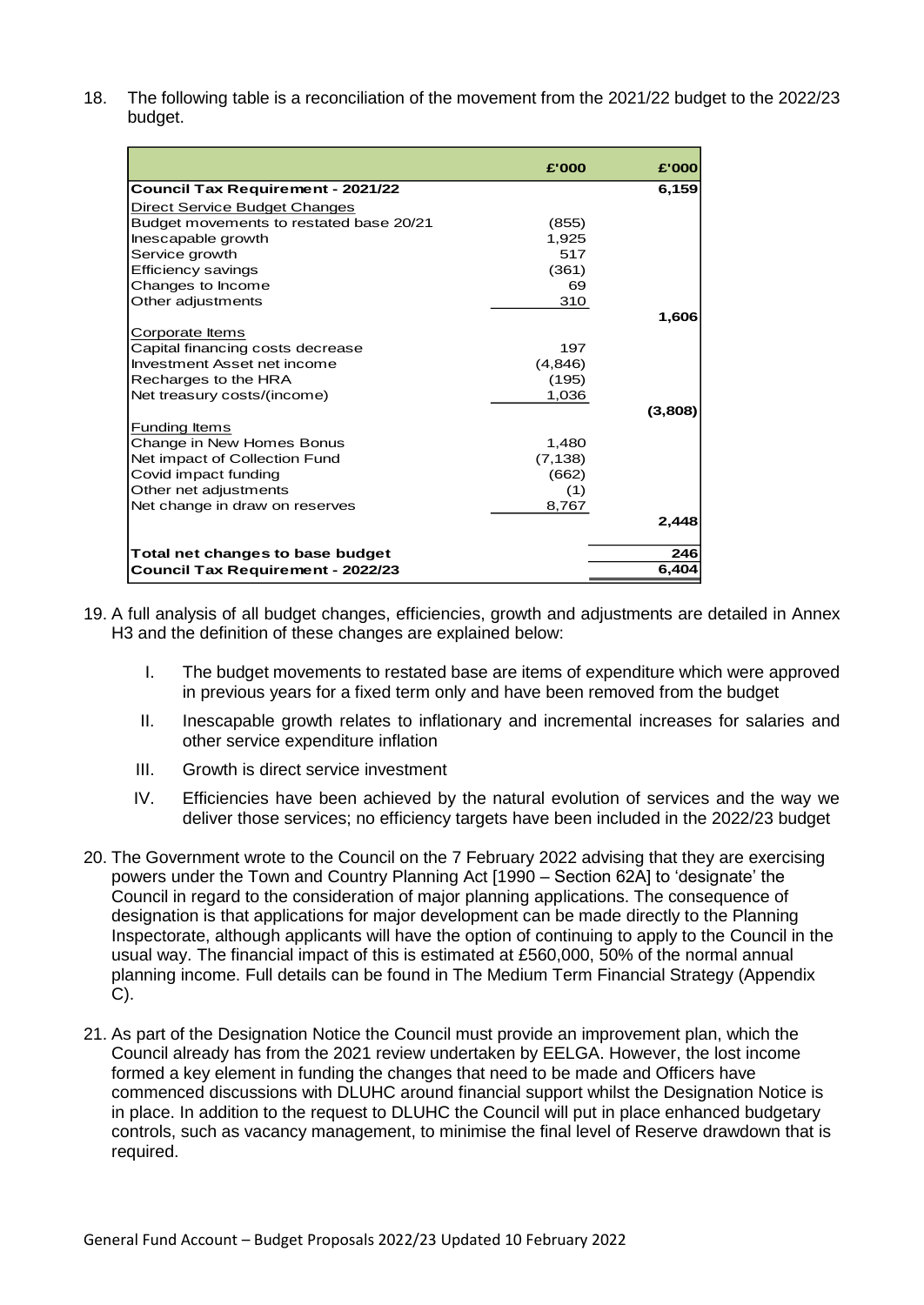- 22. As there has been no other councils subject to a Designation Notice since 2014, there is very little information on which to base the estimated income loss. It should be noted therefore that this figure is subject to change giving a variance either higher or lower than the estimated £560,000. A separate paragraph will be provided in each quarterly budget monitoring report setting out the position at that point in time and the estimated annual loss.
- 23. Although not normally reported separately, there has been throughout 2021/22 considerable interest in the Uttlesford funding for the Local Highways Panel. For 2022/23 the sum allocated for this purpose is £200,000.
- 24. £250,000 has been allocated to the Corporate Management budget. This will fund the compensation payments being made for the relocation of the Environmental Services Teams to Little Canfield for the next three years in accordance with Council policy. In addition, the Council last carried out a full review on its pay structure over 20 years ago. Since then, ad hoc pieces of work have been done, including an update to the current salary grades in 2017, but the option of a more fundamental review needs to be explored.
- 25. The key service variances over £50,000 are detailed in the following table

| <b>Service</b>                                     |              | £'000 Description of variance                                                                                                                                                                                                                                                                                                                                                                                                                                                                                                                                                |
|----------------------------------------------------|--------------|------------------------------------------------------------------------------------------------------------------------------------------------------------------------------------------------------------------------------------------------------------------------------------------------------------------------------------------------------------------------------------------------------------------------------------------------------------------------------------------------------------------------------------------------------------------------------|
| Development Control (note 1)                       |              | 176 New Staffing Structure £152k of spend is funded from Member priority funding allocated to the planning review<br>120 Planning Appeals Additional specialist Consultancy and legal fees<br>55 PPA net Income reduction of £75k offset by reduced cost of £20k for consultants<br>560 Estimated income reduction due to the current planning designation<br>(95) Additional income due to S106 fees and efficiencies in fee processing<br>20 Place Services SLA To support the service on Heritage propories<br>23 Advertising Additional notices of planning applications |
| Planning Policy (see note 2)                       |              | 172 Consultancy<br>75 Legal Fees                                                                                                                                                                                                                                                                                                                                                                                                                                                                                                                                             |
| Corporate Management                               |              | (300) Member Priorities Fund released as no new priorities identified                                                                                                                                                                                                                                                                                                                                                                                                                                                                                                        |
| Offices (see note 3)                               |              | 56 Little Canfield Site Manager<br>223 New premises rates<br>248 Site Security<br>(352) Little Canfield Commercial Income                                                                                                                                                                                                                                                                                                                                                                                                                                                    |
| Lifeline (see note 4)                              |              | 160 Income loss due to service being delivered by alternative provider                                                                                                                                                                                                                                                                                                                                                                                                                                                                                                       |
| <b>Information Technology</b>                      |              | 125 Software increases and Security Costs to cover additional software to ensure security of systems                                                                                                                                                                                                                                                                                                                                                                                                                                                                         |
| Car Park                                           |              | 115 Increased cost of payment processes for ticket machines                                                                                                                                                                                                                                                                                                                                                                                                                                                                                                                  |
| Waste Management                                   |              | 173 Agency Staff Increased cost of HGV agency drivers and to cover absences<br>93 Trade Waste Loss of income due to company closing down<br>(143) Green Waste Green waste additional subscriptions                                                                                                                                                                                                                                                                                                                                                                           |
| <b>Economic Development</b>                        |              | (106) Net saving of previous strategy funds now replaced with the Economic recovery plan                                                                                                                                                                                                                                                                                                                                                                                                                                                                                     |
| <b>Council Tax Discounts</b>                       | (72)         | Essex sharing agreement reduction in the council tax share back from precpetors                                                                                                                                                                                                                                                                                                                                                                                                                                                                                              |
| Revenues                                           |              | 68 Temporary Staff Additional temp staff to support the delivery of grants and taxbase                                                                                                                                                                                                                                                                                                                                                                                                                                                                                       |
| Grants                                             | (65)         | Grant allocations One off grant allocations in 2021/22                                                                                                                                                                                                                                                                                                                                                                                                                                                                                                                       |
| Other<br><b>Total Net Direct Service Variances</b> | 277<br>1,606 | Net minor variances                                                                                                                                                                                                                                                                                                                                                                                                                                                                                                                                                          |

### *Note 1 – Planning Income*

Development Control income reduction of £560,000 is the estimated impact of the Planning Designation Notice as detailed in paragraph 20.

#### *Note 2 – Local Plan*

The local plan has a total allocated budget of £6.83m, this is for financial years 2020/21 – 2024/25. A five year budget plan is in place and the local plan is on target to complete within the allocated resources. The overspend in the current year is offset against prior year underspends (held in reserves) and spend profiling is updated annually. The total budget allocation is inclusive of the funds held in the Sustainable New Communities Reserve.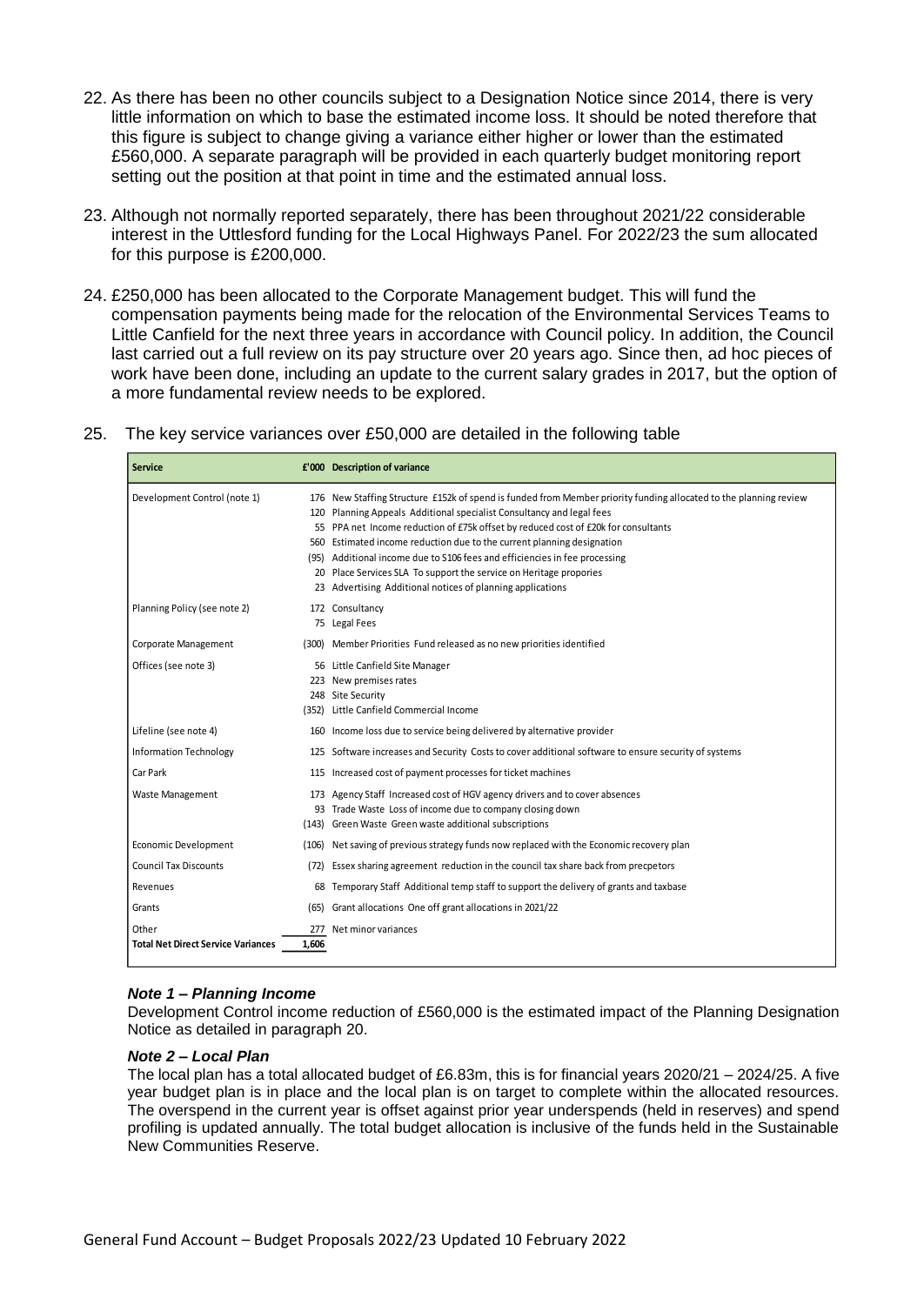### *Note 3 – Little Canfield Business Park*

The additional office costs include both the Little Canfield site and the new office building in Stansted. The total additional cost of Little Canfield is £507,250, this needs to be offset against the expected commercial income and gives a net cost of the site of £155,250.

#### *Note 4 – Lifeline*

The reduction of income for the Lifeline service, is offset against a charge from the Housing Revenue Account. The General Fund collected the income for this service from private residents subscribing to the service, but the associated costs are incurred by the Housing Revenue Account. The income is then recharged back to the Housing Revenue Account as part of the overall net Housing Revenue Recharge, which is shown in the General Fund Summary table under 'Corporate Costs' at the beginning of this paper. This recharge now excludes the cost of this service, and this is reflected in the higher net income received by the General Fund of £195,000.

26. A subjective analysis of net service expenditure is detailed below.

|                                   | 2021/22         | 2021/22        | 2022/23         |                          |
|-----------------------------------|-----------------|----------------|-----------------|--------------------------|
| £'000                             | <b>Original</b> | <b>Current</b> | <b>Original</b> | Increase /               |
|                                   | <b>Budget</b>   | <b>Budget</b>  |                 | <b>Budget (Decrease)</b> |
|                                   |                 |                |                 |                          |
| <b>Employees</b>                  | 13,900          | 13,900         | 14,464          | 564                      |
| Premises                          | 672             | 672            | 1,227           | 5551                     |
| Transport                         | 600             | 600            | 572             | (28)                     |
| Supplies & Services               | 9,219           | 9,219          | 9,267           | 47                       |
| Third Party Payments              | 341             | 341            | 343             | 2                        |
| Transfer Payments                 | 12,120          | 12,120         | 11,608          | (512)                    |
| <b>Expenditure</b>                | 36,853          | 36,853         | 37,481          | 628                      |
| <b>External Funding</b>           | (1,556)         | (1,556)        | (1,738)         | (181)                    |
| Fees & Charges                    | (6,066)         | (6,066)        | (5,747)         | 320                      |
| <b>Specific Government Grants</b> | (12, 849)       | (12, 849)      | (12, 295)       | 553                      |
| Other Income                      | (646)           | (646)          | (359)           | 286                      |
| <b>Income</b>                     | (21, 117)       | (21, 117)      | (20, 140)       | 978                      |
| Net portfolio expenditure         | 15,736          | 15,736         | 17,341          | 1,606                    |

- Employee cost increases relates to inflation and incremental increases
- Premises is due to the new Council sites (Little Canfield Business Park and Walpole Meadows, Stansted) as detailed in paragraph 23 note 3.
- Transfer payments is the Housing Benefit expenditure, this is offset by the subsidy income shown under Specific Government Grants
- Fees and charges reduction is due to the impact of the Planning Designation as detailed in paragraph 20 and 23 note 1.

### **Corporate Costs**

- 27. The Corporate Costs includes the additional revenue charge for Minimum Revenue Provision (MRP), this is a charge to minimise the risk exposure of the Council against the debt, mainly incurred through the acquisition of the commercial portfolio, and supports the reduction in our capital financing requirement.
- 28. To reduce the impact of the charge, all capital expenditure (excluding investment assets) is financed in the year the cost is incurred. This is discussed in more detail in the MTFS (Appendix C) presented earlier in the agenda.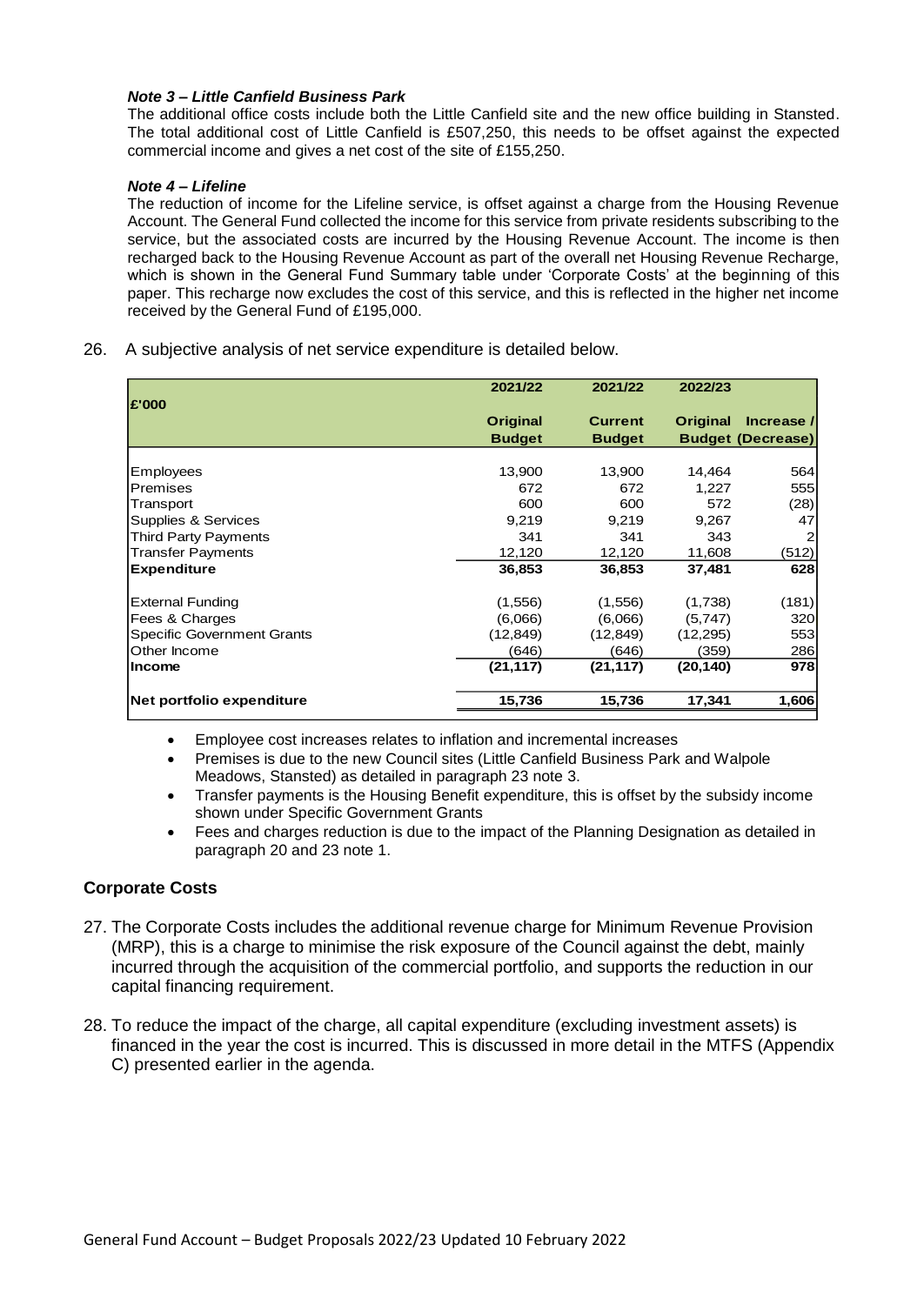## **Funding**

- 29. The Government announced a further one year settlement for 2022/23, which means that both the Fair Funding Review and Business Rates Reforms are again postponed. This does mean that the New Homes Bonus is extended for a further year, a one year only amount with no future legacy payments.
- 30. The additional year of the New Homes Bonus means that the Council received a one year grant payment of £517,000 plus the final year legacy payment of the 'original' scheme, giving a total award of £1,342,925.
- 31. The Government pledged that no Local Authority would be worse off in this year's settlement and provided all Lower Tier Authorities with a grant to bring them up to the same level of funding as 2021/22; this grant assumes that councils will increase Council Tax by the maximum amount, which is the proposal contained within this report.
- 32. As part of the one year settlement the Government continued the Lower Tier Services Grant payments and a total grant of £1,551,587 was received.

### **Risks and Assumptions**

33. The key areas of risk both adverse and favourable are detailed in the Section 25 report - Robustness of Estimates and Adequacy of Reserves - presented earlier in the agenda (Appendix A). A full analysis of all operational service risks and assumptions has been included in Annexe H4.

### **Local Government Finance Settlement**

- 34. The Government announced the provisional settlement on 16 December 2021 for 2022/23 and the final settlement is expected to be announced in February 2022. It is unlikely there will be any changes to the settlement figures, but if there is these will be discussed with Members and all reports and financial tables will be updated to reflect this.
- 35. There is continued uncertainty about the level of funding in future years and this was discussed in more detail in the MTFS, earlier in the agenda.

### **General Fund Reserves**

- 36. The report made by the Director of Finance and Corporate Services (s151 Officer) under Section 25 of the Local Government Act 2003, received as Appendix A earlier in tonight's agenda, recommended that the Working Balance is maintained at £1.597m for 2022/23 and has been included in the Budget.
- 37. The reserves estimated balance at the end of the 2021/22 financial year is £19.089m, the proposed net transfer of reserves for 2022/23 is £1.742m giving a balance at 31 March 2023 of £20.831m as set out below, this includes the 2022/23 deficit drawdown from the Medium Term Financial Strategy reserve of £0.214m.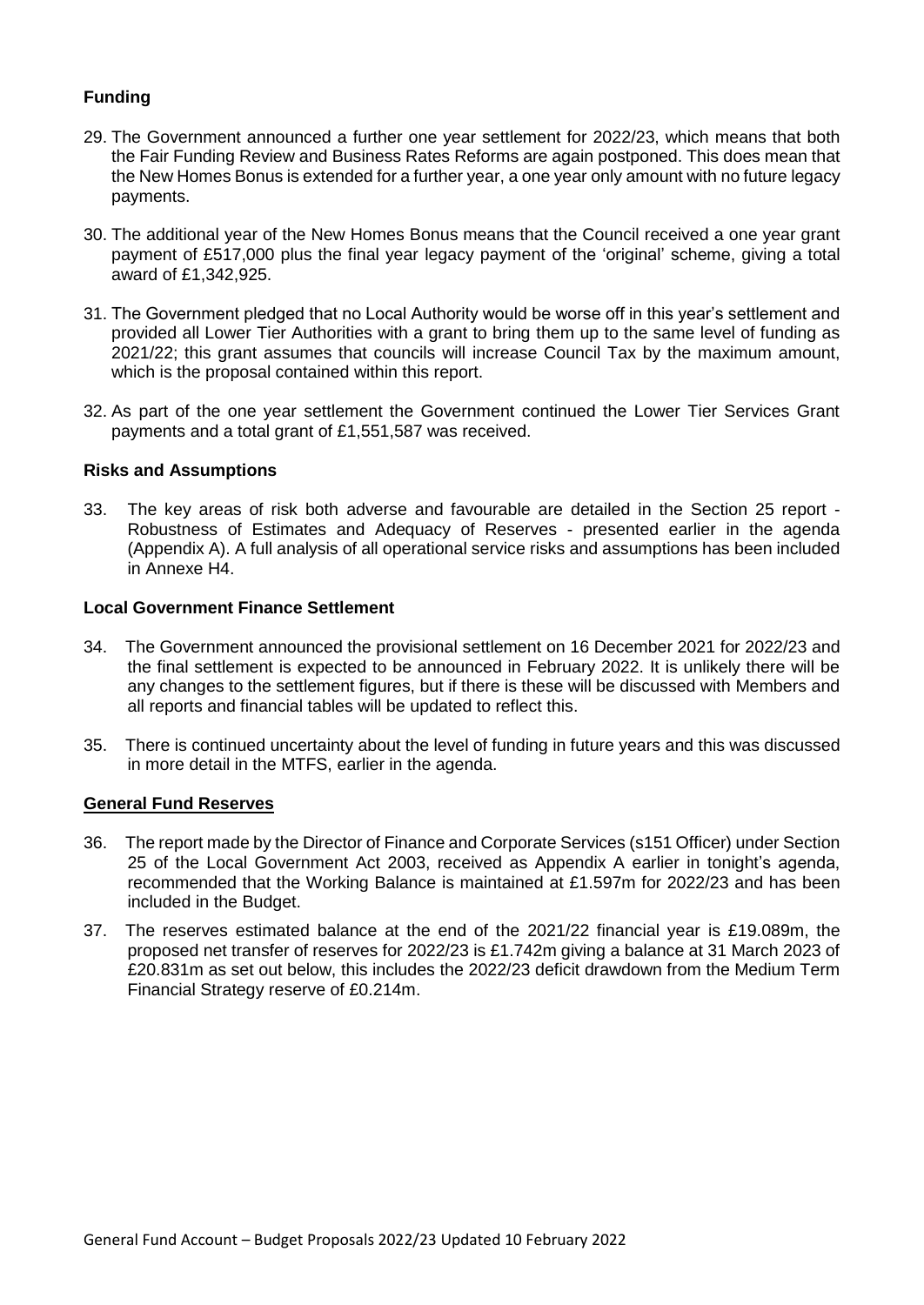|                                    | 2021/22 Q2 position |                                 |                    |                                                                              | 2022/23                                                  |                    |                                    |                                      |
|------------------------------------|---------------------|---------------------------------|--------------------|------------------------------------------------------------------------------|----------------------------------------------------------|--------------------|------------------------------------|--------------------------------------|
| £000                               |                     | <b>Balance at Transfer from</b> | <b>Transfer To</b> | <b>Estimated atl</b><br>1 April 2021 General Fund General Fund 31 March 2022 | <b>Transfer from</b><br><b>General Fund General Fund</b> | <b>Transfer To</b> | <b>Reserve</b><br><b>Transfers</b> | <b>Estimated at</b><br>31 March 2023 |
| <b>Ringfenced Reserves</b>         |                     |                                 |                    |                                                                              |                                                          |                    |                                    |                                      |
| <b>Business Rates</b>              | 7,634               | 1,844                           | (4,837)            | 4,641                                                                        | 771                                                      |                    |                                    | 5,412                                |
| Capital Slippage                   | 1,483               | 204                             | (723)              | 964                                                                          |                                                          |                    |                                    | 964                                  |
| Licensing                          | 35                  | 13                              |                    | 48                                                                           |                                                          | (5)                |                                    | 43                                   |
| Leisure/Private Finance Initiative | 307                 |                                 |                    | 307                                                                          |                                                          |                    |                                    | 307                                  |
| <b>Working Balance</b>             | 1,438               |                                 | (53)               | 1,385                                                                        | 212                                                      |                    |                                    | 1,597                                |
| <b>Total Ringfenced Reserves</b>   | 10,897              | 2,061                           | (5,614)            | 7,344                                                                        | 984                                                      | (5)                | $\mathbf 0$                        | 8,323                                |
| <b>Core Reserves</b>               |                     |                                 |                    |                                                                              |                                                          |                    |                                    |                                      |
| Commercial Assets                  | 1,060               |                                 |                    | 1,060                                                                        | 2,200                                                    |                    | 740                                | 4,000                                |
| Medium Term Financial Strategy     | 4,421               | 1,667                           | (776)              | 5,312                                                                        | 25                                                       | (387)              | (740)                              | 4,210                                |
| Strategic Initiatives              | 1,863               |                                 | (200)              | 1,663                                                                        |                                                          |                    |                                    | 1,663                                |
|                                    | 7,344               | 1,667                           | (976)              | 8,035                                                                        | 2,225                                                    | (387)              | $\mathbf 0$                        | 9,873                                |
| <b>Member Priorities</b>           |                     |                                 |                    |                                                                              |                                                          |                    |                                    |                                      |
| Economic Development               | 463                 | 1,000                           | (340)              | 1,123                                                                        |                                                          | (330)              |                                    | 793                                  |
| Planning                           | 891                 | 2                               | (100)              | 793                                                                          |                                                          | (15)               | $\mathbf 0$                        | 778                                  |
| Sustainable Communities            | 1,781               |                                 | (913)              | 868                                                                          |                                                          | (720)              |                                    | 149                                  |
| <b>Major Sports Facilities</b>     | 150                 | 150                             | (150)              | 150                                                                          | 150                                                      | (150)              |                                    | 150                                  |
| Climate change                     | 380                 | 300                             | (340)              | 340                                                                          | 320                                                      | (330)              |                                    | 330                                  |
|                                    | 3,665               | 1,452                           | (1,843)            | 3,274                                                                        | 470                                                      | (1, 545)           | $\mathbf 0$                        | 2,199                                |
| Grants                             |                     |                                 |                    |                                                                              |                                                          |                    |                                    |                                      |
| Homelessness                       | 404                 |                                 | (93)               | 311                                                                          |                                                          |                    |                                    | 311                                  |
| Health & Wellbeing                 | 131                 |                                 | (7)                | 124                                                                          |                                                          |                    |                                    | 124                                  |
|                                    | 535                 | 0                               | (100)              | 435                                                                          | $\mathbf 0$                                              | 0                  | 0                                  | 435                                  |
| <b>Total Usable Reserves</b>       | 11,544              | 3,119                           | (2,919)            | 11,744                                                                       | 2,695                                                    | (1,932)            | 0                                  | 12,507                               |
| <b>Total Reserves</b>              | 22,441              | 13,480                          | (19, 984)          | 19,089                                                                       | 3,679                                                    | (1, 937)           | $\bf{0}$                           | 20,831                               |

38. The individual net use of reserves has been set out in more detail in the following table and this includes the 2022/23 surplus.

| Reserve Movements - 2022/23                                                       | <b>Additions / (Drawdowns)</b><br>£'000 |
|-----------------------------------------------------------------------------------|-----------------------------------------|
| <b>Opening Balance</b>                                                            | 19,089                                  |
| <b>Ringfenced Reserves</b>                                                        |                                         |
| Net of business rates balances and S31 grants to support reliefs fo businesses    | 771                                     |
| Working Balance (statutory contigency balance)                                    | 212                                     |
| Allocation of ringfenced PFI leisure funds                                        |                                         |
| <b>Core Reserves</b>                                                              |                                         |
| Commercial Assets - to support loss of income and future refurbishments for relet | 2,200                                   |
| Local Highways panel and new burdens funding allocations to service delivery      | (169)                                   |
| 2022/23 Deficit                                                                   | (214)                                   |
| <b>Member Priority</b>                                                            |                                         |
| Year 2 of allocated funds to support economic recovery                            | (330)                                   |
| Local Plan and Neighbourhood plans                                                | (735)                                   |
| Elections - four year cycle of allocations                                        | 25                                      |
| Other net minor movements                                                         | (18)                                    |
| <b>Net of movements</b>                                                           | 1,742                                   |
| <b>Closing Balance</b>                                                            | 20,831                                  |

### **Fees and Charges review**

 $\overline{a}$ 

39. Officers have reviewed fees & charges in line with the Council's Pricing and Concessions policy and Cabinet decisions where relevant. A schedule of proposed charges is included at Annex H6.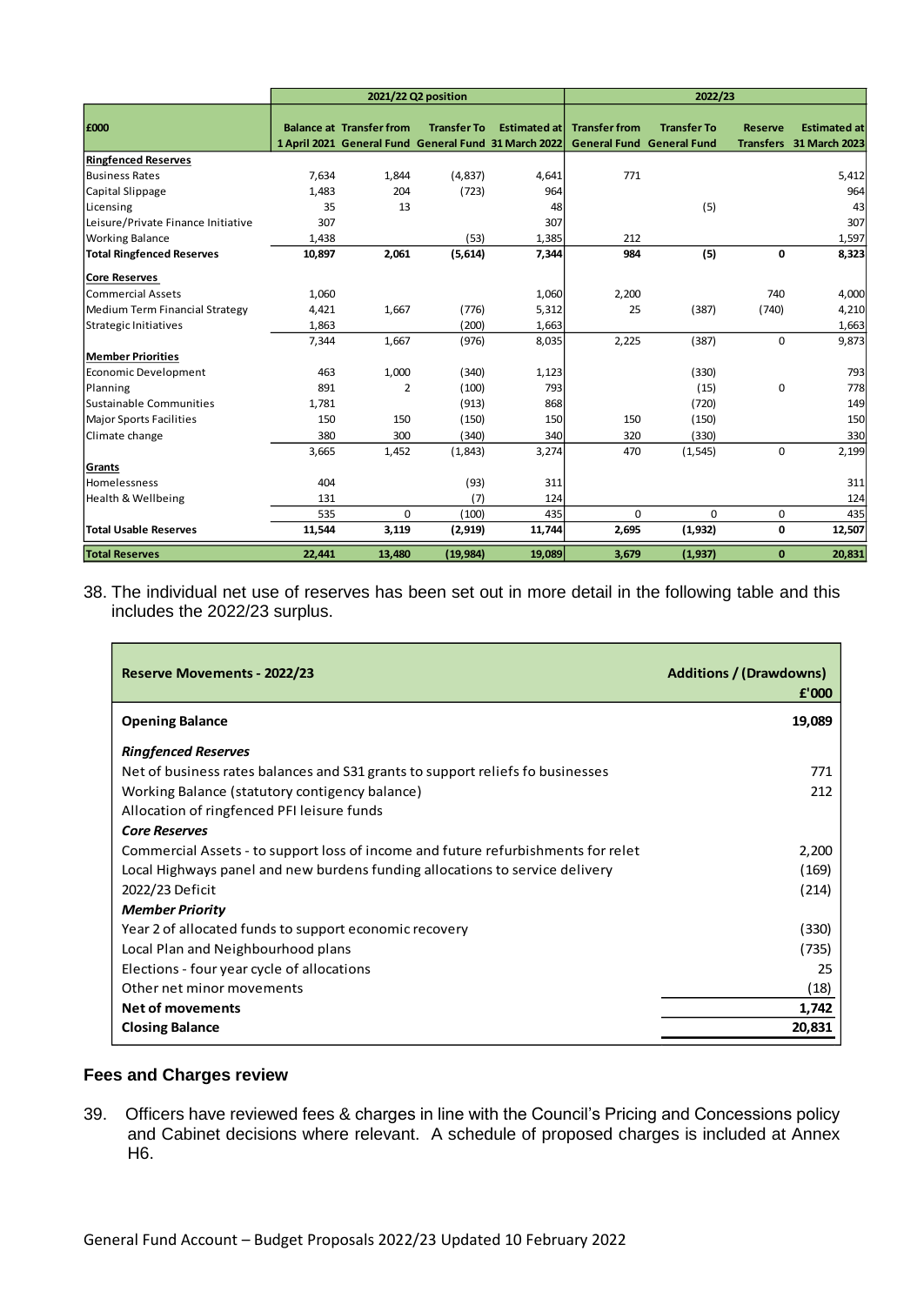- 40. Where charges are statutory and outside the jurisdiction of the Council these have not been included but are available to view on the Council website.
- 41. It is requested that the Director of Finance and Corporate Services (S151 Officer) is given delegated authority to set and/or amend the fees and charges for the following area;
	- Trade Waste where services are operating in competition with other commercial providers, the service manager in consultation with the Director, needs to have the ability to negotiate as required where it is in the Council's best interests to do so.

### **Impact**

| Communication/Consultation | Members, CMT and Budget Managers                                              |
|----------------------------|-------------------------------------------------------------------------------|
| <b>Community Safety</b>    | No specific implications                                                      |
| Equalities                 | No specific implications                                                      |
| Finance                    | Detailed in the report                                                        |
| <b>Health and Safety</b>   | No specific implications                                                      |
| Human Rights               | No specific implications                                                      |
| Legal implications         | The recommendations fulfil the legal<br>requirement to set a balanced budget. |
| Sustainability             | No specific implications                                                      |
| Ward-specific impacts      | No specific implications                                                      |
| Workforce/Workplace        | No specific implications                                                      |

### **Risk Analysis**

42. The formal risk analysis of the budget is set out in the report earlier on today's agenda, Section 25 Report "Robustness of Estimates and Adequacy of Reserves" (Appendix A).

| <b>Risk</b>                                                                                                                                                | Likelihood                                                                       | Impact                                                                                                           | Mitigating<br>actions                                                          |
|------------------------------------------------------------------------------------------------------------------------------------------------------------|----------------------------------------------------------------------------------|------------------------------------------------------------------------------------------------------------------|--------------------------------------------------------------------------------|
| Actual events may differ<br>from the assumptions and<br>estimates used to produce<br>the draft budget, which will<br>lead to variances from the<br>budget. | 3 (some risk that<br>variances will<br>occur requiring<br>action to be<br>taken) | 2 (potential impact<br>which could<br>adversely affect the<br>Council's financial<br>position if not<br>managed) | <b>Budget</b><br>monitoring and<br>corrective action<br>taken as<br>necessary. |

### **List of Annexes**

- Annexe H1 General Fund Budget Summary
- Annexe H2 Portfolio Budgets
- Annexe H3 Schedule of Budget Adjustments
- Annexe H4 Risks and Assumptions
- Annexe H5 Fees and Charges
- Annexe H6 Budget Consultation Report
- Annexe H7 Budget Consultation absolute data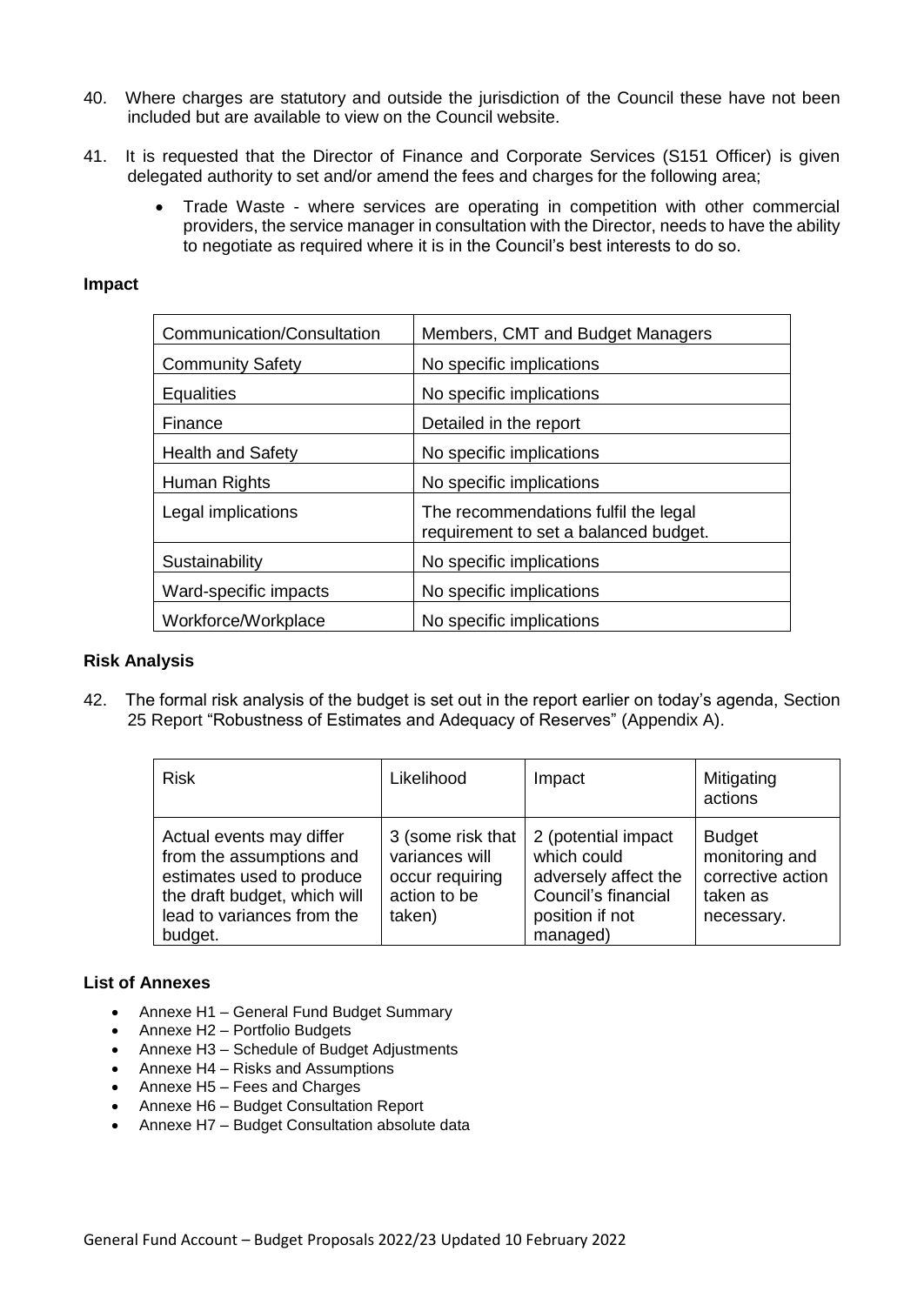### **Annexe H1**

### **General Fund Budget – 2022/23**

When presenting in whole thousands only it is possible that rounding means that the increase/decrease figure may differ by £1,000 when comparing 2021/22 current budget to 2022/23 original budget. This is not an error but a presentational challenge only, this applies to the tables in Annexe H1 and H2.

| £'000                                                    | 2021/22<br><b>Original</b><br><b>Budget</b> | 2021/22<br><b>Current</b><br><b>Budget</b> | 2022/23<br><b>Original</b> | Increase /<br><b>Budget (Decrease)</b> |
|----------------------------------------------------------|---------------------------------------------|--------------------------------------------|----------------------------|----------------------------------------|
| <b>Portfolio Budgets</b>                                 |                                             |                                            |                            |                                        |
| Communities & Partnerships                               | 1,097                                       | 1,097                                      | 1,066                      | (31)                                   |
| Housing & Economic Development                           | 2,677                                       | 2,677                                      | 2,699                      | 22                                     |
| <b>Environmental Services</b>                            | 4,265                                       | 4,265                                      | 5,812                      | 1,547                                  |
| Finance & Administration                                 | 7,697                                       | 7,697                                      | 7,765                      | 68                                     |
| <b>Subtotal - Portfolio Budgets</b>                      | 15,736                                      | 15,736                                     | 17,341                     | 1,606                                  |
| <b>Corporate Items</b>                                   |                                             |                                            |                            |                                        |
| <b>Capital Financing Costs</b>                           | 3,626                                       | 4,922                                      | 1,771                      | (3, 151)                               |
| IFRS 16 charge                                           | 0                                           | 0                                          | 80                         | 80                                     |
| <b>Investment Asset - MRP</b>                            | 0                                           | 0                                          | 3,281                      | 3,281                                  |
| <b>Investment Asset income</b>                           | (6,928)                                     | (6,928)                                    | (11, 774)                  | (4,846)                                |
| Treasury Investment Income                               | (23)                                        | (23)                                       | (7)                        | 16                                     |
| Borrowing costs                                          | 1,814                                       | 1,814                                      | 2,835                      | 1,020                                  |
| PFI interest cost                                        | 360                                         | 360                                        | 348                        | (13)                                   |
| Pension Fund - Added years                               | 85                                          | 85                                         | 85                         | 0                                      |
| HRA share of Corporate Core                              | (385)                                       | (385)                                      | (360)                      | 25                                     |
| Recharge to HRA                                          | (1, 167)                                    | (1, 167)                                   | (1, 387)                   | (220)                                  |
| <b>Subtotal - Corporate Items</b>                        | (2,618)                                     | (1, 322)                                   | (5, 130)                   | (3,808)                                |
| <b>Funding</b>                                           |                                             |                                            |                            |                                        |
| <b>Council Tax - Collection Fund Balance</b>             | 55                                          | 55                                         | 34                         | (21)                                   |
| Council Tax - S31 Funding                                | $\mathbf 0$                                 | 0                                          | (28)                       | (28)                                   |
| <b>Business Rates - Collection Fund Balance</b>          | 4,785                                       | 4,785                                      | (593)                      | (5,378)                                |
| Business Rates - UDC Share (net of tariff)               | (1,068)                                     | (1,068)                                    | (1, 477)                   | (409)                                  |
| Business Rates - Levy Payment (safety net reimbursement) | 393                                         | 393                                        | 724                        | 330                                    |
| Business Rates - Renewable Energy Scheme                 | (107)                                       | (107)                                      | (140)                      | (33)                                   |
| Business Rates - Section 31 Funding                      | (1,282)                                     | (1,282)                                    | (2,881)                    | (1,599)                                |
| New Homes Bonus                                          | (2,823)                                     | (2,823)                                    | (1, 343)                   | 1,480                                  |
| Rural Services Delivery Grant                            | (293)                                       | (293)                                      | (293)                      | (1)                                    |
| Government Support funding                               | (890)                                       | (890)                                      | (1, 552)                   | (662)                                  |
| <b>Subtotal - Funding</b>                                | (1, 230)                                    | (1, 230)                                   | (7, 550)                   | (6, 320)                               |
| <b>Subtotal - Net Operating Expenditure</b>              | 11,888                                      | 13,184                                     | 4,662                      | (8, 522)                               |
| <b>Net Transfers to/(from) Reserves</b>                  |                                             |                                            |                            |                                        |
| <b>Ringfenced Reserves</b>                               | (6, 147)                                    | (7, 443)                                   | 979                        | 8,422                                  |
| <b>Core Reserves</b>                                     | 351                                         | 351                                        | 1,838                      | 1,486                                  |
| <b>Member Priority Reserve</b>                           | (35)                                        | (35)                                       | (1,075)                    | (1,040)                                |
| <b>Grants Reserve</b>                                    | 102                                         | 102                                        | 0                          | (102)                                  |
| <b>Subtotal - Movement in Earmarked Reserves</b>         | (5, 729)                                    | (7,025)                                    | 1,742                      | 8,767                                  |
|                                                          |                                             |                                            |                            |                                        |
| <b>Council Tax Requirement</b>                           | 6,159                                       | 6,159                                      | 6,404                      | 245                                    |
| <b>Council Tax (Precept levied on Collection Fund)</b>   | (6, 159)                                    | (6, 159)                                   | (6, 404)                   | (245)                                  |
| (Surplus) / Deficit                                      | $\pmb{0}$                                   | $\pmb{0}$                                  | $\mathbf 0$                | $\mathbf 0$                            |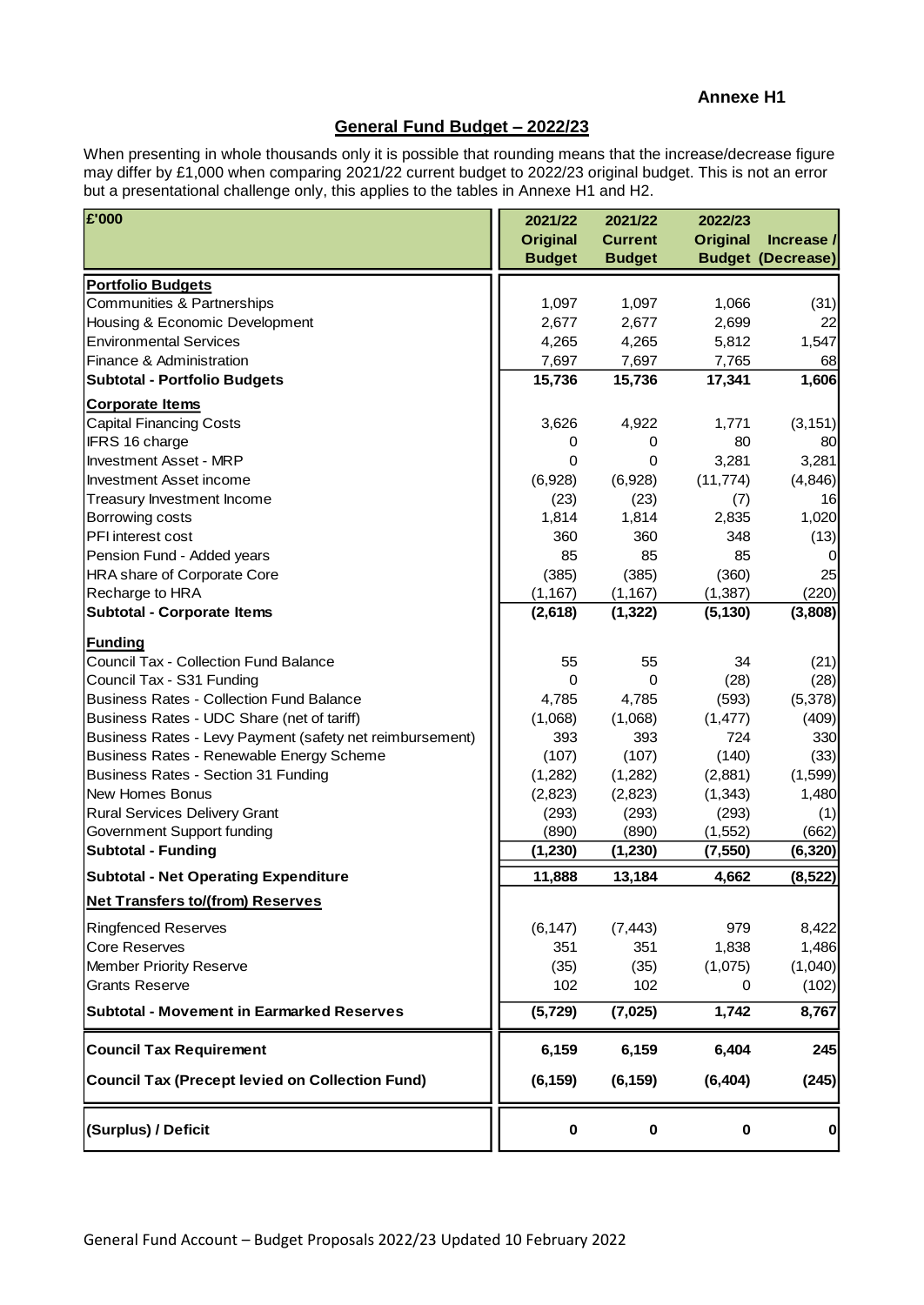# **Communities and Partnerships**

| £000                              | 2021/22<br><b>Original Budget</b> | 2021/22<br><b>Current Budget</b> | 2022/23<br><b>Original Budget</b> | <b>Budget</b><br>changes |
|-----------------------------------|-----------------------------------|----------------------------------|-----------------------------------|--------------------------|
|                                   |                                   |                                  |                                   |                          |
| Community Information             | 51                                | 51                               | 21                                | (30)                     |
| Day Centres                       | 95                                | 95                               | 95                                |                          |
| <b>Emergency Planning</b>         | 34                                | 34                               | 34                                | (0)                      |
| <b>Grants &amp; Contributions</b> | 568                               | 568                              | 518                               | (50)                     |
| Leisure & Performance             | 47                                | 47                               | 48                                |                          |
| Saffron Walden Museum             | 240                               | 240                              | 238                               | (2)                      |
| <b>New Homes Bonus</b>            | 78                                | 78                               | 78                                |                          |
| Private Finance Init              | 11                                | 11                               | 34                                | 22                       |
| <b>IRenovation Grants</b>         | (27)                              | (27)                             | 0                                 | 27                       |
| <b>Portfolio Total</b>            | 1,097                             | 1,097                            | 1,066                             | (31)                     |

## **Housing and Economic Development**

| 2021/22<br><b>Original Budget</b> | 2021/22<br><b>Current Budget</b> | 2022/23<br><b>Original Budget</b> | <b>Budget</b><br>changes |
|-----------------------------------|----------------------------------|-----------------------------------|--------------------------|
|                                   |                                  |                                   |                          |
| 51                                | 51                               | 21                                | (30)                     |
| 95                                | 95                               | 95                                |                          |
| 34                                | 34                               | 34                                | (0)                      |
| 568                               | 568                              | 518                               | (50)                     |
| 47                                | 47                               | 48                                |                          |
| 240                               | 240                              | 238                               | (2)                      |
| 78                                | 78                               | 78                                | 0                        |
| 11                                | 11                               | 34                                | 22                       |
| (27)                              | (27)                             | 0                                 | 27                       |
| 1,097                             | 1,097                            | 1,066                             | (31)                     |
|                                   |                                  |                                   |                          |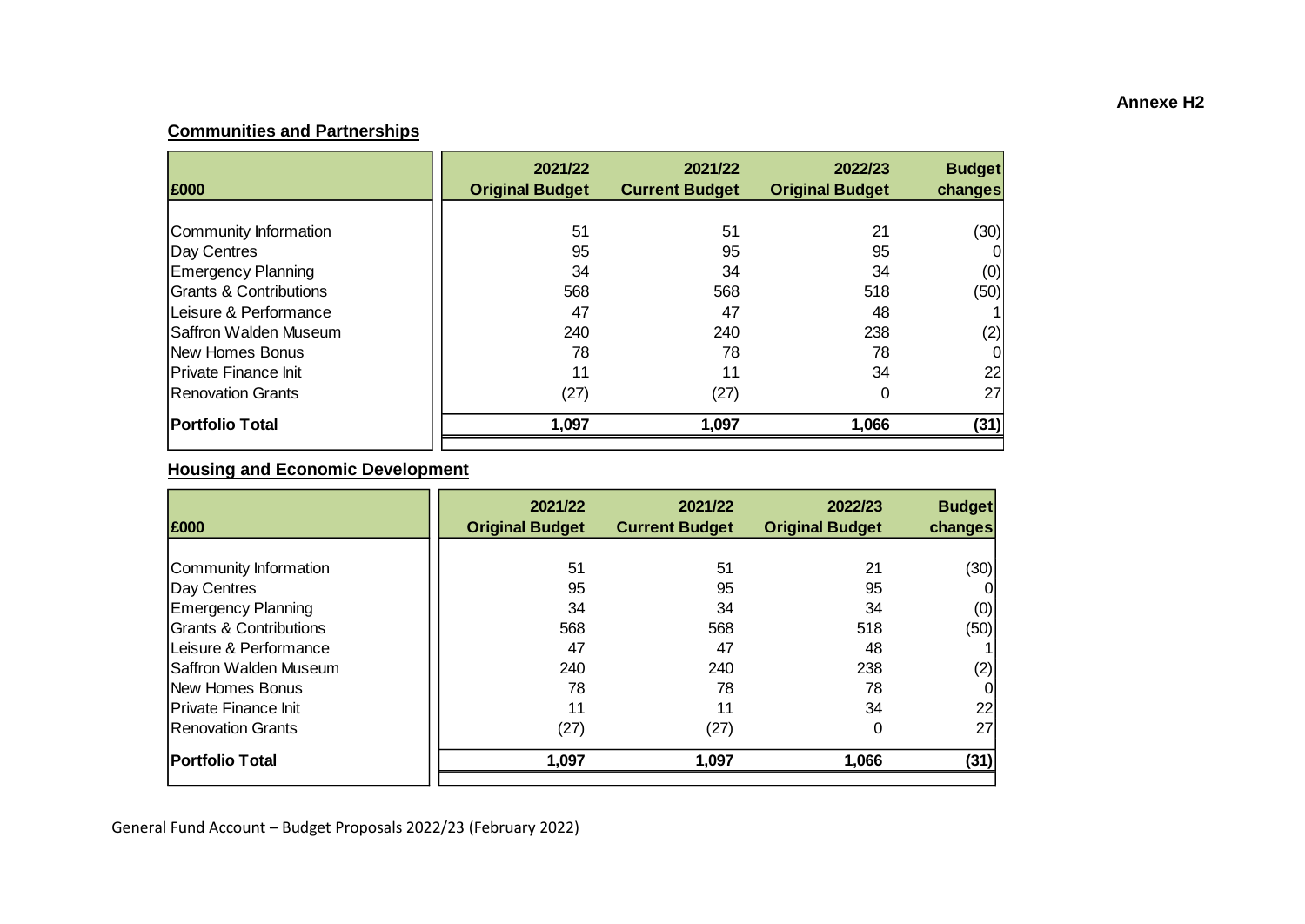### **Finance and Administration**

| <b>Original Budget</b> | <b>Current Budget</b> | 2022/23<br><b>Original Budget</b> | <b>Budget</b><br>changes |
|------------------------|-----------------------|-----------------------------------|--------------------------|
|                        |                       |                                   |                          |
| 94                     | 94                    | 95                                |                          |
| 353                    | 353                   | 343                               | (10)                     |
| 1,998                  | 1,998                 | 1,724                             | (274)                    |
| 463                    | 463                   | 432                               | (31)                     |
| 4                      | 4                     | 0                                 | (4)                      |
| 38                     | 38                    | 35                                | (3)                      |
| 1,176                  | 1,176                 | 1,210                             | 33                       |
| 104                    | 104                   | 149                               | 45                       |
| 374                    | 374                   | 383                               | 9                        |
| 159                    | 159                   | 162                               | 3                        |
| 1,585                  | 1,585                 | 1,710                             | 125                      |
| (63)                   | (63)                  |                                   | 5                        |
| 374                    | 374                   | 325                               | (49)                     |
| (100)                  | (100)                 |                                   | 0                        |
| 384                    | 384                   | 409                               | 25                       |
| (146)                  | (146)                 | (146)                             | $\Omega$                 |
| 211                    | 211                   | 406                               | 195                      |
| 671                    | 671                   | 739                               | 68                       |
| 18                     | 18                    | (54)                              | (72)                     |
| 7,697                  | 7,697                 | 7,765                             | 68                       |
|                        |                       |                                   | (57)<br>(100)            |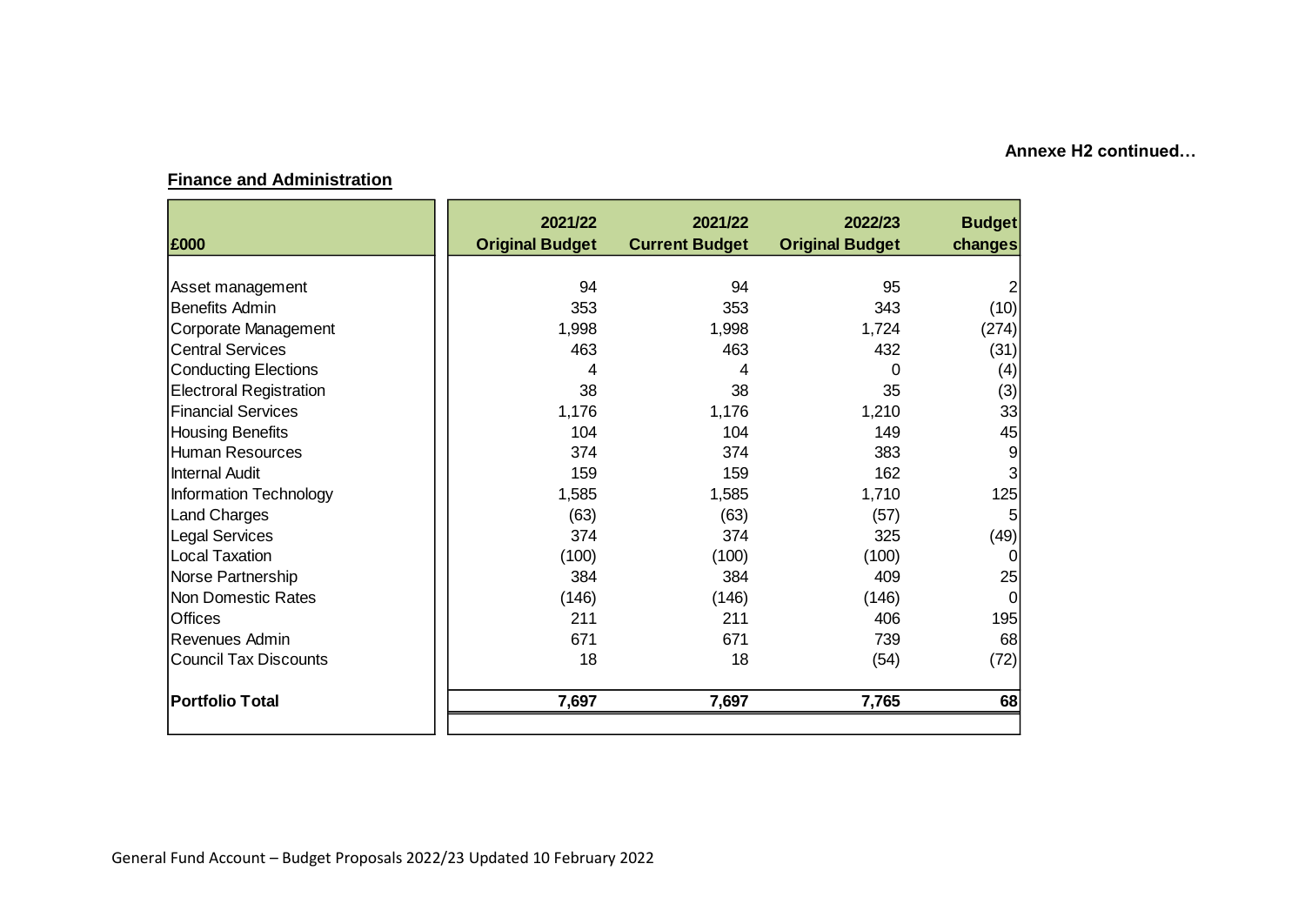### **Environmental Services**

|                             | 2021/22                | 2021/22               | 2022/23                | <b>Budget</b> |
|-----------------------------|------------------------|-----------------------|------------------------|---------------|
| £000                        | <b>Original Budget</b> | <b>Current Budget</b> | <b>Original Budget</b> | changes       |
|                             |                        |                       |                        |               |
| Animal Warden               | 6                      | 6                     |                        | 0             |
| Grounds Maintenance         | 364                    | 364                   | 373                    | 10            |
| Car Park                    | (573)                  | (573)                 | (458)                  | 115           |
| <b>Development Control</b>  | (270)                  | (270)                 | 591                    | 861           |
| Depots                      | 56                     | 56                    | 65                     | 9             |
| <b>Street Cleansing</b>     | 422                    | 422                   | 425                    | 3             |
| <b>Housing Strategy</b>     | 60                     | 60                    | 60                     | (1)           |
| Highways                    | 8                      | 8                     |                        | (1)           |
| <b>Local Amenities</b>      | (13)                   | (13)                  | (12)                   | 1             |
| Licensing                   | (261)                  | (261)                 | (206)                  | 55            |
| Vehicle Management          | 491                    | 491                   | 478                    | (14)          |
| <b>Public Health</b>        | 718                    | 718                   | 758                    | 40            |
| <b>Planning Management</b>  | 422                    | 422                   | 467                    | 45            |
| <b>Planning Policy</b>      | 1,660                  | 1,660                 | 1,931                  | 271           |
| <b>Planning Specialists</b> | 210                    | 210                   | 219                    | 9             |
| Waste Management            | 315                    | 315                   | 428                    | 113           |
| <b>Community Safety</b>     | 398                    | 398                   | 383                    | (15)          |
| <b>Street Services</b>      | 250                    | 250                   | 298                    | 48            |
| <b>Portfolio Total</b>      | 4,265                  | 4,265                 | 5,812                  | 1,547         |
|                             |                        |                       |                        |               |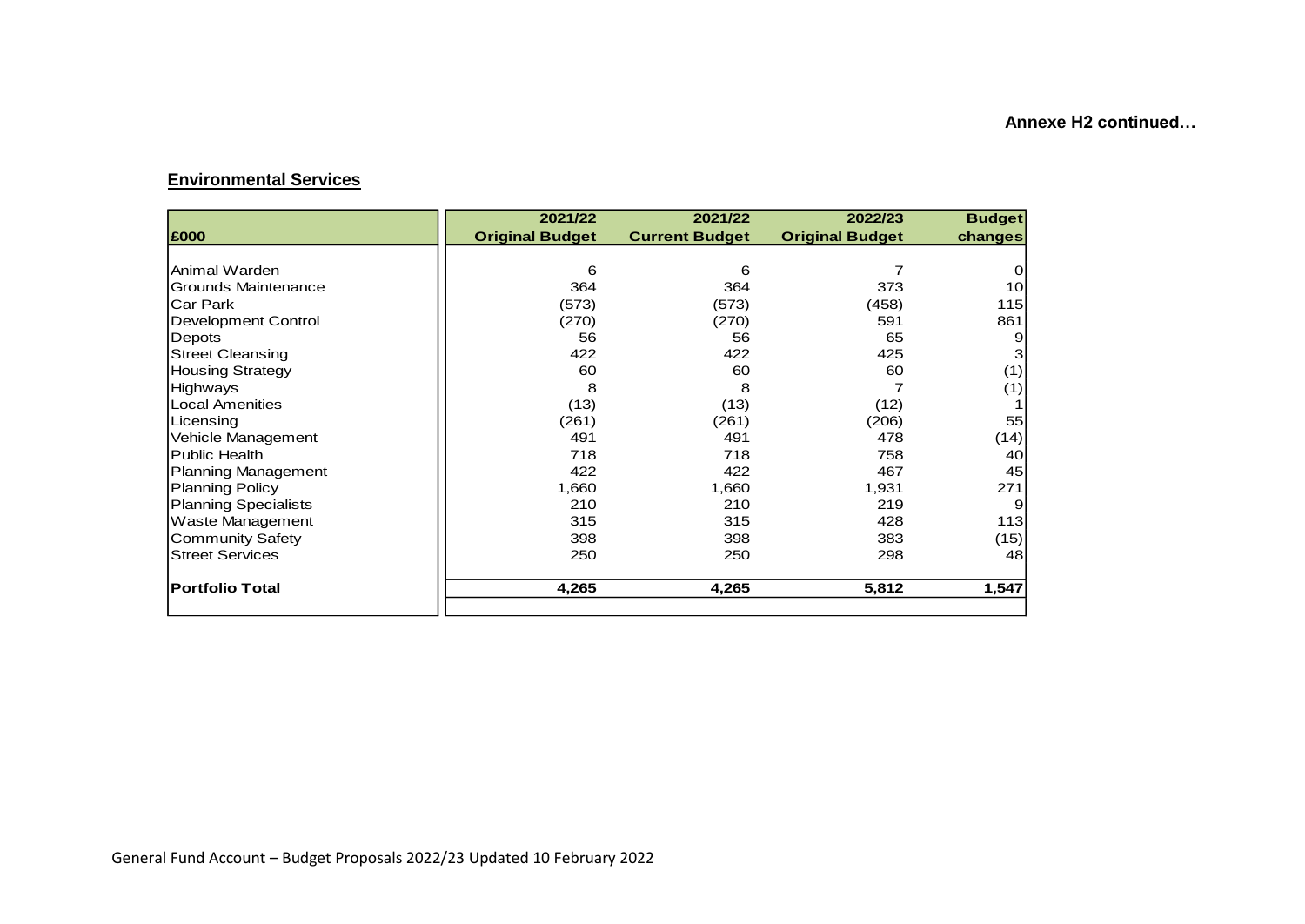# **Budget movements – 2022/23**

| <b>CURRENT BUDGET 2021/22 TO RESTATED BASE 2021/22</b> |                         |                                                         |       |  |  |
|--------------------------------------------------------|-------------------------|---------------------------------------------------------|-------|--|--|
| <b>Portfolio</b>                                       | <b>Service</b>          | <b>Description</b>                                      | £'000 |  |  |
| Finance & Administration                               | Corporate               | Transformation costs of UDC moving forwards             | (250) |  |  |
| Environmental Services                                 | <b>Planning Policy</b>  | End of 2 x ECC posts                                    | (146) |  |  |
| <b>IFinance &amp; Administration</b>                   | Corporate               | Highways panel one year funding                         | (100) |  |  |
| Communities & Partnerships                             | Grants                  | Member priorites one-off                                | (65)  |  |  |
| Finance & Administration                               | Corporate               | Member priorities agreed release                        | (60)  |  |  |
| Environmental Services                                 | <b>Planning Policy</b>  | End of fixed term urban designer post                   | (56)  |  |  |
| Finance & Administration                               | Offices                 | End of fixed term Project Officer for new depot site    | (53)  |  |  |
| Environmental Services                                 | Development Control     | One-off Stansted Appeal support costs                   | (45)  |  |  |
| Finance & Administration                               | Revenues Administration | End of fixed term new property officer post             | (31)  |  |  |
| Finance & Administration                               | Central support         | End of fixed term scanning project post                 | (24)  |  |  |
| <b>IEnvironmental Services</b>                         | <b>Community Safety</b> | PCSO fixed term match funding                           | (20)  |  |  |
| Housing & Economic Development                         | Economic Development    | Business Recovery budget profile agreed in 21/22 budget | (10)  |  |  |
| Housing & Economic Development                         | Climate Change          | Climate change budget profile agreed in 21/22 budget    | (10)  |  |  |
| Finance & Administration                               | Legal                   | Approved regrade of post                                | 37    |  |  |
|                                                        |                         | Other immaterial adjustments                            | (22)  |  |  |
|                                                        |                         |                                                         | (855) |  |  |
|                                                        |                         |                                                         |       |  |  |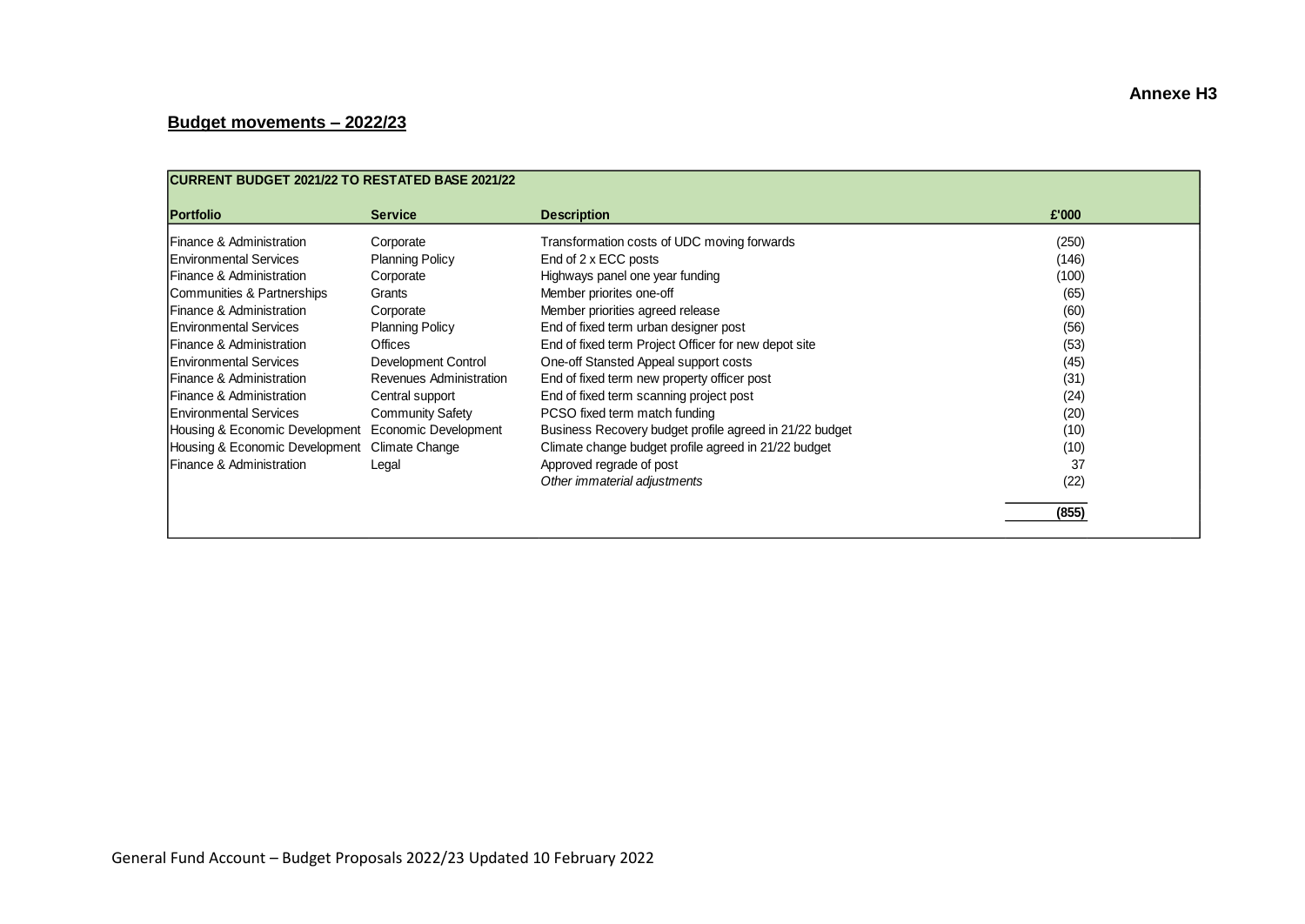| <b>Portfolio</b>           | <b>Service</b>                            | <b>Description</b>                                                                                                 | £'000                 |
|----------------------------|-------------------------------------------|--------------------------------------------------------------------------------------------------------------------|-----------------------|
| Finance & Administration   | New Council Office sites                  | Additional running costs and IT infrastructure for new depot/office sites including site<br>manager                | 624 On-going          |
| Various                    | Staffing                                  | Inflationary and incremental increases in staffing costs                                                           | 342 On-going          |
| Finance & Administration   | Corporate                                 | Transformation costs of UDC moving forwards                                                                        | 250 5 year fixed term |
| Environmental Services     | Waste Management                          | Impact of driver shortage on agency costs                                                                          | 173 One-off           |
| Environmental Services     | Development Control                       | Increase in applications and costs associated with decisions and inquiries                                         | 143 On-going          |
| lEnvironmental Services    | Car Parks                                 | Costs associated with updated car park machines and card payment costs not<br>supported by the parking partnership | 121 On-going          |
| Environmental Services     | Waste Management /<br>Grounds Maintenance | Increase in gate fees and disposal charges                                                                         | 74 On-going           |
| Various                    | Corporate Assets                          | Utility and rates net increases                                                                                    | 40 On-going           |
| Finance & Administration   | <b>Financial Services</b>                 | Banking contract increase in tariff                                                                                | 30 On-going           |
| Finance & Administration   | Information Technology                    | Inflationary increases in software                                                                                 | 29 On-going           |
| Communities & Partnerships | Private Finance Initiative                | PFI contractual inflationary increases                                                                             | 27 On-going           |
| Environmental Services     | Development Control                       | ECC consultancy costs for Ecology and Archaeology                                                                  | 20 On-going           |
| Environmental Services     | Waste Management                          | Casual Green Waste posts continuing and Street Cleansing overtime                                                  | 18 On-going           |
| Finance & Administration   | Norse Partnership                         | UNSL Joint venture cost increase for facilities and cleaning                                                       | 12 On-going           |
|                            |                                           | Other immaterial adjustments                                                                                       | 23                    |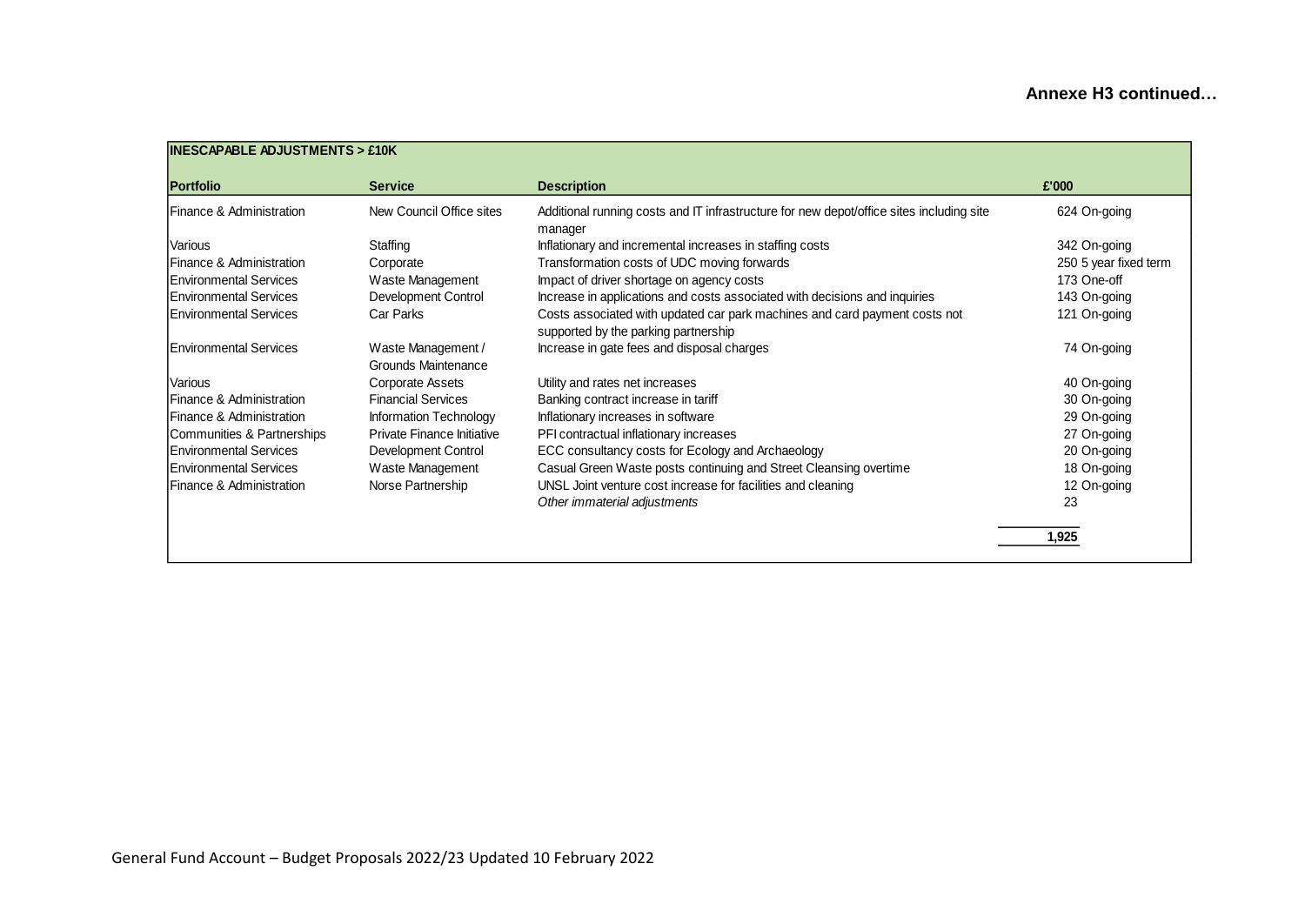| <b>SERVICE GROWTH &gt; £10k as per approval</b> |                           |                                                                             |                       |
|-------------------------------------------------|---------------------------|-----------------------------------------------------------------------------|-----------------------|
| <b>Portfolio</b>                                | <b>Service</b>            | <b>Description</b>                                                          | £'000                 |
| Previously agreed growth for financial year     |                           |                                                                             |                       |
| Finance & Administration                        | Corporate                 | Reinstating Highways Panel funding                                          | 100 One-off           |
| <b>IFinance &amp; Administration</b>            | Revenues Administration   | 2 x additional posts for revenue administration                             | 62 One-off            |
| <b>Environmental Services</b>                   | Waste Management          | Approved increase in establishment from prior year                          | 40 On-going           |
| <b>IFinance &amp; Administration</b>            | Legal                     | Agency cover for continuation of Governance work                            | 11 One-off            |
|                                                 |                           | Other immaterial adjustments                                                | 6                     |
|                                                 |                           |                                                                             | 219                   |
| Approved additional growth                      |                           |                                                                             |                       |
| Environmental Services                          | <b>Planning Policy</b>    | 2 x transport and infrastructure planners to support delivery of Local Plan | 146 2 Yr fixed term   |
| Finance & Administration                        | Information technology    | Additional software for preventative work on system vulnerabilities         | 50 On-going           |
| <b>IFinance &amp; Administration</b>            | <b>Financial Services</b> | Contract management costs                                                   | 49 On-going           |
| Environmental Services                          | Development Control       | S106 system implementation to create process efficiency                     | 34 One-off            |
| <b>IFinance &amp; Administration</b>            | Revenues Administration   | 1 year fixed term administrator to improve collection of revenues           | 20 1 Yr fixed term    |
|                                                 |                           |                                                                             | 298                   |
| Growth to be offset against reserves            |                           |                                                                             |                       |
|                                                 |                           | Highways panel funding c/fwd amount from 2020/21                            | (100) One-off         |
|                                                 |                           | Revenue administration funded from New Burdens Grant                        | (82) One-off          |
|                                                 |                           | Sustainable new communities reserve draw for planner posts                  | (146) 2 Yr fixed term |
|                                                 |                           |                                                                             | (328)                 |
|                                                 |                           |                                                                             | 189                   |
|                                                 |                           |                                                                             |                       |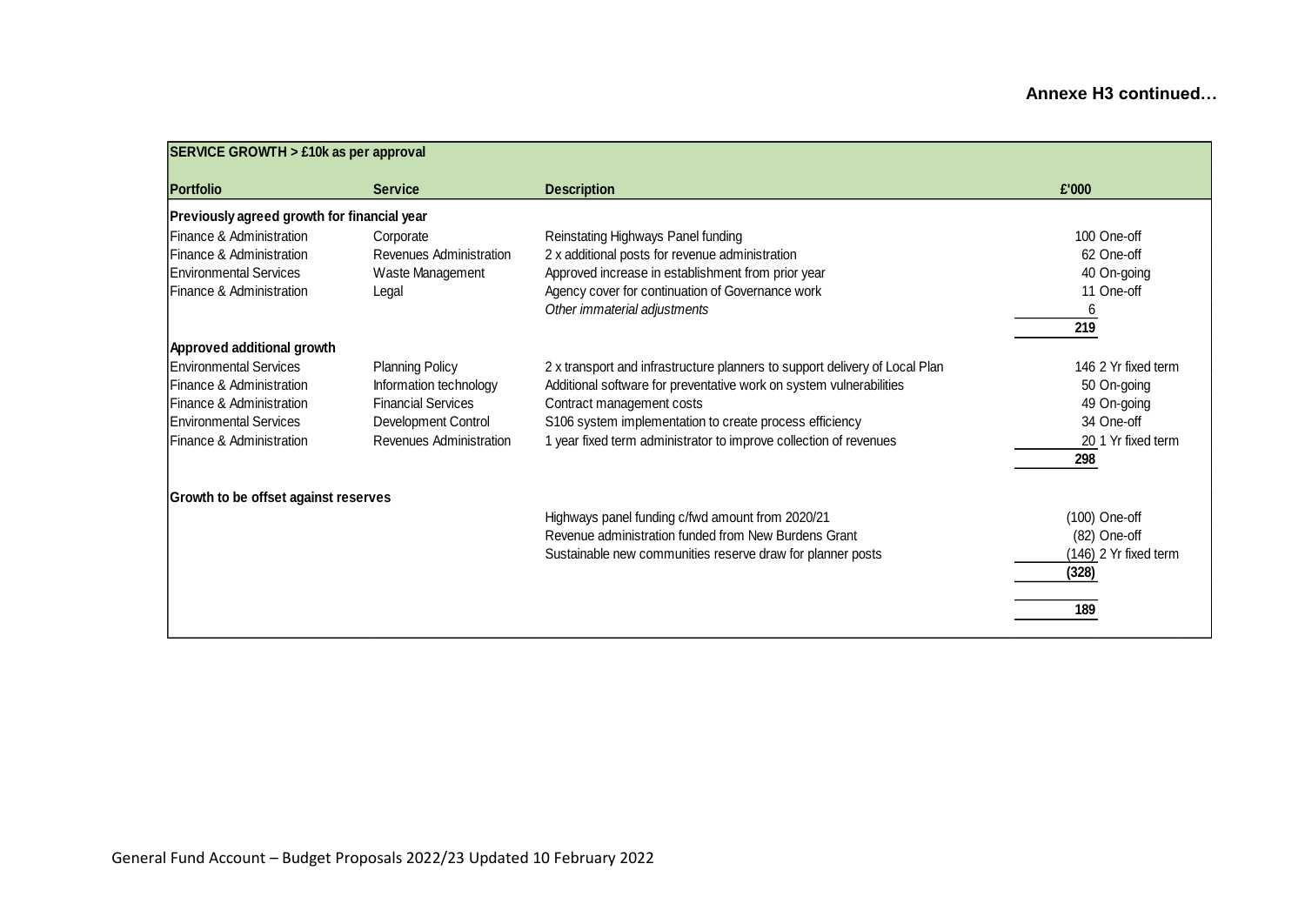| <b>Portfolio</b>               | <b>Service</b>                            | <b>Description</b>                                                           | £'000            |
|--------------------------------|-------------------------------------------|------------------------------------------------------------------------------|------------------|
| <b>Increases</b>               |                                           |                                                                              |                  |
| Finance & Administration       | Offices                                   | New rental income for Office units at Canfield Site                          | (352) On-going   |
| Environmental Services         | Waste Management                          | Predicted increase in fee income from trade and green waste collections      | (141) On-going   |
| Environmental Services         | Waste Management                          | Increase in tonnage for recycle, green and kitchen waste credits             | $(106)$ On-going |
| Environmental Services         | Development Control                       | Additional income due to S106 fees and efficiencies in fee processing        | (95) On-going    |
| Finance & Administration       | <b>Benefits Administration</b>            | Additional grant support from Government                                     | $(40)$ One-off   |
| Housing & Economic Development | <b>Building Surveying</b>                 | Increase in charges                                                          | (30) On-going    |
| <b>Environmental Services</b>  | Waste Management /<br>Grounds Maintenance | New fee income from joint venture set up                                     | (22) On-going    |
| <b>Environmental Services</b>  | Waste Management                          | Predicted increase in bulky trade refuge                                     | $(13)$ On-going  |
|                                |                                           |                                                                              | (799)            |
| <b>IDecreases</b>              |                                           |                                                                              |                  |
| <b>Environmental Services</b>  | Development Control                       | Estimated income reduction due to the current planning designation           | 560 Fixed Term   |
| Housing & Economic Development | Lifeline                                  | Service now provided by health services not Council                          | 170 On-going *   |
| <b>Environmental Services</b>  | Waste Management                          | Adjusted for permanenet business closures in previous year                   | 93 On-going      |
| Environmental Services         | Licensing                                 | Income decrease reflects the renewal cycle of licenses                       | 55 On-going      |
| Communities & Partnerships     | Renovation grants                         | Reduction in reclaimed income due to impacts of pandemic on household income | 27 On-going      |
| Communities & Partnerships     | Grants                                    | Reflects decrease in car park income and charity share                       | 14 On-going      |
|                                |                                           |                                                                              | 919              |
| Uncontrollable changes         |                                           |                                                                              |                  |
| Finance & Administration       | <b>Housing Benefits</b>                   | Net change in Housing Benefit/rent rebate estimate claims and subsidy grant  | 59               |
| Finance & Administration       | <b>Council Tax Discounts</b>              | Income is generated from additional taxbase                                  | (95)             |
|                                |                                           | Other net immaterial adjustments                                             | (15)             |
|                                |                                           |                                                                              | (50)             |
|                                |                                           |                                                                              |                  |
|                                |                                           |                                                                              | 69               |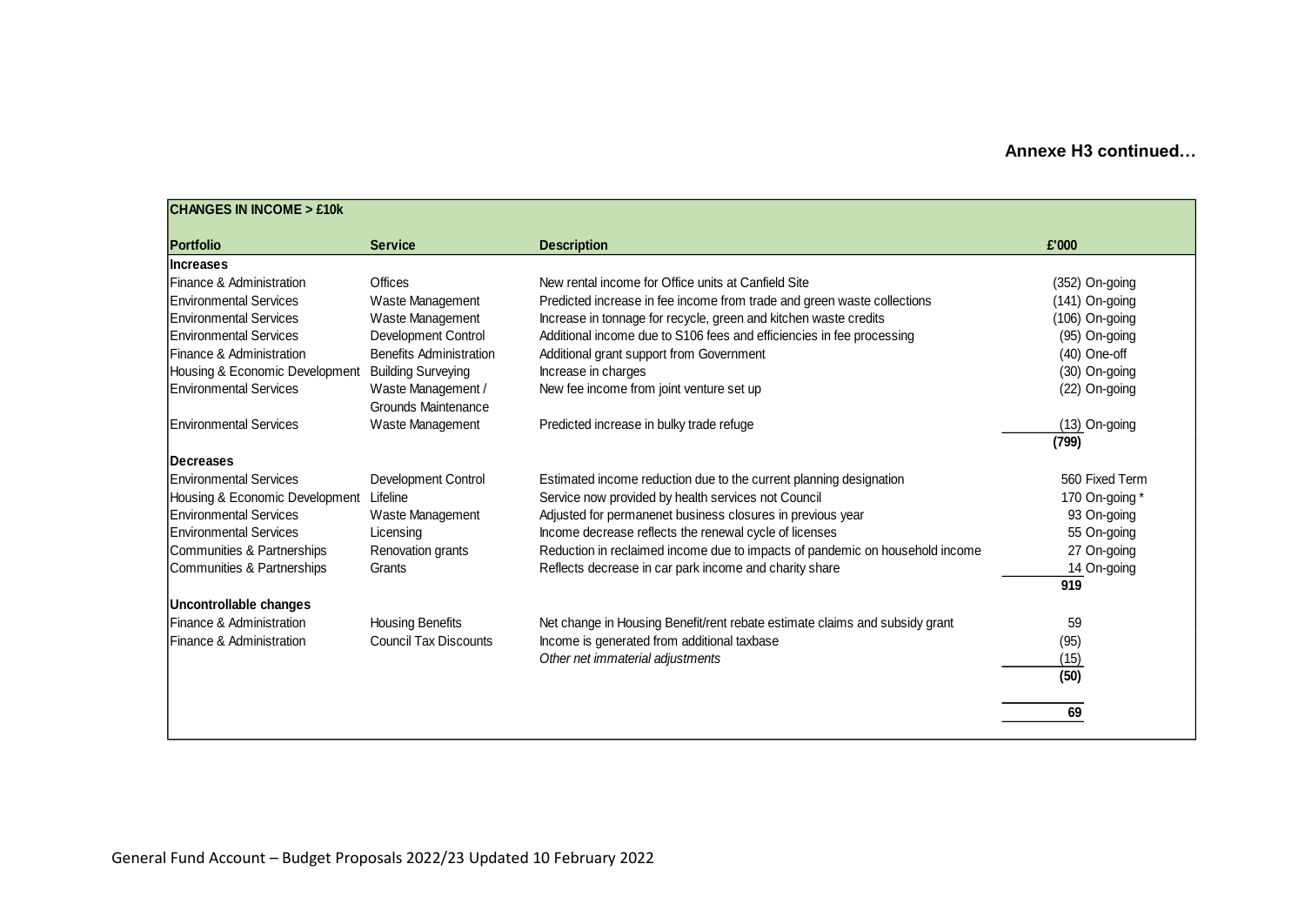| <b>SERVICE EFFICIENCIES / SAVINGS &gt; £10k</b>     |                           |                                                                    |                  |  |  |  |
|-----------------------------------------------------|---------------------------|--------------------------------------------------------------------|------------------|--|--|--|
| <b>Portfolio</b>                                    | <b>Service</b>            | <b>Description</b>                                                 | £'000            |  |  |  |
| Housing & Economic Development Economic Development |                           | Released final year ED strategy costs                              | $(110)$ On-going |  |  |  |
| <b>Finance &amp; Administration</b>                 | Corporate                 | Deletion of Assistant Director post and asociated costs            | (99) On-going    |  |  |  |
| <b>IFinance &amp; Administration</b>                | <b>Financial Services</b> | Long-term borrowing of corporate debt and decreased interest rates | (50) On-going    |  |  |  |
| Housing & Economic Development Homelessness         |                           | Deletion of vacant post                                            | (24) On-going    |  |  |  |
| Housing & Economic Development                      | Climate Change            | Discontinued SLA for energey efficiency support work               | (24) On-going    |  |  |  |
| <b>Finance &amp; Administration</b>                 | <b>Financial Services</b> | Procurement service outsourced                                     | (19) On-going    |  |  |  |
| Housing & Economic Development Lifeline             |                           | Service now provided by health services not Council                | (10) On-going    |  |  |  |
|                                                     |                           | Other immaterial adjustments                                       | (25)             |  |  |  |
|                                                     |                           |                                                                    | (361)            |  |  |  |

| Other budget changes > £10k   |                        |                                                                                  |          |
|-------------------------------|------------------------|----------------------------------------------------------------------------------|----------|
| <b>Portfolio</b>              | <b>Service</b>         | <b>Description</b>                                                               | £'000    |
| <b>Environmental Services</b> | Development Control    | Net income budget removed for PPA income and costs claimed                       | 55       |
| <b>Environmental Services</b> | <b>Planning Policy</b> | Local Plan costs inlcuded in 5 year plan, but profiled spend moved to<br>2022/23 | 147      |
|                               |                        | Other net immaterial adjustments                                                 | 8<br>210 |
|                               |                        |                                                                                  |          |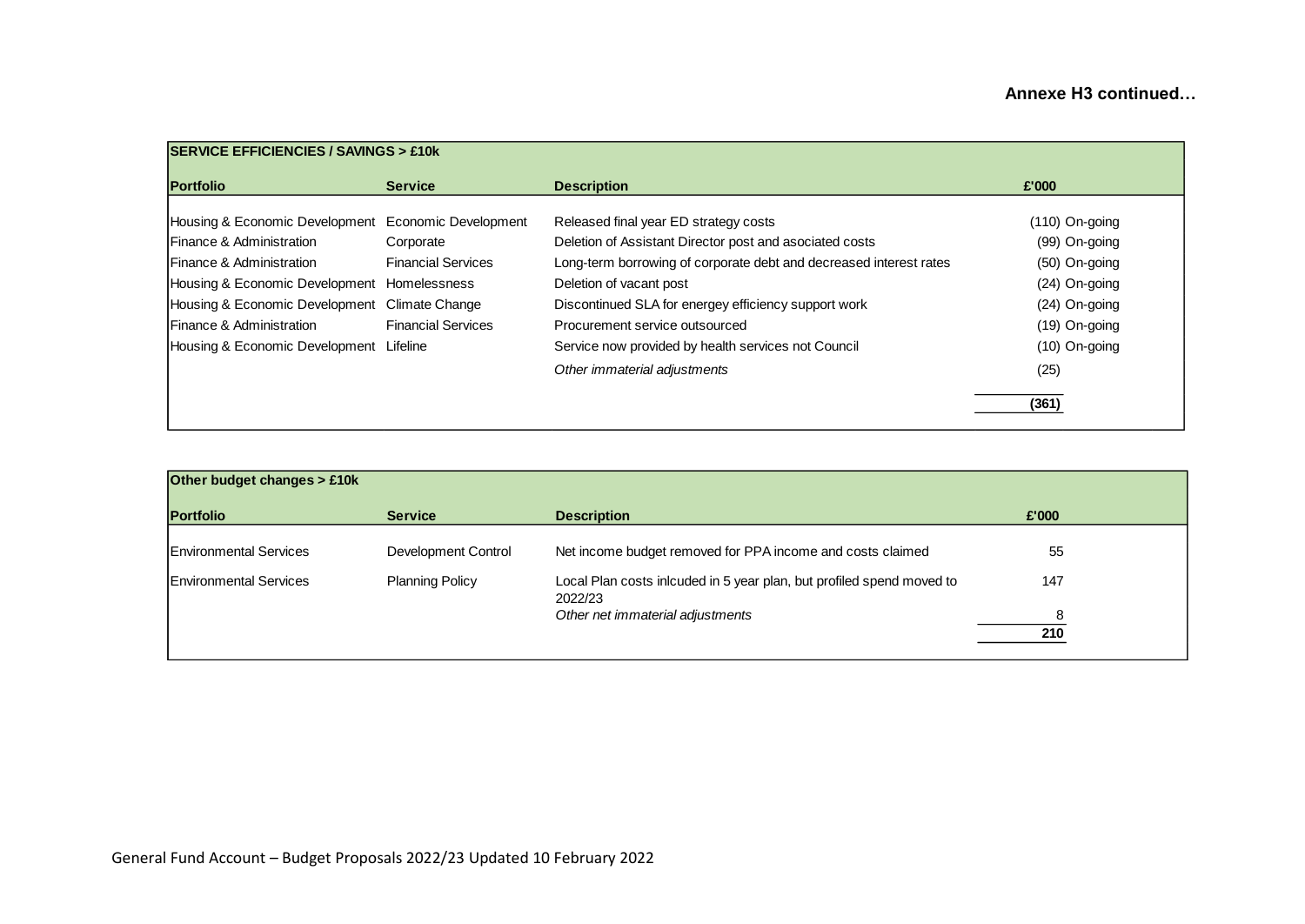# **Risks and Assumptions – 2021/22**

| Service                 | <b>Budget item</b>                   | Description of key assumptions and/or what<br>variable outcomes may arise                                                                                                                                                                                                               | Probability<br>of variance<br>arising<br>(L, M, H) | Favourable<br>Impact<br>(L, M, H) | <b>Adverse</b><br>Impact<br>(L, M, H) |
|-------------------------|--------------------------------------|-----------------------------------------------------------------------------------------------------------------------------------------------------------------------------------------------------------------------------------------------------------------------------------------|----------------------------------------------------|-----------------------------------|---------------------------------------|
| <b>Asset Management</b> | Asset Management                     | Tenant defaults on rent                                                                                                                                                                                                                                                                 | L                                                  | L                                 | н                                     |
| Asset Management        | <b>CIPFA Consultation</b>            | CIPFA Prudential Code or Government<br>commercial changes will enforce a financial Cap<br>and some or all commercial assets will have to<br>be sold                                                                                                                                     | H                                                  | L                                 | H                                     |
| Asset Management        | <b>Asset Management</b>              | Unable to find tenant for Little Canfield<br>commercial space                                                                                                                                                                                                                           | Г                                                  | L                                 | н                                     |
| Benefits                | <b>LCTS Admin Grant</b>              | It is assumed that the LCTS Admin Grant will be<br>paid at similar levels to 2021/22. The notification<br>of grant amounts are unlikely to be made<br>available until early 2022. There is therefore a<br>risk that the amount budgeted may change.                                     | M                                                  | L                                 | M                                     |
| Benefits                | <b>Rent Rebates</b><br>Expenditure   | It is assumed that Rent Rebate Expenditure will<br>remain stable. There are no current plans to<br>significantly increase the level of HRA stock.<br>Natural migration of Universal Credit is<br>anticipated to gradually reduce the numbers of<br>active working age claims            | M                                                  |                                   | H                                     |
| Benefits                | <b>Rent Allowance</b><br>Expenditure | As above with the exception of HRA stock<br>assumption and an additional risk of cost of rents<br>significantly increasing in the Uttlesford area.                                                                                                                                      | M                                                  | L                                 | H                                     |
| Benefits                | Housing Benefit Income<br>subsidy    | It is assumed that income subsidy can continue<br>to be claimed in line with the levels reflected in<br>previous years. There is however a continued<br>risk that an increase in new burdens and DWP<br>incentives, which could impact on the<br>percentage of subsidy income recieved. | M                                                  | L                                 | H                                     |
| Benefits                | <b>DWP Discretionary</b><br>Funding  | It is assumed the governments Discretionary<br>Housing Payment Funding will remain relatively<br>stable. There is a risk however that the amount of<br>grant avaialable will not meet local need.                                                                                       | L                                                  | L                                 | M                                     |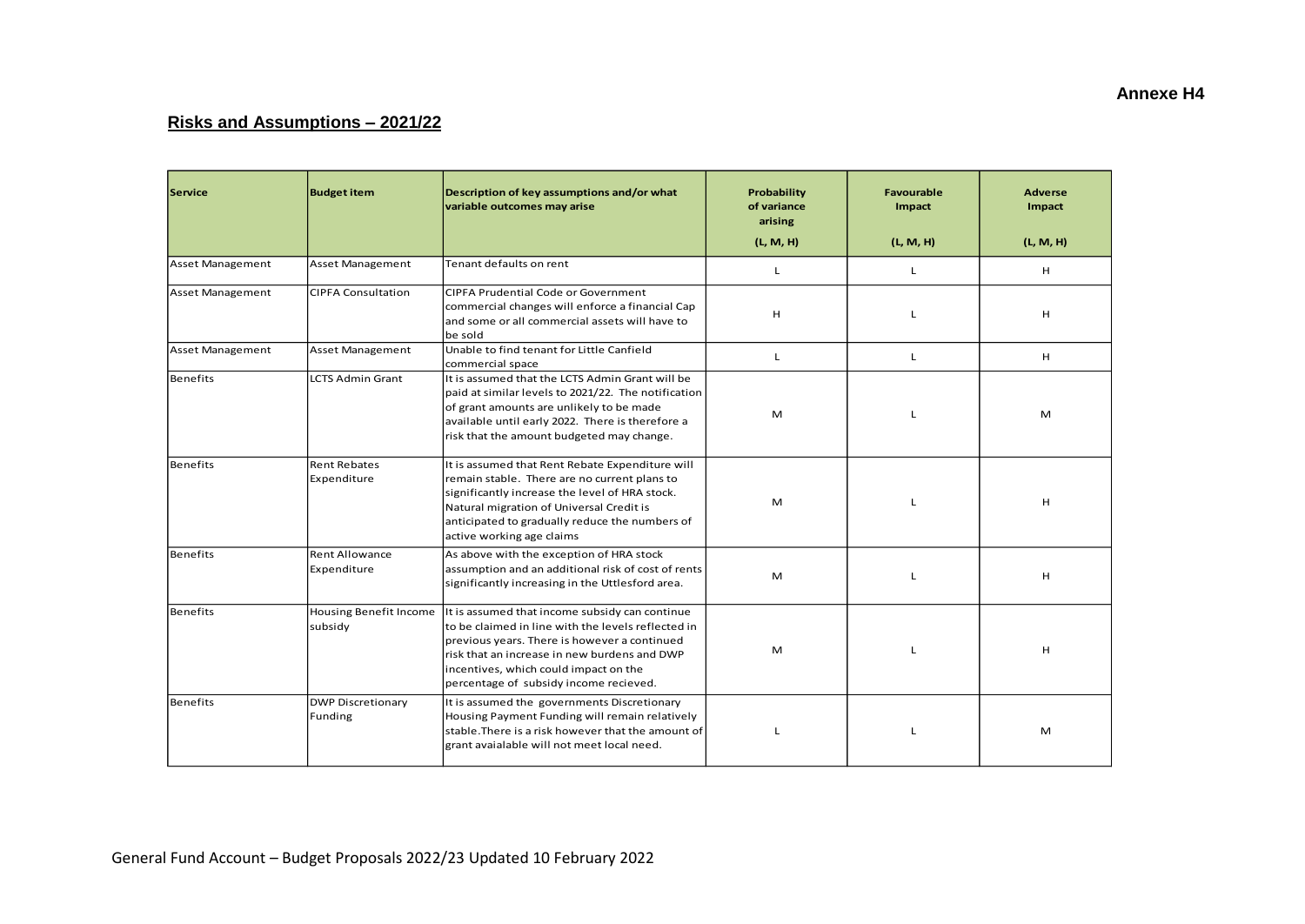| <b>Service</b>                                 | <b>Budget item</b>          | Description of key assumptions and/or what<br>variable outcomes may arise                                                                                                                                                                                                                                                                                                                                                                                           | Probability<br>of variance<br>arising | <b>Favourable</b><br>Impact | <b>Adverse</b><br>Impact |
|------------------------------------------------|-----------------------------|---------------------------------------------------------------------------------------------------------------------------------------------------------------------------------------------------------------------------------------------------------------------------------------------------------------------------------------------------------------------------------------------------------------------------------------------------------------------|---------------------------------------|-----------------------------|--------------------------|
|                                                |                             |                                                                                                                                                                                                                                                                                                                                                                                                                                                                     | (L, M, H)                             | (L, M, H)                   | (L, M, H)                |
| Car Parks                                      | Overheads - bank<br>charges | Bank charges have been based on all machines<br>being cashless from 1st April 2022 and 56,000<br>transactions per month. The use of cashless<br>machines trial period has been extended. The<br>costs could change depending on the outcome of<br>the trial. As the economy is still in a period of<br>recovery from the Covid 19 pandemic it is<br>difficult to predict the level of transactions, this<br>will also affect the level of bank charges<br>incurred. | M                                     | M                           | M                        |
| Car Parks                                      | Overheads - Fees            | The SLA agreement with NEPP is due to end 31st<br>March 2022. The Management fee could change<br>depending on any change to the service<br>provided by NEPP. Discussions on the new SLA<br>are in progress                                                                                                                                                                                                                                                          | L                                     | L                           |                          |
| Car Parks                                      | All charges                 | All income from parking charges has been<br>estimated as accurately as possible. However as<br>last year's income was so distorted by COVID and<br>usage of some car parks has changed, income<br>could vary either adversely or favourably. If the<br>recovery of the high street does not return as<br>predicted and/or any further Covid variants<br>generate restrictions or reduce the users<br>confidence this will reduce income                             | M                                     | M                           | M                        |
| Car Parks                                      | Fairycroft - Charges        | Fairycroft income from parking charges could in<br>particular vary from budget. The budget figure<br>has been based on the trend for this year<br>(2021/22) and the usage is expected to continue<br>to be reduced after COVID due to the change in<br>users shopping habits.                                                                                                                                                                                       | M                                     | L                           | L                        |
| Customer Service Centre   All CSC budget lines |                             | With the continuation of some COVID<br>restrictions and new ways of working in the<br>provision of customer services, it is not yet<br>known what format the CSC will operate in and<br>from which locations. There is a risk that there<br>could be variances to the budget set as we enter<br>the financial year due to a required investment<br>in remote technology and support and the<br>provision of additional 'self-serve' technology.                     | Н                                     | M                           | M                        |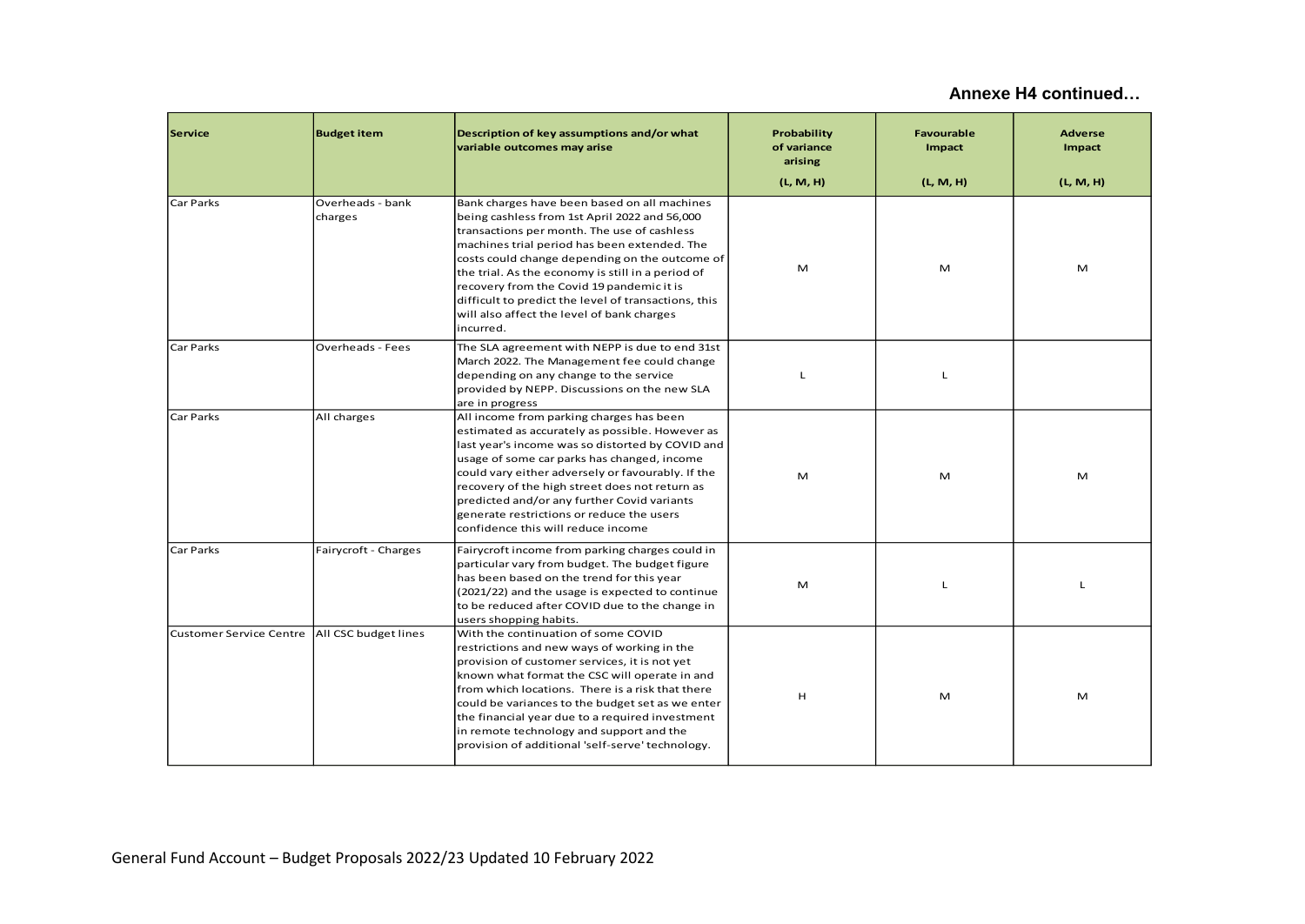| <b>Service</b> | <b>Budget item</b>                                                                                                                                                                                                                                                                                                                                                                                                                                                                                | Description of key assumptions and/or what<br>variable outcomes may arise                                                                                                                                                                                                                                                                                                                                                                                           | Probability<br>of variance<br>arising | Favourable<br>Impact | <b>Adverse</b><br>Impact |
|----------------|---------------------------------------------------------------------------------------------------------------------------------------------------------------------------------------------------------------------------------------------------------------------------------------------------------------------------------------------------------------------------------------------------------------------------------------------------------------------------------------------------|---------------------------------------------------------------------------------------------------------------------------------------------------------------------------------------------------------------------------------------------------------------------------------------------------------------------------------------------------------------------------------------------------------------------------------------------------------------------|---------------------------------------|----------------------|--------------------------|
| Car Parks      | Overheads - bank<br>charges                                                                                                                                                                                                                                                                                                                                                                                                                                                                       | Bank charges have been based on all machines<br>being cashless from 1st April 2022 and 56,000<br>transactions per month. The use of cashless<br>machines trial period has been extended. The<br>costs could change depending on the outcome of<br>the trial. As the economy is still in a period of<br>recovery from the Covid 19 pandemic it is<br>difficult to predict the level of transactions, this<br>will also affect the level of bank charges<br>incurred. | (L, M, H)<br>M                        | (L, M, H)<br>M       | (L, M, H)<br>M           |
| Car Parks      | <b>Overheads - Fees</b>                                                                                                                                                                                                                                                                                                                                                                                                                                                                           | The SLA agreement with NEPP is due to end 31st<br>March 2021. The Management fee could change<br>depending on any change to the service<br>provided by NEPP. Discussions on the new SLA<br>are in progress                                                                                                                                                                                                                                                          | L                                     | L                    |                          |
| Car Parks      | All charges                                                                                                                                                                                                                                                                                                                                                                                                                                                                                       | All income from parking charges has been<br>estimated as accurately as possible. However as<br>last year's income was so distorted by COVID and<br>usage of some car parks has changed, income<br>could vary either adversely or favourably. If the<br>recovery of the high street does not return as<br>predicted and/or any further Covid variants<br>generate restrictions or reduce the users<br>confidence this will reduce income                             | M                                     | M                    | M                        |
| Car Parks      | Fairycroft - Charges                                                                                                                                                                                                                                                                                                                                                                                                                                                                              | Fairycroft income from parking charges could in<br>particular vary from budget. The budget figure<br>has been based on the trend for this year<br>(2021/22) and the usage is expected to continue<br>to be reduced after COVID due to the change in<br>users shopping habits.                                                                                                                                                                                       | M                                     | L                    | L                        |
|                | Customer Service Centre   All CSC budget lines<br>With the continuation of some COVID<br>restrictions and new ways of working in the<br>provision of customer services, it is not yet<br>known what format the CSC will operate in and<br>from which locations. There is a risk that there<br>could be variances to the budget set as we enter<br>the financial year due to a required investment<br>in remote technology and support and the<br>provision of additional 'self-serve' technology. |                                                                                                                                                                                                                                                                                                                                                                                                                                                                     | н                                     | M                    | M                        |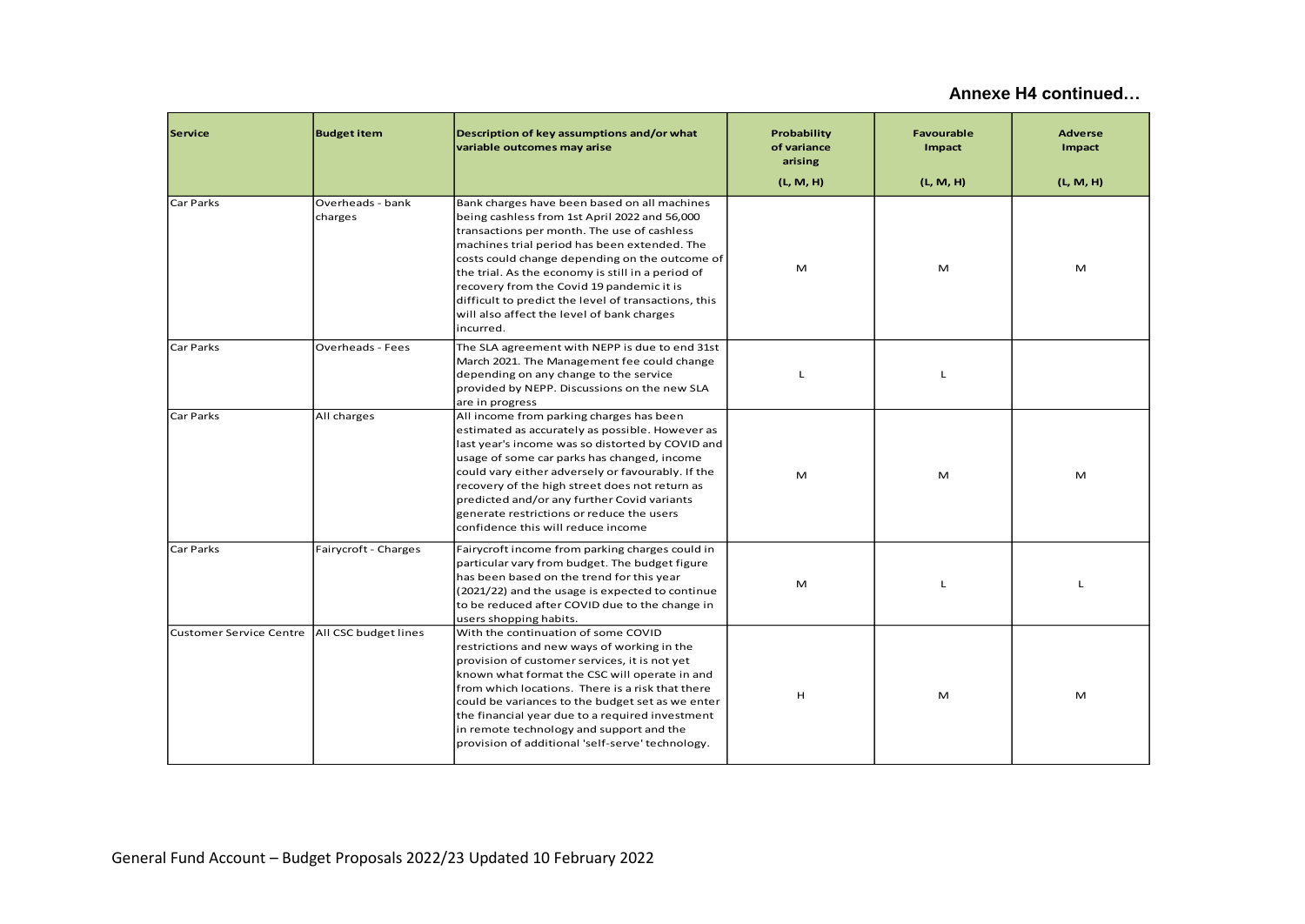| <b>Service</b>                                               | <b>Budget item</b>                                                                                                                                                                                                                                                                       | Description of key assumptions and/or what<br>variable outcomes may arise                                                                                                                                                                                                                                                                                                                                                                                                                     | <b>Probability</b><br>of variance<br>arising<br>(L, M, H) | <b>Favourable</b><br>Impact<br>(L, M, H) | <b>Adverse</b><br>Impact<br>(L, M, H) |
|--------------------------------------------------------------|------------------------------------------------------------------------------------------------------------------------------------------------------------------------------------------------------------------------------------------------------------------------------------------|-----------------------------------------------------------------------------------------------------------------------------------------------------------------------------------------------------------------------------------------------------------------------------------------------------------------------------------------------------------------------------------------------------------------------------------------------------------------------------------------------|-----------------------------------------------------------|------------------------------------------|---------------------------------------|
| Development Control                                          | Planning fees                                                                                                                                                                                                                                                                            | ECC SLA Ecology and Archaeology - it is assumed<br>that the increase during 2021/22 will mean that<br>there is no additional increase for 2022/23.<br>However, the increase was required because of<br>the caseload and this might continue to rise and<br>need to reflect an increase in spend.                                                                                                                                                                                              |                                                           |                                          | L                                     |
| Development Control                                          | It is assumed that the Local Plan process will<br>Planning fees<br>remain on target. Delay in Local Plan - could<br>cause more adhoc applications and appeals.<br>More appeals may mean an increase in legal and<br>consultee costs.                                                     |                                                                                                                                                                                                                                                                                                                                                                                                                                                                                               |                                                           |                                          | M/H                                   |
| Development Control<br>Planning fees - Major<br>applications |                                                                                                                                                                                                                                                                                          | Due to the planning designation being applied to<br>the Council, major development applications<br>can be made directly to the Planning<br>Inspectorate, bypassing the Council and this<br>could lead to significant losses in income. A<br>budget estimate of a 50% loss has been applied<br>to the 2022/23 budget, due to lack of information<br>on how many will choose to go directly to the<br>Planning Inspectorate, there is a risk that this<br>estimate is either to low or to high. | н                                                         | H                                        | н                                     |
| Development Control                                          | Monitoring fees<br>It is assumed that the review of the monitoring<br>charges will be successful which will bring<br>forward developer contributions and<br>methodologies to ensure that the appropriate<br>monitoring fees are secured. Monitoring is going<br>to be key moving forward |                                                                                                                                                                                                                                                                                                                                                                                                                                                                                               |                                                           | M                                        |                                       |
| Development Control                                          | Planning fees                                                                                                                                                                                                                                                                            | It is assumed that all posts are filled in a timely<br>manner. Failing to recruit staff at appropriate<br>levels and therefore needing to retain the use of<br>agency staff.                                                                                                                                                                                                                                                                                                                  | М                                                         |                                          | н                                     |
| Development Control                                          | Monitoring fees                                                                                                                                                                                                                                                                          | It is assumed that there is an clear audit of how<br>the monitoring monies have been spent, if not<br>there is a risk a developer could demand their<br>monies be refunded.                                                                                                                                                                                                                                                                                                                   | L                                                         |                                          | M/H                                   |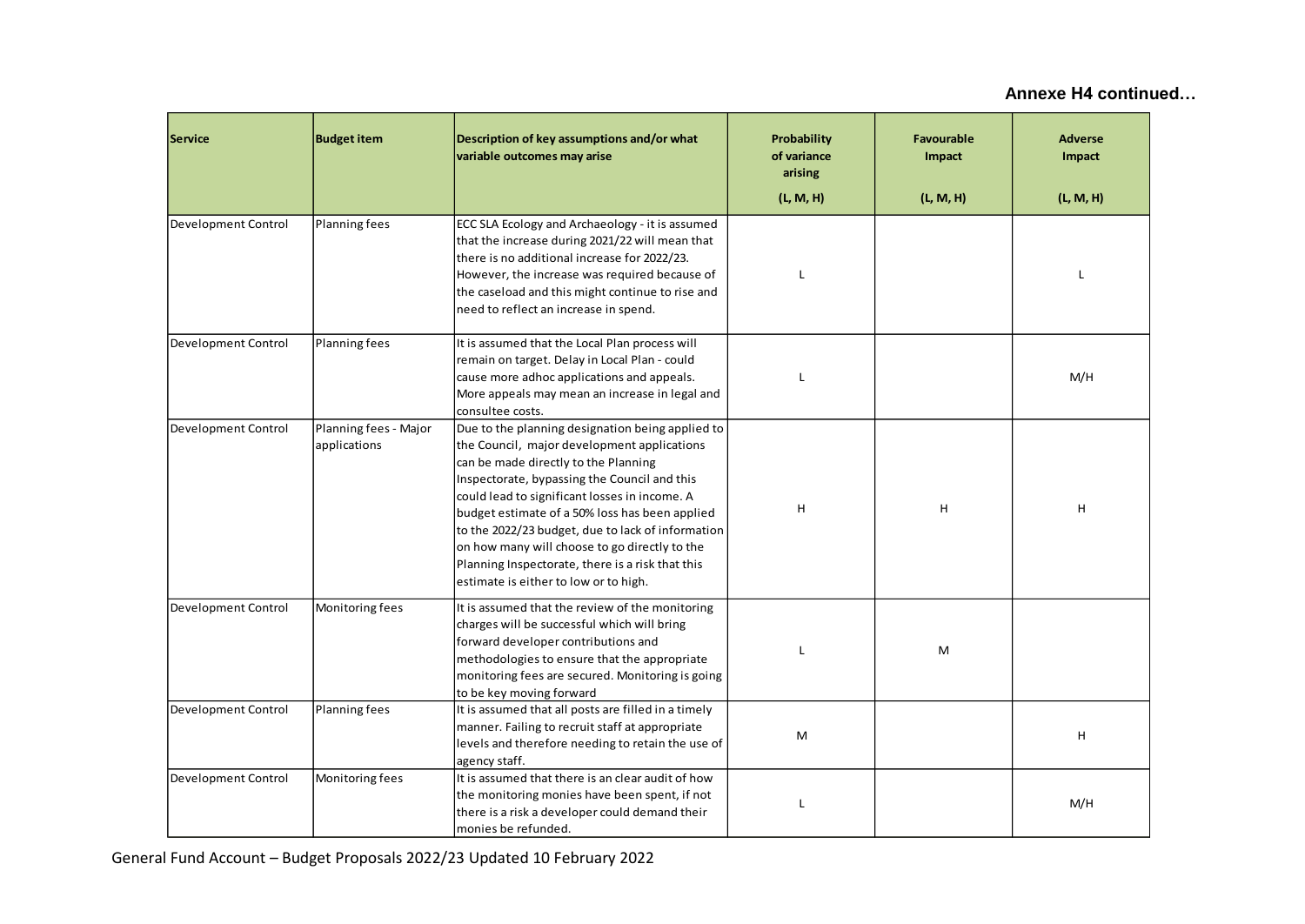| <b>Service</b>                                   | <b>Budget item</b>                                               | Description of key assumptions and/or what<br>variable outcomes may arise                                                                                                                                                                                                                                                                                                           |   | <b>Favourable</b><br>Impact<br>(L, M, H) | <b>Adverse</b><br>Impact<br>(L, M, H) |
|--------------------------------------------------|------------------------------------------------------------------|-------------------------------------------------------------------------------------------------------------------------------------------------------------------------------------------------------------------------------------------------------------------------------------------------------------------------------------------------------------------------------------|---|------------------------------------------|---------------------------------------|
| Development Control<br><b>Stansted Costs</b>     |                                                                  | There is an assumption that the Stansted Inquiry<br>and Cost application will be dealt with by the<br>end of Q4 2021/22. However, this may not be the<br>case and there might be a need for additional<br>costs.                                                                                                                                                                    |   |                                          | M/H                                   |
| <b>Economic Development</b>                      |                                                                  | Discretionary Rate Relief This is ED support to encourage businesses to<br>move into the district and encourage existing<br>ones to remain in the district. We do not know<br>what the level of applications will be for this.                                                                                                                                                      |   | L                                        | L                                     |
| <b>Economic Development</b>                      |                                                                  | Staffing for Delivery Plan The service requires a skilled ED officer on a FTC<br>to support the delivery of the Green Economy<br>initiatives. Without this the current team are<br>unlikely to be able to deliver this and this<br>priority is linked to the wider aims of Economic<br>Plan and partnership working                                                                 | M | M                                        | M                                     |
| Climate Change<br>Climate Change Reserve         |                                                                  | There is a risk that projects within the Climate<br>Change Action Plan are not progressed and as a<br>result expenditure will be lower than<br>anticipated.                                                                                                                                                                                                                         | M | M                                        |                                       |
| <b>External Grants</b>                           | <b>Community Support</b><br>Payments and Health<br>and Wellbeing | Due to increasing funding pressure the grants<br>may not stay at the same level or may be<br>removed by external agencies.                                                                                                                                                                                                                                                          | L | L                                        | L                                     |
| Grants                                           | Grant applications                                               | Possibility that budgeted amounts are not<br>realised through lack of applications for grants                                                                                                                                                                                                                                                                                       | L | M                                        | L                                     |
| <b>Human Resources</b><br><b>Training Budget</b> |                                                                  | Most of the spending on the training budget is as<br>a result of CMT and SMT corporate priorities and<br>in the last financial year the budget was<br>underspent. There is a risk of both under or<br>overspending this budget in 2021/22. There is a<br>particular risk this year as the Council will need<br>to train staff in the 'new way of working'<br>following the Covid-19 | м | т.                                       | M                                     |
| Human Resources                                  | <b>Consultants Budget</b>                                        | There may be additional costs if external<br>consultants are needed to help shape and<br>implement the 'new way of working'                                                                                                                                                                                                                                                         | м | L                                        | M                                     |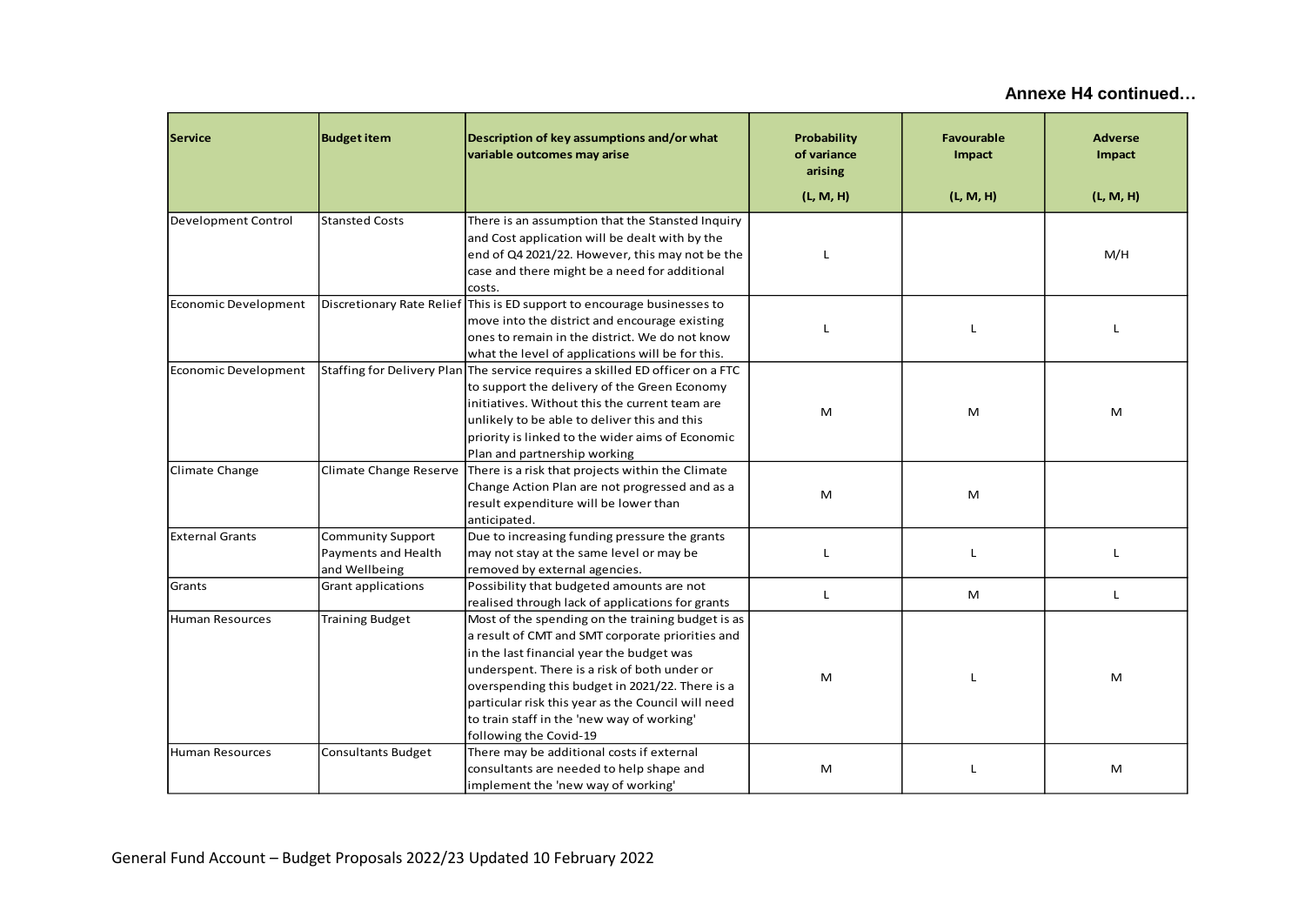| Service            | <b>Budget item</b>                                                        | Description of key assumptions and/or what<br>variable outcomes may arise                                                                                                                                                                                                                                                                                                                                                                                                        | Probability<br>of variance<br>arising<br>(L, M, H) | Favourable<br>Impact<br>(L, M, H) | <b>Adverse</b><br>Impact<br>(L, M, H) |
|--------------------|---------------------------------------------------------------------------|----------------------------------------------------------------------------------------------------------------------------------------------------------------------------------------------------------------------------------------------------------------------------------------------------------------------------------------------------------------------------------------------------------------------------------------------------------------------------------|----------------------------------------------------|-----------------------------------|---------------------------------------|
|                    |                                                                           |                                                                                                                                                                                                                                                                                                                                                                                                                                                                                  |                                                    |                                   |                                       |
| ICT                | Contract costs                                                            | Including the normal possible fluctuations we<br>may experience with license costs there are two<br>large software contracts due to expire in the<br>22/23 financial year. Renewal or replacement<br>costs will likely increase.<br>Idox - October 2022<br>Adept (Telephony) - Dec 2022. A capital bid has                                                                                                                                                                       | Н                                                  |                                   | н                                     |
|                    |                                                                           | gone in for a replacement phone system.                                                                                                                                                                                                                                                                                                                                                                                                                                          |                                                    |                                   |                                       |
| Insurance services | Premiums                                                                  | Given the impact on trade materials the<br>insurance premiums may rise again for the<br>renewal process in October                                                                                                                                                                                                                                                                                                                                                               | M                                                  |                                   | L                                     |
| Legal              | Section 106 legal fees                                                    | It is assumed that instructions on s106 will<br>continue to come in at the current rate. If it is<br>possible to raise legal fees for the new financial<br>year this will lead to an increase in income from<br>35K to 42K. The variance is unlikely to arise as it<br>is predicted with further staff now in place and<br>permanent recruitment progressing that more<br>work will be progressed and this will balance out<br>any failure to get approval for increase in fees. |                                                    |                                   |                                       |
| Licensing          | Licensing                                                                 | Possibility that an operator responsible for the<br>majority of licensing application income will<br>move their applications to another licensing<br>authority                                                                                                                                                                                                                                                                                                                   | M                                                  | T                                 | н                                     |
| Licensing          | Licensing                                                                 | Possibility that an operator responsible for the<br>majority of licensing application income will<br>substantially increase their applications to UDC                                                                                                                                                                                                                                                                                                                            | M                                                  |                                   | M                                     |
| New Homes Bonus    | May be a possibility that budgeted amounts are<br>Grants<br>not realised. |                                                                                                                                                                                                                                                                                                                                                                                                                                                                                  | M                                                  | M                                 | $\mathbf{I}$                          |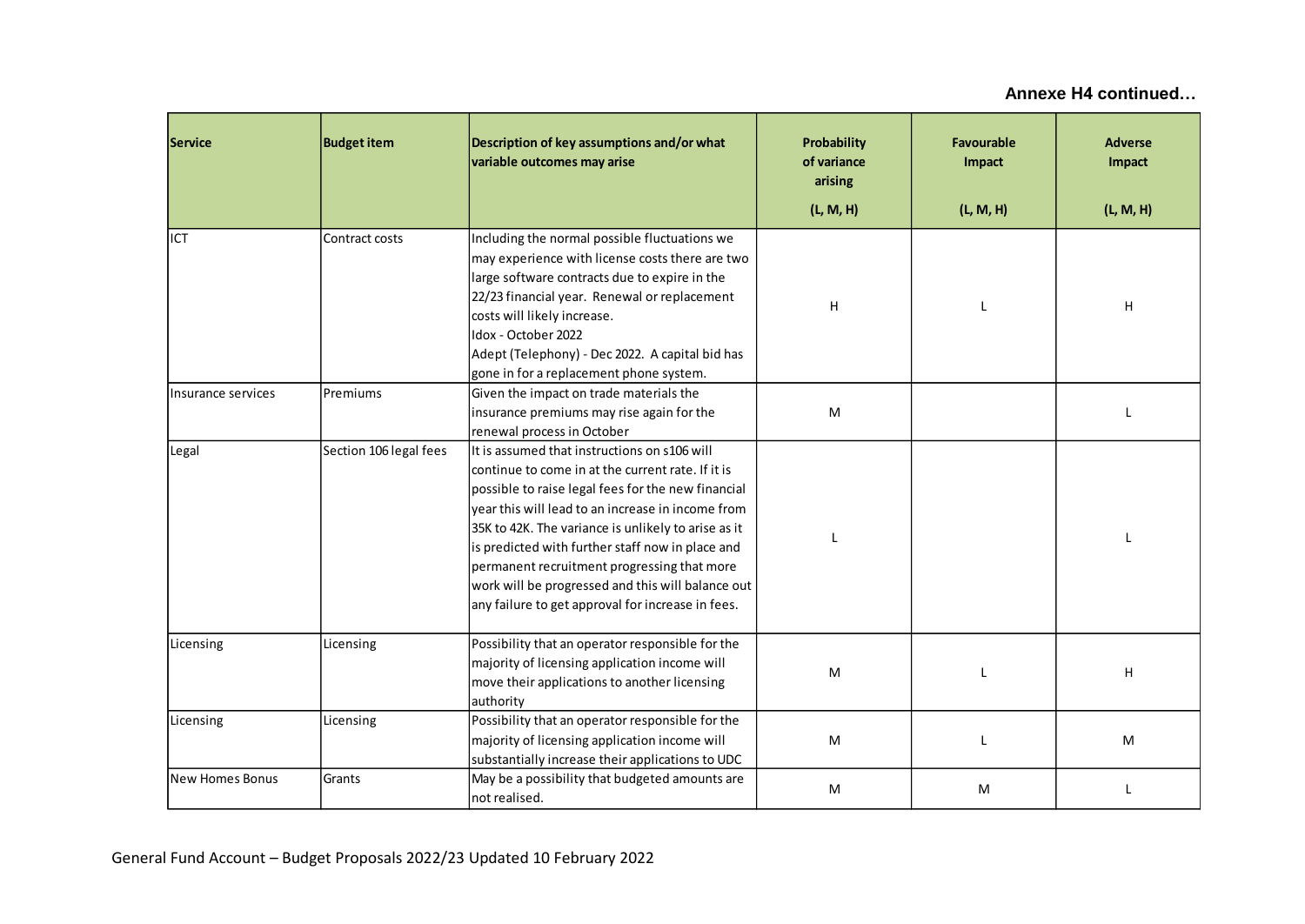| <b>Service</b>                                                                                                                                                     | <b>Budget item</b><br>Description of key assumptions and/or what<br>variable outcomes may arise |                                                                                                                                                                                                                                                                                            | Probability<br>of variance<br>arising | <b>Favourable</b><br>Impact | <b>Adverse</b><br>Impact |
|--------------------------------------------------------------------------------------------------------------------------------------------------------------------|-------------------------------------------------------------------------------------------------|--------------------------------------------------------------------------------------------------------------------------------------------------------------------------------------------------------------------------------------------------------------------------------------------|---------------------------------------|-----------------------------|--------------------------|
|                                                                                                                                                                    |                                                                                                 |                                                                                                                                                                                                                                                                                            | (L, M, H)                             | (L, M, H)                   | (L, M, H)                |
| <b>NORSE</b>                                                                                                                                                       | NORSE contract costs                                                                            | The budget setting cycle for UNSL runs parallel<br>with UDC's budgetary timetable so a variance<br>may emerge after UDC's budget has been set                                                                                                                                              | M                                     | M                           | M                        |
| <b>Offices</b>                                                                                                                                                     | <b>Office Repairs</b>                                                                           | There is a risk that the budget estimate could be<br>under or over due to unpredicted repairs that<br>arise during the year.                                                                                                                                                               | M                                     |                             | M                        |
| <b>Offices</b>                                                                                                                                                     | Little Canfield rental<br>income                                                                | Unable to find tenants for Little Canfield<br>commercial space                                                                                                                                                                                                                             | L                                     | L                           | н                        |
| <b>Offices</b>                                                                                                                                                     | Walpole (Stansted)<br>rental income                                                             | Unable to find tenants for Walpole (Stansted)<br>commercial space                                                                                                                                                                                                                          | L                                     | L                           | н                        |
| Private Finance Initiative<br>Contract costs                                                                                                                       |                                                                                                 | If the PFI leisure contract does not provide value<br>for money due to ineffective contract<br>management then there may be a negative<br>impact on the investment made by the council,<br>the opposite effect could be achieved if capacity<br>allows for full management of the contract |                                       | M                           | H                        |
| LA services<br>Procurement                                                                                                                                         |                                                                                                 | If the SLA does not cover areas of procurement<br>not originally identified additional staff or costs<br>could be involved in covering the work                                                                                                                                            |                                       |                             |                          |
| <b>ECC Better Care Fund</b><br>lPublic Health<br>lallocation for Disabled<br><b>Facilities Grants</b>                                                              |                                                                                                 | There is a risk, although not anticipated that the<br>BDF allocation will reduce in 22/23. In addition<br>with the withdrawal of Council revenue funding,<br>there is a risk of a substantial overspend in 22/23                                                                           |                                       |                             | M                        |
| Public Health<br>The budget does not have provision for works in<br>Environmental<br>Protection/Enforcement default to abate nuisance and harm<br>Works in default |                                                                                                 |                                                                                                                                                                                                                                                                                            |                                       |                             |                          |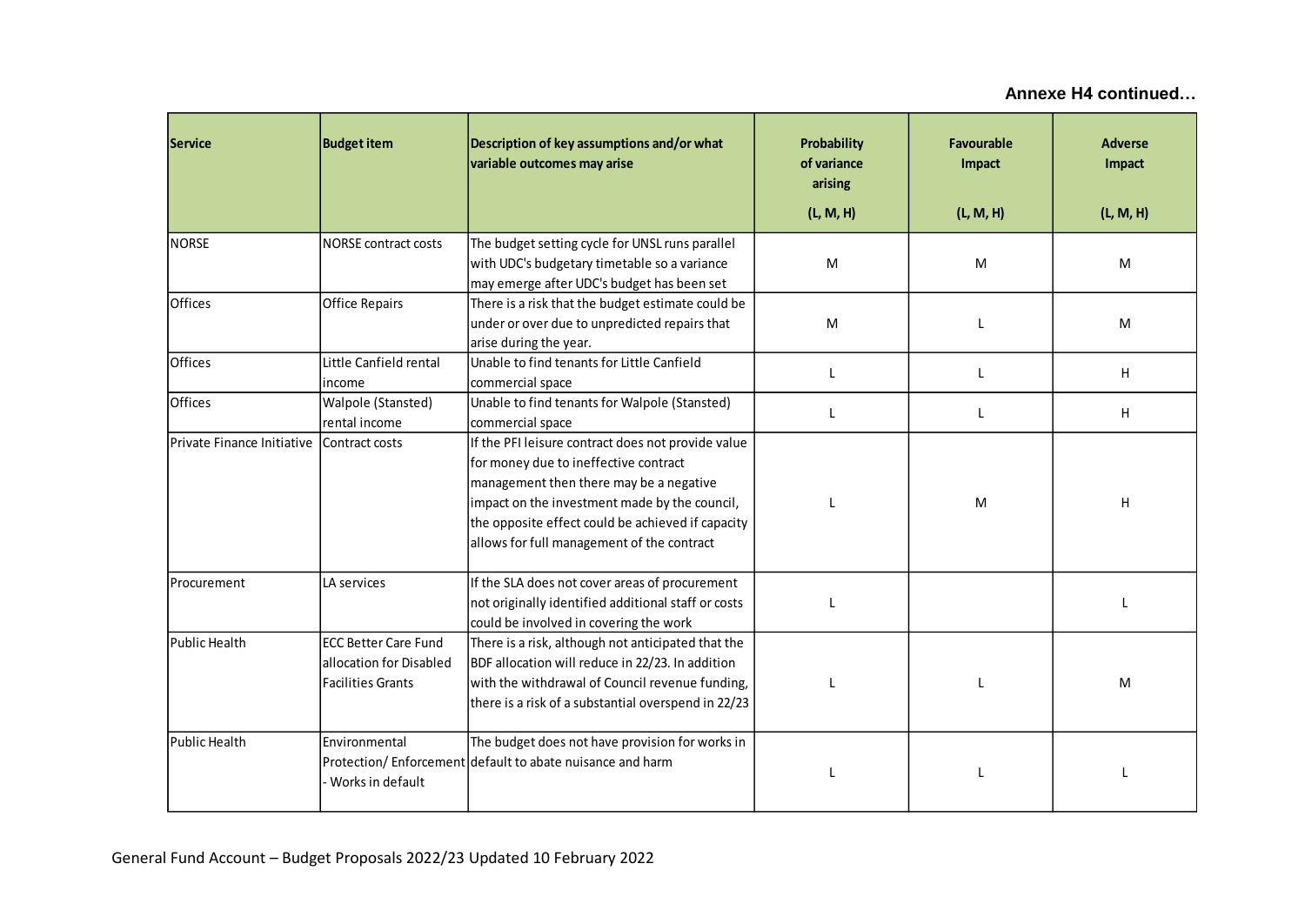| <b>Budget item</b><br><b>Service</b> |                                                                                                                                                                           | Description of key assumptions and/or what<br>variable outcomes may arise                                                                                                                                                                                                                        | Probability<br>of variance<br>arising | <b>Favourable</b><br>Impact | <b>Adverse</b><br>Impact |
|--------------------------------------|---------------------------------------------------------------------------------------------------------------------------------------------------------------------------|--------------------------------------------------------------------------------------------------------------------------------------------------------------------------------------------------------------------------------------------------------------------------------------------------|---------------------------------------|-----------------------------|--------------------------|
|                                      |                                                                                                                                                                           |                                                                                                                                                                                                                                                                                                  | (L, M, H)                             | (L, M, H)                   | (L, M, H)                |
| Public Health                        | <b>Contaminated Land</b>                                                                                                                                                  | The Council has a statutory duty to identify<br>contaminated land. Such matters can be complex<br>and involve specialist consultants to test and<br>provide advice                                                                                                                               |                                       |                             |                          |
| Public Health                        | Planning consultation<br>advice                                                                                                                                           | Incorrect advice could prevent the adoption of<br>mitigation measures to protect residential<br>amenity. There is a risk of potential claims<br>against the Council should this occur                                                                                                            |                                       |                             |                          |
| Public Health                        | Border inspection<br>Food inspection                                                                                                                                      | Unpredictability of the numbers and types of<br>consignments coming into Stansted or control<br>any changes to work governed by legislative<br>requirements i.e. what needs to be sampled and<br>at what % and frequency and the implications<br>and uncertainty of Brexit                       | M                                     |                             | H                        |
| Revenues                             | <b>Court Costs</b>                                                                                                                                                        | Court costs are hard to estimate due to the<br>closure of the courts in 2020/2021                                                                                                                                                                                                                | L                                     | L                           | $\mathsf{L}$             |
| Sharing agreement<br>Revenues        |                                                                                                                                                                           | The ECC Sharing agreement, provides share back<br>based on tax base increases over the baseline<br>yearly increases. The income projected for the<br>coming year is at a reduced level however it is<br>likely that there will be a share back once all the<br>data is provided in QTR 4 2021/22 | M                                     | М                           |                          |
| Treasury services                    | Fees<br>If borrowing is needed on short term basis<br>through Local authorities the broker fees may<br>increase as a result of using brokers to arrange                   |                                                                                                                                                                                                                                                                                                  |                                       |                             | $\mathbf{I}$             |
| Treasury services                    | the deals<br>If the credit rating administration can not be<br>Consultants<br>absorbed into the team the work this will have<br>to be outsourced resulting in extra costs |                                                                                                                                                                                                                                                                                                  |                                       |                             | M                        |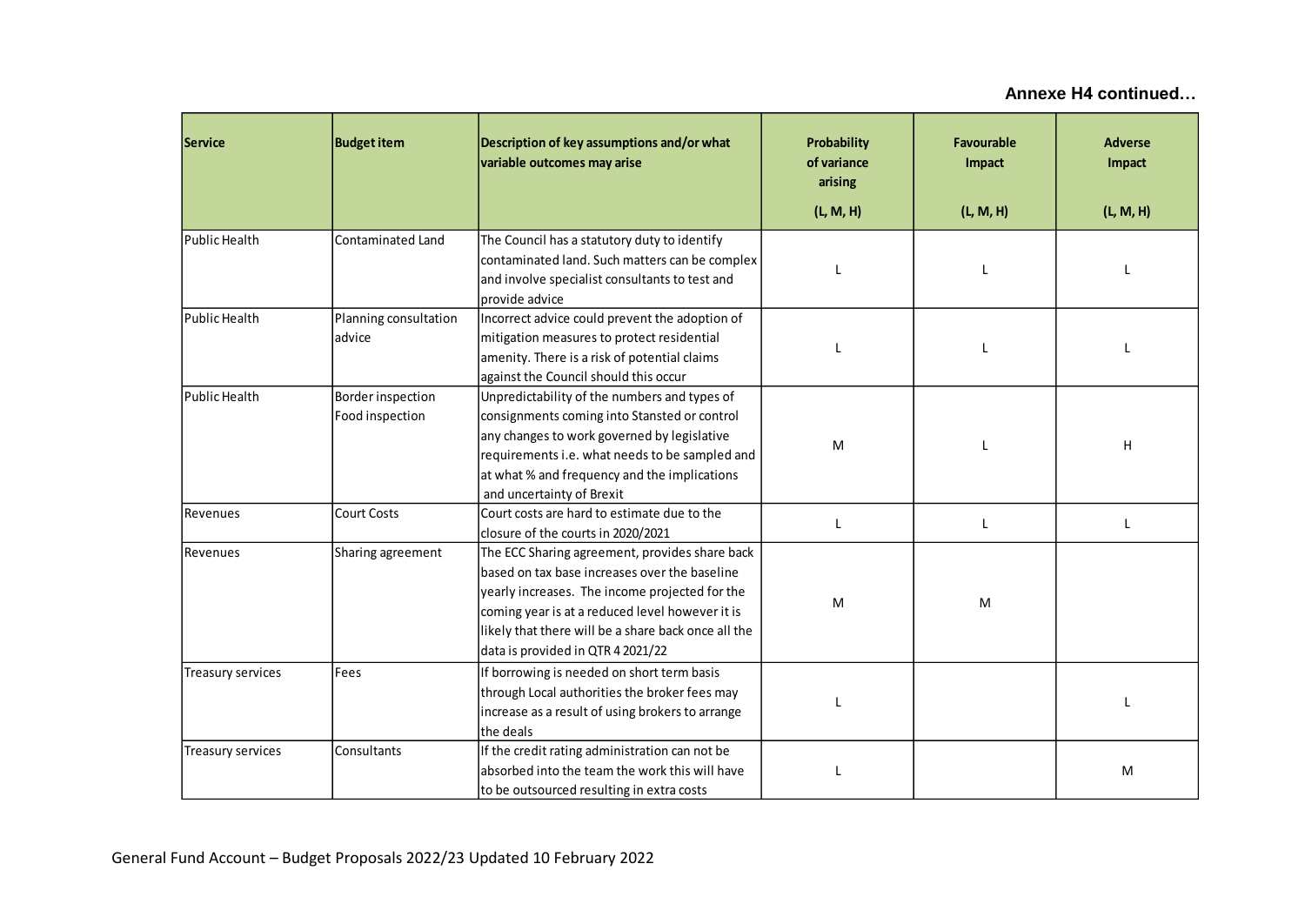| <b>Service</b>                                                  | Description of key assumptions and/or what<br><b>Budget item</b><br>variable outcomes may arise                                                     |                                                                                                                                                                                                                                                                                                   | <b>Probability</b><br>of variance<br>arising<br>(L, M, H) | <b>Favourable</b><br>Impact<br>(L, M, H) | <b>Adverse</b><br>Impact<br>(L, M, H) |
|-----------------------------------------------------------------|-----------------------------------------------------------------------------------------------------------------------------------------------------|---------------------------------------------------------------------------------------------------------------------------------------------------------------------------------------------------------------------------------------------------------------------------------------------------|-----------------------------------------------------------|------------------------------------------|---------------------------------------|
| GRY - Waste and<br><b>Waste Services</b><br>recycling gate fees |                                                                                                                                                     | Budget assumes an inflationary increase in<br>charges. However market rates for recyclable<br>materials remain fairly volatile. Uncertainty<br>around European Markets is mitigated to an<br>extent by our contractor spreading risks however<br>it could impact on costs / income.               | M                                                         | M                                        | н                                     |
| GRY - Garden waste<br><b>Waste Services</b><br>income           |                                                                                                                                                     | Budget assumes sales are higher than previous<br>years due to an increased customer base, if<br>subscriptons change and do reach or fall below<br>predictions this will impact on the income<br>received                                                                                          |                                                           |                                          |                                       |
| <b>Waste Services</b>                                           | Income from Trade waste customers does not<br>GRY - Trade waste<br>continue at predicted levels or are higher than<br>Income<br>anticipated         |                                                                                                                                                                                                                                                                                                   | M                                                         | M                                        | M                                     |
| <b>Waste Services</b><br><b>GRY</b> - Agency Fees               |                                                                                                                                                     | Agency budgets have been increased by inflation<br>however spend is dependant on sickness levels<br>or our ability to appoint to vacancies. Suppliers<br>have increased their charges for LGV drivers due<br>to the national shortage. Spend is therefore<br>difficult to predict with certainty. | M                                                         | H                                        | $\sf H$                               |
| <b>Waste Services</b>                                           | All cost centres - Fuel<br>supplies                                                                                                                 | Based on contractual indexation clauses an<br>average increase of 3% has been assumed.<br>However this is subject to diesel price volatility<br>and the actual costs could go up or down.                                                                                                         | M                                                         |                                          | M                                     |
| <b>Waste Services</b>                                           | <b>GRY</b> - Container supply<br>Estimated units based on anticipated new<br>and delivery (new<br>developments - may go up or down<br>developments) |                                                                                                                                                                                                                                                                                                   | M                                                         |                                          |                                       |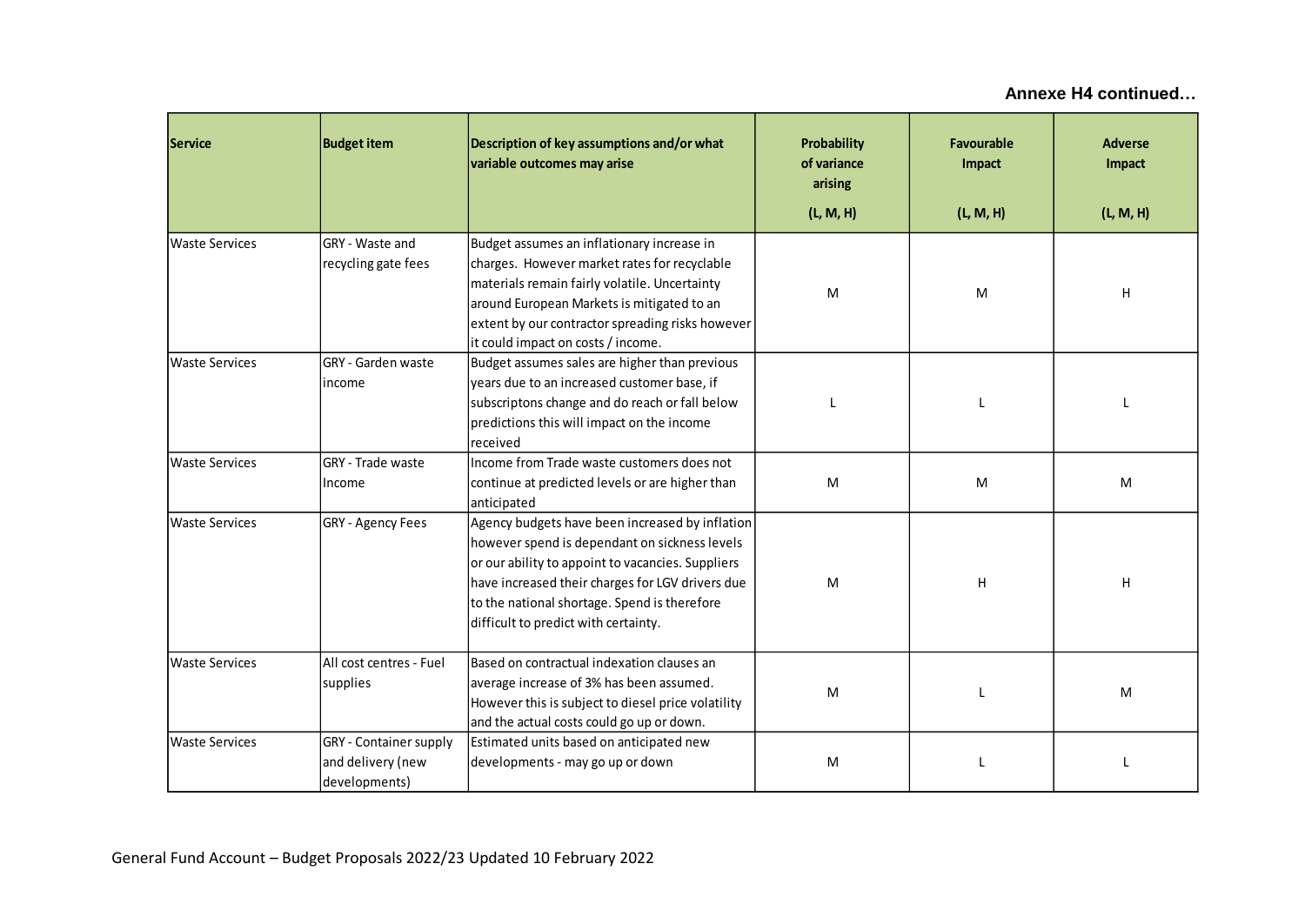| <b>Service</b><br><b>Budget item</b>             |                                                                                                                                                                                   | Description of key assumptions and/or what<br>variable outcomes may arise                                                                                                                                                                                                        | Probability<br>of variance<br>arising | <b>Favourable</b><br>Impact | <b>Adverse</b><br>Impact |
|--------------------------------------------------|-----------------------------------------------------------------------------------------------------------------------------------------------------------------------------------|----------------------------------------------------------------------------------------------------------------------------------------------------------------------------------------------------------------------------------------------------------------------------------|---------------------------------------|-----------------------------|--------------------------|
|                                                  |                                                                                                                                                                                   |                                                                                                                                                                                                                                                                                  | (L, M, H)                             | (L, M, H)                   | (L, M, H)                |
| <b>Planning Policy</b>                           | <b>Planning Policy</b><br>It is assumed that there will be limited<br>responses from reps at Reg 18 stage which<br>introduce the necessity for new evidence at an<br>unknown cost |                                                                                                                                                                                                                                                                                  | L/M                                   |                             | M/H                      |
| <b>Planning Policy</b>                           | <b>Planning Policy</b>                                                                                                                                                            | It is assumed that there will be limited<br>responses from reps at Reg 19 stage which<br>introduce the necessity for new evidence at an<br>unknown cost                                                                                                                          | L/M                                   |                             | M/H                      |
| <b>Planning Policy</b><br><b>Planning Policy</b> |                                                                                                                                                                                   | There is the risk that a second Urban Designer is<br>required to the appeals and local plan, without<br>the post this could increase costs as we would<br>need to outsource this element.                                                                                        | L                                     |                             | н                        |
| <b>Planning Policy</b><br><b>Planning Policy</b> |                                                                                                                                                                                   | It is assumed that there will be limited funding<br>from a joint submission with County by way of a<br>grant. However, it is possible that the<br>submission will be successful and a grant will be<br>forthcoming.                                                              |                                       | M/H                         |                          |
| <b>Planning Policy</b>                           | <b>Planning Policy</b>                                                                                                                                                            | It is assumed that the cost of advertising and<br>consultation will be covered by the budget,<br>however if there is a requirement to do more<br>and go further then this cost could escalate.                                                                                   | L                                     |                             |                          |
| <b>Planning Policy</b>                           | <b>Planning Policy</b>                                                                                                                                                            | It is assumed that there will be a requirement for<br>only 1 x Reg 19 Consultation. However there is a<br>risk that there needs to be a second<br>consultation.                                                                                                                  | L                                     |                             | н                        |
| <b>Planning Policy</b>                           | <b>Planning Policy</b>                                                                                                                                                            | It is assumed the representations received will<br>be approximately what we have received<br>previously. However, there is a risk that the<br>amount could rise which might mean there is a<br>delay in the process of the Local Plan whilst we<br>take these into consideration | T                                     |                             | M/H                      |

General Fund Account – Budget Proposals 2022/23 Updated 10 February 2022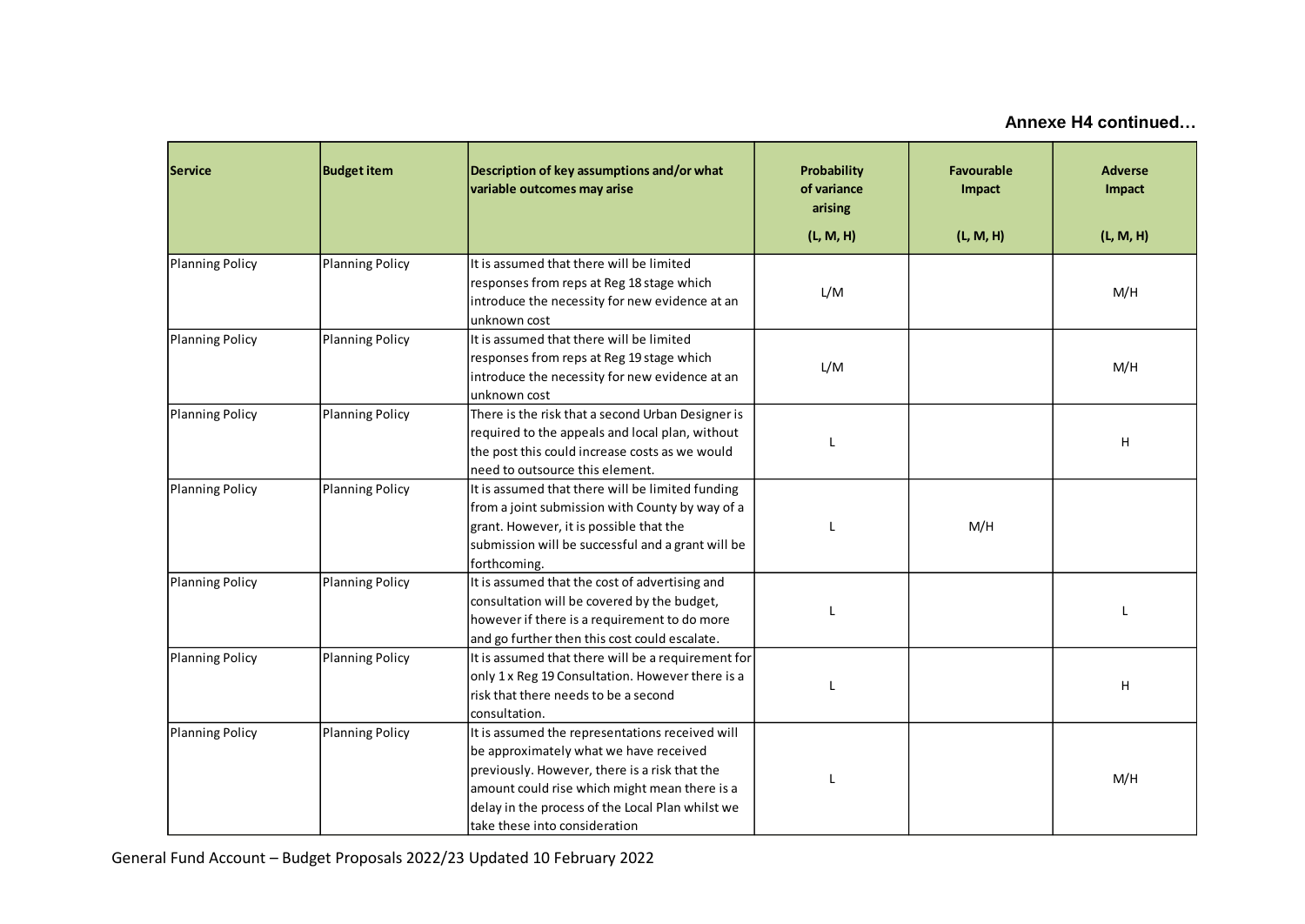| Specific Covid-19 related on-going financial risks            |                                                                                                                                                                                                                                                                                                                                                                                         |                                                                                                                                                                                                                                                                                                                                                                                                                                              |                                                    |                                          |                                       |  |
|---------------------------------------------------------------|-----------------------------------------------------------------------------------------------------------------------------------------------------------------------------------------------------------------------------------------------------------------------------------------------------------------------------------------------------------------------------------------|----------------------------------------------------------------------------------------------------------------------------------------------------------------------------------------------------------------------------------------------------------------------------------------------------------------------------------------------------------------------------------------------------------------------------------------------|----------------------------------------------------|------------------------------------------|---------------------------------------|--|
| <b>Service</b>                                                | <b>Budget item</b><br>Description of key assumptions and/or what<br>variable outcomes may arise                                                                                                                                                                                                                                                                                         |                                                                                                                                                                                                                                                                                                                                                                                                                                              | Probability<br>of variance<br>arising<br>(L, M, H) | <b>Favourable</b><br>Impact<br>(L, M, H) | <b>Adverse</b><br>Impact<br>(L, M, H) |  |
| Revenues                                                      | It is assumed that the Business Team will be able<br><b>Business Team</b><br>to manage any further business support<br>initiative put in place by Central Government the<br>Business Grant process without any further<br>resources. Further resources maybe necessary<br>dependant on the ongoing management of the<br>pandemic however this will be covered by new<br>burdens funding |                                                                                                                                                                                                                                                                                                                                                                                                                                              | L                                                  |                                          | L                                     |  |
| <b>IT Costs</b><br>Revenues                                   |                                                                                                                                                                                                                                                                                                                                                                                         | Additional IT products and licenses may need to<br>be purchased to deliver Government Covid<br>response. This will be met by the new burdens<br>funding                                                                                                                                                                                                                                                                                      | L                                                  |                                          | L                                     |  |
| Revenues                                                      | Additional consultancy maybe required to<br>Consultants<br>provided advice and guidance on new NNDR<br>initiatives                                                                                                                                                                                                                                                                      |                                                                                                                                                                                                                                                                                                                                                                                                                                              | L                                                  |                                          | L                                     |  |
| A further lockdown or<br>Economic Development<br>restrictions |                                                                                                                                                                                                                                                                                                                                                                                         | The risk of further restrictions to local business,<br>increased support will be required from the<br>team plus the administrative tasks if gov't<br>provide more grants to be delivered                                                                                                                                                                                                                                                     |                                                    |                                          | H                                     |  |
| <b>Waste Services</b>                                         | GRY - Agency Fees                                                                                                                                                                                                                                                                                                                                                                       | Agency costs could increase if there is another<br>lockdown and staff had to shield.                                                                                                                                                                                                                                                                                                                                                         | L                                                  | L                                        | M                                     |  |
| <b>Benefits</b><br><b>DWP Test and Trace</b><br>Funding       |                                                                                                                                                                                                                                                                                                                                                                                         | It is assumed that if the government continue<br>the Test and Trace Payment Scheme into<br>2022/23, the standard scheme will continue to be<br>fully funded. There is a risk however that if the<br>discretionary scheme continues, the finite fund<br>allocated to UDC will not be sufficient to meet<br>demand. Demand levels are difficult to predict<br>as numbers are impacted by covid infection rates<br>and contact tracing in area. | M                                                  |                                          | L                                     |  |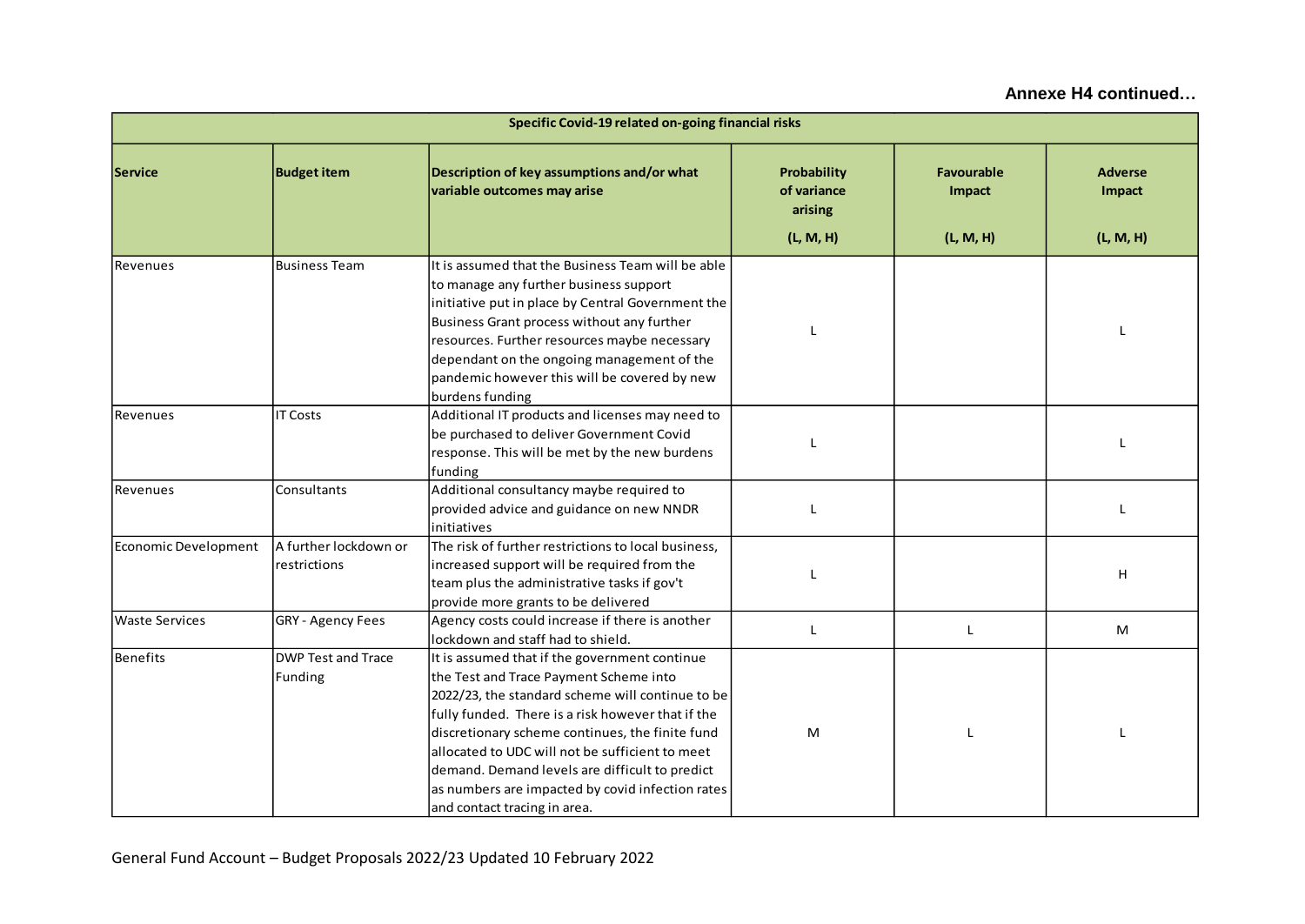### **Annexe H5**

# **Fees and Charges – 2022/23**

| <b>Building Control other charges</b>   | 2021/22<br>charge<br>£ | 2022/23<br>charge                                                   | Does the<br>charge<br>include VAT? |  |
|-----------------------------------------|------------------------|---------------------------------------------------------------------|------------------------------------|--|
| Copying charges (statutory limitations) |                        | 10p a sheet $+25.00$ per hour<br>officer time if job exceeds 1 hour |                                    |  |

| <b>Street Naming and Numbering</b>                            | 2021/22<br>charge<br>£ | 2022/23<br>charge<br>£ | Does the<br>charge<br>include VAT? |
|---------------------------------------------------------------|------------------------|------------------------|------------------------------------|
| Charge per dwelling/unit                                      |                        |                        |                                    |
| Add a name to a numbered property                             | 35.00                  | 35.00                  | No                                 |
| Name change/renumber                                          | 75.00                  | 75.00                  | No                                 |
| New dwelling/unit                                             | 110.00                 | 110.00                 | No                                 |
| 2-5 dwellings/units                                           | 75.00                  | 75.00                  | No                                 |
| 6 - 25 dwellings/units                                        | 55.00                  | 55.00                  | No                                 |
| 26 - 75 dwellings/units                                       | 45.00                  | 45.00                  | No                                 |
| 76 plus dwellings/units                                       | 35.00                  | 35.00                  | No                                 |
| New Street Name                                               | 200.00                 | 200.00                 | No.                                |
| Name of block or block of flats of industrial estate          | 175.00                 | 175.00                 | No                                 |
| Confirmation of plot or postal address for utility company    | 35.00                  | 35.00                  | No                                 |
| (charged to utility companies only)                           |                        |                        |                                    |
| Issuing a new address following demolition and reconstruction | 35.00                  | 35.00                  | No                                 |
| Change to new addresses due to the development changing after | 55.00                  | 55.00                  | No                                 |
| the schedule has been issued (applies to all amended plots)   |                        |                        |                                    |
|                                                               |                        |                        |                                    |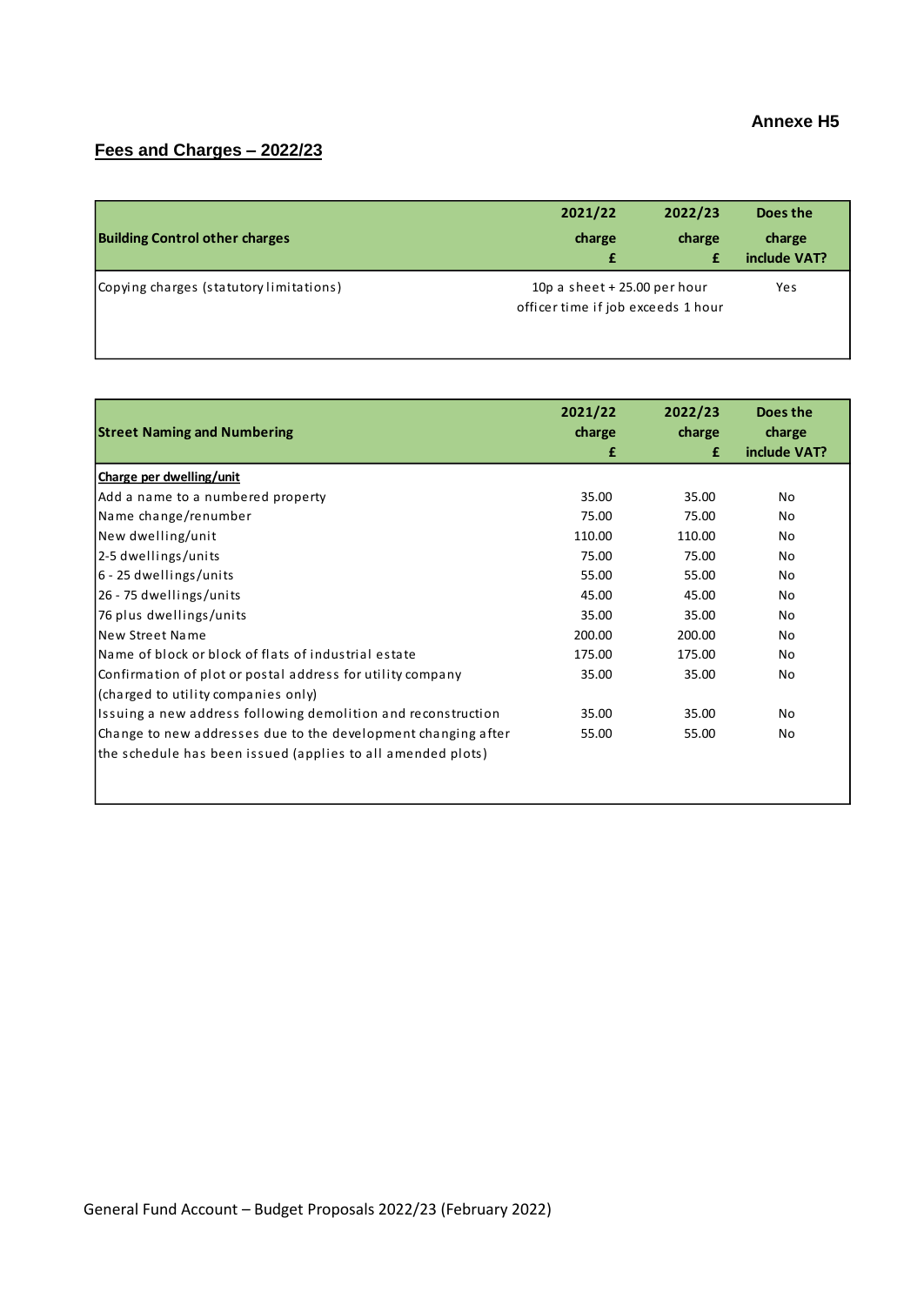|                 | <b>STANDARD CHARGES</b><br><b>SCHEDULE 1- NEW DWELLINGS</b>             |                                  |                         |                                |                                           |                                                                    |  |  |
|-----------------|-------------------------------------------------------------------------|----------------------------------|-------------------------|--------------------------------|-------------------------------------------|--------------------------------------------------------------------|--|--|
|                 |                                                                         | <b>Dwelling houses and Flats</b> |                         |                                |                                           |                                                                    |  |  |
|                 |                                                                         |                                  |                         |                                |                                           |                                                                    |  |  |
| Code            | New Build Houses or Bungalows Not Exceeding 250m <sup>2</sup>           |                                  | <b>Plan Charge</b><br>£ | <b>Inspection Charge*</b><br>£ | £                                         | Building Notice* Regularisation Charge*                            |  |  |
|                 |                                                                         |                                  |                         |                                |                                           |                                                                    |  |  |
|                 |                                                                         | Fee                              | 325.00                  | 485.00                         | 860.00                                    |                                                                    |  |  |
|                 |                                                                         | VAT                              | 65.00                   | 97.00                          | 172.00                                    |                                                                    |  |  |
| HO <sub>1</sub> | 1 Plot                                                                  | Total                            | 390.00                  | 582.00                         | 1,032.00                                  | 1,075.00                                                           |  |  |
|                 |                                                                         | Fee                              | 415.00                  | 740.00                         | 1,210.00                                  |                                                                    |  |  |
|                 |                                                                         | VAT                              | 83.00                   | 148.00                         | 242.00                                    |                                                                    |  |  |
| <b>HO2</b>      | 2 Plots                                                                 | Total                            | 498.00                  | 888.00                         | 1,452.00                                  | 1,512.50                                                           |  |  |
|                 |                                                                         |                                  |                         |                                |                                           |                                                                    |  |  |
|                 |                                                                         | Fee<br>VAT                       | 498.00<br>98.00         | 1,010.00<br>202.00             | 1,600.00<br>320.00                        |                                                                    |  |  |
| HO <sub>3</sub> | 3 Plots                                                                 | Total                            | 596.00                  | 1,212.00                       | 1,920.00                                  | 2,000.00                                                           |  |  |
|                 |                                                                         |                                  |                         |                                |                                           |                                                                    |  |  |
|                 |                                                                         | Fee                              | 545.00                  | 1,140.00                       | 1,790.00                                  |                                                                    |  |  |
|                 |                                                                         | VAT                              | 109.00                  | 228.00                         | 358.00                                    |                                                                    |  |  |
| HO <sub>4</sub> | 4 Plots                                                                 | Total                            | 654.00                  | 1,368.00                       | 2,148.00                                  | 2,237.50                                                           |  |  |
|                 |                                                                         |                                  |                         |                                |                                           |                                                                    |  |  |
|                 |                                                                         | Fee<br>VAT                       | 610.00<br>122.00        | 1,275.00<br>255.00             | 1,990.00<br>398.00                        |                                                                    |  |  |
| HO <sub>5</sub> | 5 Plots                                                                 | Total                            | 732.00                  | 1,530.00                       | 2,388.00                                  | 2,487.50                                                           |  |  |
|                 |                                                                         |                                  |                         |                                |                                           |                                                                    |  |  |
|                 | New Build Flats Not Exceeding 250m <sup>2</sup> and Not More Than       |                                  |                         |                                |                                           |                                                                    |  |  |
|                 | 3 Storeys                                                               |                                  |                         |                                |                                           |                                                                    |  |  |
|                 |                                                                         | Fee                              | 325.00                  | 485.00                         | 860.00                                    |                                                                    |  |  |
|                 |                                                                         | VAT                              | 65.00                   | 97.00                          | 172.00                                    |                                                                    |  |  |
| FL <sub>1</sub> | 1 Plot                                                                  | Total                            | 390.00                  | 582.00                         | 1,032.00                                  | 1,075.00                                                           |  |  |
|                 |                                                                         | Fee                              | 415.00                  | 740.00                         | 1,210.00                                  |                                                                    |  |  |
|                 |                                                                         | VAT                              | 83.00                   | 148.00                         | 242.00                                    |                                                                    |  |  |
| FL <sub>2</sub> | 2 Plots                                                                 | Total                            | 498.00                  | 888.00                         | 1,452.00                                  | 1,512.50                                                           |  |  |
|                 |                                                                         |                                  |                         |                                |                                           |                                                                    |  |  |
|                 |                                                                         | Fee                              | 490.00                  | 1,010.00                       | 1,600.00                                  |                                                                    |  |  |
| FL3             | 3 Plots                                                                 | VAT<br>Total                     | 98.00<br>588.00         | 202.00<br>1,212.00             | 320.00<br>1,920.00                        | 2,000.00                                                           |  |  |
|                 |                                                                         |                                  |                         |                                |                                           |                                                                    |  |  |
|                 |                                                                         | Fee                              | 545.00                  | 1,140.00                       | 1,790.00                                  |                                                                    |  |  |
|                 |                                                                         | VAT                              | 109.00                  | 228.00                         | 358.00                                    |                                                                    |  |  |
| FL4             | 4 Plots                                                                 | Total                            | 654.00                  | 1,368.00                       | 2,148.00                                  | 2,237.50                                                           |  |  |
|                 |                                                                         |                                  |                         |                                |                                           |                                                                    |  |  |
|                 |                                                                         | Fee                              | 610.00                  | 1,275.00                       | 1,990.00                                  |                                                                    |  |  |
| FL5             | 5 Plots                                                                 | VAT<br>Total                     | 122.00<br>732.00        | 255.00<br>1,530.00             | 398.00<br>2,388.00                        | 2,487.50                                                           |  |  |
|                 | Conversion to                                                           |                                  |                         |                                |                                           |                                                                    |  |  |
|                 |                                                                         |                                  |                         |                                |                                           |                                                                    |  |  |
|                 | Single dwelling house (Where total floor area does not                  | Fee<br>VAT                       | 300.00<br>60.00         | 425.00<br>85.00                | 700.00<br>140.00                          |                                                                    |  |  |
| COH             | exceed 150m2)                                                           | Total                            | 360.00                  | 510.00                         | 840.00                                    | 875.00                                                             |  |  |
|                 |                                                                         |                                  |                         |                                |                                           |                                                                    |  |  |
|                 |                                                                         | Fee                              | 300.00                  | 425.00                         | 700.00                                    |                                                                    |  |  |
|                 | Single Flat (Where total floor area does not exceed                     | VAT                              | 60.00                   | 85.00                          | 140.00                                    |                                                                    |  |  |
| COF             | 150m2)                                                                  | Total                            | 360.00                  | 510.00                         | 840.00                                    | 875.00                                                             |  |  |
|                 | Notifiable Electrical work (in addition to the above, where applicable) |                                  |                         |                                |                                           |                                                                    |  |  |
|                 |                                                                         |                                  | 340.00                  |                                |                                           | This charge relates to a first fix pre-plaster inspection of the   |  |  |
|                 |                                                                         | Fee                              | 68.00                   |                                |                                           | wiring and final testing on completion. Re-visits/testing will be  |  |  |
|                 | (Where a satisfactory certificate will not be issued by a               | VAT                              | 408.00                  |                                |                                           | subject to further charges. For regularisation applications a full |  |  |
| <b>DNE</b>      | Part P registered electrician)                                          | Total                            |                         |                                | appraisal and testing will be carried out |                                                                    |  |  |
|                 |                                                                         |                                  |                         |                                |                                           |                                                                    |  |  |
|                 |                                                                         |                                  |                         |                                |                                           |                                                                    |  |  |

**Where Standard Charges are not applicable please contact Building Control on 01799 510539**

**Please note that the charges marked with an \* have been reduced to reflect where controlled electrical installations are being carried out, tested and certified by a registered Part P electrician. If these reductions are claimed and a self certifying electrician is not subsequently employed, the applicant will be invoiced for supplementary charges equal to the discount (see DNE below)**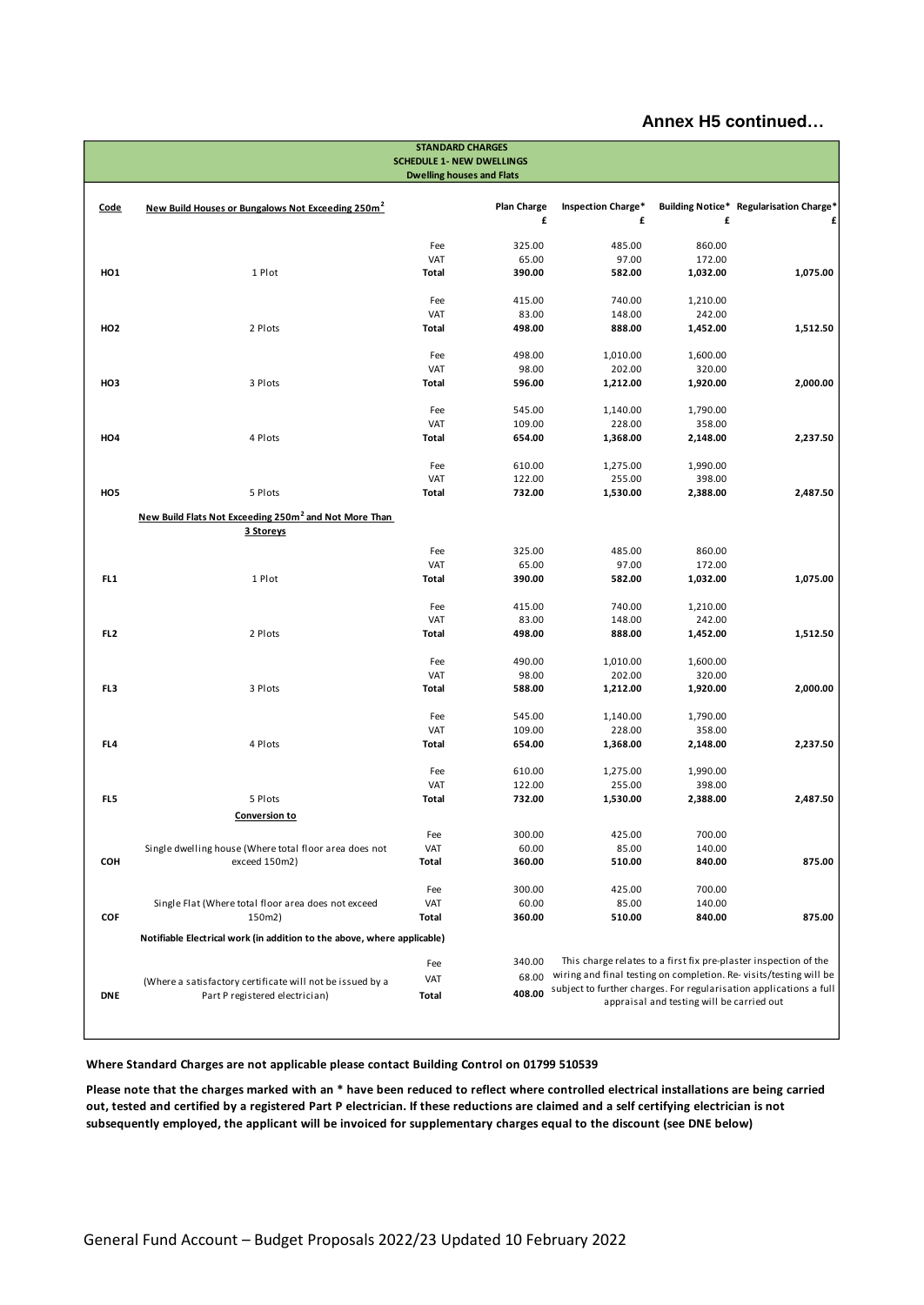|                 |                                                                                                             | <b>STANDARD CHARGES</b> |                                                            |                           |                                           |                                                                    |
|-----------------|-------------------------------------------------------------------------------------------------------------|-------------------------|------------------------------------------------------------|---------------------------|-------------------------------------------|--------------------------------------------------------------------|
|                 |                                                                                                             |                         | SCHEDULE 2 WORK TO A SINGLE DWELLING                       |                           |                                           |                                                                    |
|                 |                                                                                                             |                         | Limited to work not more than 3 storeys above ground level |                           |                                           |                                                                    |
|                 |                                                                                                             |                         | <b>Full Plans</b>                                          |                           |                                           |                                                                    |
|                 |                                                                                                             |                         | <b>Plan Charge</b>                                         | <b>Inspection Charge*</b> |                                           | Building Notice* Regularisation Charge*                            |
| Code            | <b>Extension and New Build</b>                                                                              |                         | £                                                          | £                         | £                                         |                                                                    |
|                 |                                                                                                             |                         |                                                            |                           |                                           |                                                                    |
|                 |                                                                                                             | Fee                     | 165.00                                                     | 340.00                    | 520.00                                    |                                                                    |
|                 | Separate single storey extension with floor area not                                                        | VAT                     | 33.00                                                      | 68.00                     | 104.00                                    |                                                                    |
| DX1             | exceeding 40m2                                                                                              | Total                   | 198.00                                                     | 408.00                    | 624.00                                    | 650.00                                                             |
|                 |                                                                                                             | Fee                     | 190.00                                                     | 440.00                    | 660.00                                    |                                                                    |
|                 |                                                                                                             | <b>VAT</b>              | 38.00                                                      | 88.00                     | 132.00                                    |                                                                    |
|                 | Separate single storey extension with floor area                                                            |                         |                                                            |                           |                                           |                                                                    |
| DX <sub>2</sub> | exceeding 40m2 but not exceeding 100m2                                                                      | Total                   | 228.00                                                     | 528.00                    | 792.00                                    | 825.00                                                             |
|                 |                                                                                                             | Fee                     | 180.00                                                     | 400.00                    | 600.00                                    |                                                                    |
|                 | Separate extension with some part 2 or 3 storeys in                                                         | <b>VAT</b>              | 36.00                                                      | 80.00                     | 120.00                                    |                                                                    |
| DX3             | height and a total floor area not exceeding 40m2                                                            | Total                   | 216.00                                                     | 480.00                    | 720.00                                    | 750.00                                                             |
|                 |                                                                                                             |                         |                                                            |                           |                                           |                                                                    |
|                 |                                                                                                             | Fee                     | 265.00                                                     | 500.00                    | 800.00                                    |                                                                    |
|                 | Separate extension with some part 2 or 3 storeys in<br>height and a total floor area exceeding 40m2 but not | <b>VAT</b>              | 53.00                                                      | 100.00                    | 160.00                                    |                                                                    |
| DX4             | exceeding 100m2                                                                                             | Total                   | 318.00                                                     | 600.00                    | 960.00                                    | 1,000.00                                                           |
|                 |                                                                                                             |                         |                                                            |                           |                                           |                                                                    |
|                 |                                                                                                             | Fee                     | 120.00                                                     | 265.00                    | 390.00                                    |                                                                    |
|                 | A building or extension comprising solely of a garage,                                                      | <b>VAT</b>              | 24.00                                                      | 53.00                     | 78.00                                     |                                                                    |
| DG0             | carport or store not exceeding 100m2                                                                        | Total                   | 144.00                                                     | 318.00                    | 468.00                                    | 487.50                                                             |
|                 |                                                                                                             | Fee                     | 120.00                                                     | 265.00                    | 390.00                                    |                                                                    |
|                 | Detached non-habitable domestic building with total                                                         | <b>VAT</b>              | 24.00                                                      | 53.00                     | 78.00                                     |                                                                    |
| <b>DNH</b>      | floor area not exceeding 50m2                                                                               | Total                   | 144.00                                                     | 318.00                    | 468.00                                    | 487.50                                                             |
|                 |                                                                                                             |                         |                                                            |                           |                                           |                                                                    |
|                 | <b>Conversions</b>                                                                                          |                         |                                                            |                           |                                           |                                                                    |
|                 |                                                                                                             | Fee                     | 180.00                                                     | 405.00                    | 645.00                                    |                                                                    |
| <b>DLC</b>      |                                                                                                             | <b>VAT</b>              | 36.00                                                      | 81.00                     | 129.00                                    |                                                                    |
|                 | First and second floor loft conversions                                                                     | Total                   | 216.00                                                     | 486.00                    | 774.00                                    | 806.25                                                             |
|                 |                                                                                                             | Fee                     | 115.00                                                     | 275.00                    | 390.00                                    |                                                                    |
|                 |                                                                                                             | <b>VAT</b>              | 23.00                                                      | 55.00                     | 78.00                                     |                                                                    |
| <b>DOC</b>      | Other work (e.g. single garage conversions)                                                                 | Total                   | 138.00                                                     | 330.00                    | 468.00                                    | 487.50                                                             |
|                 |                                                                                                             |                         |                                                            |                           |                                           |                                                                    |
|                 | <b>Alterations (inc underpinning)</b>                                                                       |                         |                                                            |                           |                                           |                                                                    |
|                 |                                                                                                             | Fee<br><b>VAT</b>       | 75.00<br>15.00                                             | 140.00<br>28.00           | 215.00<br>43.00                           |                                                                    |
| <b>DTH</b>      | Renovation of a thermal element                                                                             | Total                   | 90.00                                                      | 168.00                    | 258.00                                    | 268.75                                                             |
|                 |                                                                                                             |                         |                                                            |                           |                                           |                                                                    |
|                 |                                                                                                             | Fee                     | 75.00                                                      | 140.00                    | 215.00                                    |                                                                    |
|                 | Replacement windows, rooflights, roof windows or                                                            | <b>VAT</b>              | 15.00                                                      | 28.00                     | 43.00                                     |                                                                    |
| <b>DRW</b>      | external glazed doors                                                                                       | Total                   | 90.00                                                      | 168.00                    | 258.00                                    | 268.75                                                             |
|                 |                                                                                                             | Fee                     | 75.00                                                      | 140.00                    | 215.00                                    |                                                                    |
|                 | Cost of work not exceeding £5000 (inc Renewable Energy                                                      | <b>VAT</b>              | 15.00                                                      | 28.00                     | 43.00                                     |                                                                    |
| DA1             | Systems)                                                                                                    | Total                   | 90.00                                                      | 168.00                    | 258.00                                    | 268.75                                                             |
|                 |                                                                                                             |                         |                                                            |                           |                                           |                                                                    |
|                 |                                                                                                             | Fee                     | 150.00                                                     | 290.00                    | 440.00                                    |                                                                    |
|                 |                                                                                                             | <b>VAT</b>              | 30.00                                                      | 58.00                     | 88.00                                     |                                                                    |
| DA <sub>2</sub> | Cost of work exceeding £5000 but not exceeding £25000                                                       | Total                   | 180.00                                                     | 348.00                    | 528.00                                    | 550.00                                                             |
|                 |                                                                                                             | Fee                     | 200.00                                                     | 455.00                    | 715.00                                    |                                                                    |
|                 | Cost of work exceeding £25000 but not exceeding                                                             | VAT                     | 40.00                                                      | 91.00                     | 143.00                                    |                                                                    |
| DA3             | £100000                                                                                                     | Total                   | 240.00                                                     | 546.00                    | 858.00                                    | 893.75                                                             |
|                 |                                                                                                             |                         |                                                            |                           |                                           |                                                                    |
|                 |                                                                                                             | Fee                     | 300.00                                                     | 700.00                    | 1,040.00                                  |                                                                    |
|                 | Cost of work exceeding £100000 but not exceeding<br>£250000                                                 | <b>VAT</b>              | 60.00                                                      | 140.00                    | 208.00                                    |                                                                    |
| DA4             | Notifiable Electrical work in addition to the above, where                                                  | <b>Total</b>            | 360.00                                                     | 840.00                    | 1,248.00                                  | 1,300.00                                                           |
|                 | applicable.                                                                                                 |                         |                                                            |                           |                                           |                                                                    |
|                 |                                                                                                             |                         |                                                            |                           |                                           |                                                                    |
|                 |                                                                                                             | Fee                     | 340.00                                                     |                           |                                           |                                                                    |
|                 | (Where a satisfactory certificate will not be issued by a                                                   | VAT                     | 68.00                                                      |                           |                                           | This charge relates to a first fix pre-plaster inspection of the   |
| <b>DNE</b>      | Part P registered electrician)                                                                              | <b>Total</b>            | 408.00                                                     |                           |                                           | wiring and final testing on completion. Re-visits/testing will be  |
|                 |                                                                                                             |                         |                                                            |                           | appraisal and testing will be carried out | subject to further charges. For regularisation applications a full |
|                 |                                                                                                             |                         |                                                            |                           |                                           |                                                                    |

**Where Standard Charges are not applicable please contact Building Control on 01799 510539**

**Please note that the charges marked with an \* have been reduced to reflect where controlled electrical installations are being carried out, tested and certified by a registered Part P electrician. If these reductions are claimed and a self certifying electrician is not subsequently employed, the applicant will be invoiced for supplementary charges equal to the discount (see DNE below)**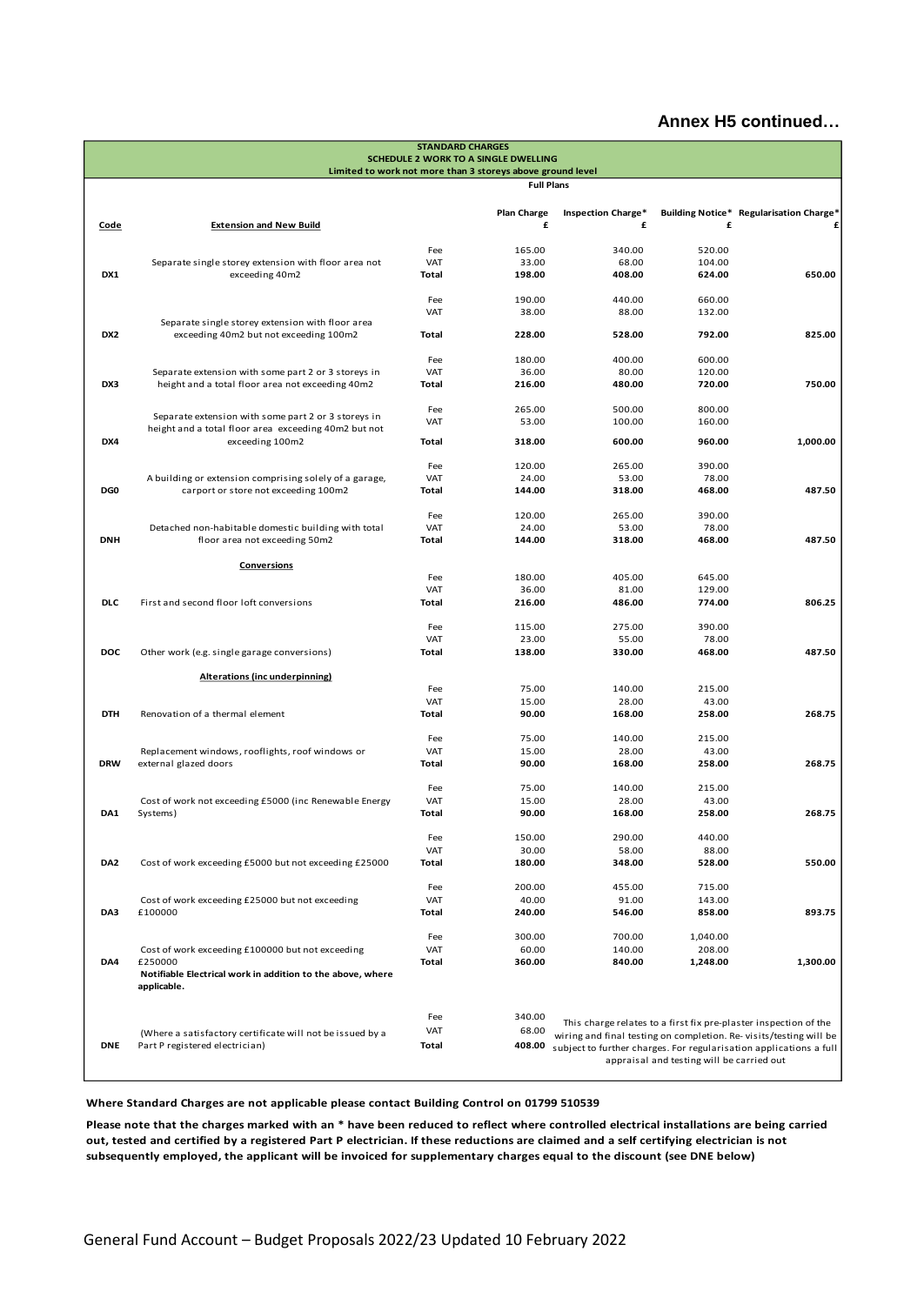|                 | SCHEDULE 3- ALL OTHER NON-DOMESTIC WORK<br>Limited to work not more than 3 Storeys above ground level |                     |                 |                       |                           |  |
|-----------------|-------------------------------------------------------------------------------------------------------|---------------------|-----------------|-----------------------|---------------------------|--|
|                 |                                                                                                       |                     | Plan Charge*    | Inspection<br>Charge* | Regularisation<br>Charge* |  |
| Code            | <b>Extensions and New Build</b>                                                                       |                     | £               | £                     | £                         |  |
|                 |                                                                                                       | Fee                 | 175.00          | 370.00                |                           |  |
|                 |                                                                                                       | VAT                 | 35.00           | 74.00                 |                           |  |
| NX1             | Single storey with floor area not exceeding 40m <sup>2</sup>                                          | <b>Total</b>        | 210.00          | 444.00                | 681.25                    |  |
|                 |                                                                                                       | Fee                 | 205.00          | 470.00                |                           |  |
|                 | Single storey with floor area exceeding 40m <sup>2</sup> but not                                      | <b>VAT</b>          | 41.00           | 94.00                 |                           |  |
| <b>NX2</b>      | exceeding 100m <sup>2</sup>                                                                           | <b>Total</b>        | 246.00          | 564.00                | 843.75                    |  |
|                 |                                                                                                       |                     |                 |                       |                           |  |
|                 | With some part 2 or 3 storey in height and a total floor                                              | Fee<br>VAT          | 308.00<br>61.60 | 590.00<br>118.00      |                           |  |
| NX3             | area not exceeding 40m <sup>2</sup>                                                                   | Total               | 369.60          | 708.00                | 1,122.50                  |  |
|                 |                                                                                                       |                     |                 |                       |                           |  |
|                 |                                                                                                       | Fee                 | 340.00          | 765.00                |                           |  |
|                 | With some part 2 or 3 storey in height and a total floor                                              | <b>VAT</b>          | 68.00           | 153.00                |                           |  |
| NX4             | area exceeding 40m <sup>2</sup> but not exceeding 100m <sup>2</sup>                                   | Total               | 408.00          | 918.00                | 1,381.25                  |  |
|                 |                                                                                                       | Fee                 | 85.00           | 190.00                |                           |  |
|                 |                                                                                                       | VAT                 | 17.00           | 38.00                 |                           |  |
| NO1             | Cost of work not exceeding £5,000                                                                     | Total               | 102.00          | 228.00                | 343.75                    |  |
|                 |                                                                                                       |                     |                 |                       |                           |  |
|                 |                                                                                                       | Fee<br>VAT          | 85.00<br>17.00  | 190.00<br>38.00       |                           |  |
| <b>NO2</b>      | Replacement windows, roof lights, roof windows or<br>external glazed doors (not exceeding 20 units)   | Total               | 102.00          | 228.00                | 343.75                    |  |
|                 |                                                                                                       |                     |                 |                       |                           |  |
|                 |                                                                                                       | Fee                 | 85.00           | 190.00                |                           |  |
|                 | Renewable energy systems (not covered by an                                                           | VAT                 | 17.00           | 38.00                 |                           |  |
| NO3             | appropriate Competent Persons scheme)                                                                 | Total               | 102.00          | 228.00                | 343.75                    |  |
|                 |                                                                                                       | Fee                 | 85.00           | 190.00                |                           |  |
|                 |                                                                                                       | VAT                 | 17.00           | 38.00                 |                           |  |
| NO <sub>4</sub> | Installation of new shop front                                                                        | Total               | 102.00          | 228.00                | 343.75                    |  |
|                 |                                                                                                       |                     |                 |                       |                           |  |
|                 |                                                                                                       | Fee                 | 170.00          | 325.00                |                           |  |
|                 |                                                                                                       | VAT                 | 34.00           | 65.00                 |                           |  |
| NO5             | Cost of work exceeding £5,000 but not exceeding £25,000                                               | Total               | 204.00          | 390.00                | 618.75                    |  |
|                 |                                                                                                       | Fee                 | 170.00          | 325.00                |                           |  |
|                 | Replacement windows, roof lights, roof windows or                                                     | VAT                 | 34.00           | 65.00                 |                           |  |
| NO <sub>6</sub> | external glazed doors (exceeding 20 units)                                                            | Total               | 204.00          | 390.00                | 618.75                    |  |
|                 |                                                                                                       |                     |                 |                       |                           |  |
|                 |                                                                                                       | Fee                 | 170.00          | 325.00                |                           |  |
| NO7             | Renovation of thermal elements                                                                        | VAT<br><b>Total</b> | 34.00<br>204.00 | 65.00<br>390.00       | 618.75                    |  |
|                 |                                                                                                       |                     |                 |                       |                           |  |
|                 |                                                                                                       | Fee                 | 170.00          | 325.00                |                           |  |
|                 | Installation of Raised Storage Platform within an existing                                            | VAT                 | 34.00           | 65.00                 |                           |  |
| NO8             | building                                                                                              | <b>Total</b>        | 204.00          | 390.00                | 618.75                    |  |
|                 |                                                                                                       | Fee                 | 220.00          | 530.00                |                           |  |
|                 | Cost of works exceeding £25,000 but not exceeding                                                     | <b>VAT</b>          | 44.00           | 106.00                |                           |  |
| NO <sub>9</sub> | £100,000                                                                                              | Total               | 264.00          | 636.00                | 937.50                    |  |
|                 |                                                                                                       |                     |                 |                       |                           |  |
|                 |                                                                                                       | Fee                 | 205.00          | 510.00                |                           |  |
|                 |                                                                                                       | <b>VAT</b>          | 41.00           | 102.00                |                           |  |
| N10             | Fit out of building up to $100m^2$                                                                    | <b>Total</b>        | 246.00          | 612.00                | 893.75                    |  |
|                 |                                                                                                       | Fee                 | 400.00          | 800.00                |                           |  |
|                 | Cost of works exceeding £100,000 but not exceeding                                                    | VAT                 | 80.00           | 160.00                |                           |  |
| N11             | £250,000                                                                                              | <b>Total</b>        | 400.00          | 800.00                | 1,500.00                  |  |
|                 |                                                                                                       |                     |                 |                       |                           |  |

**Where Standard Charges are not applicable please contact Building Control on 01799 510539**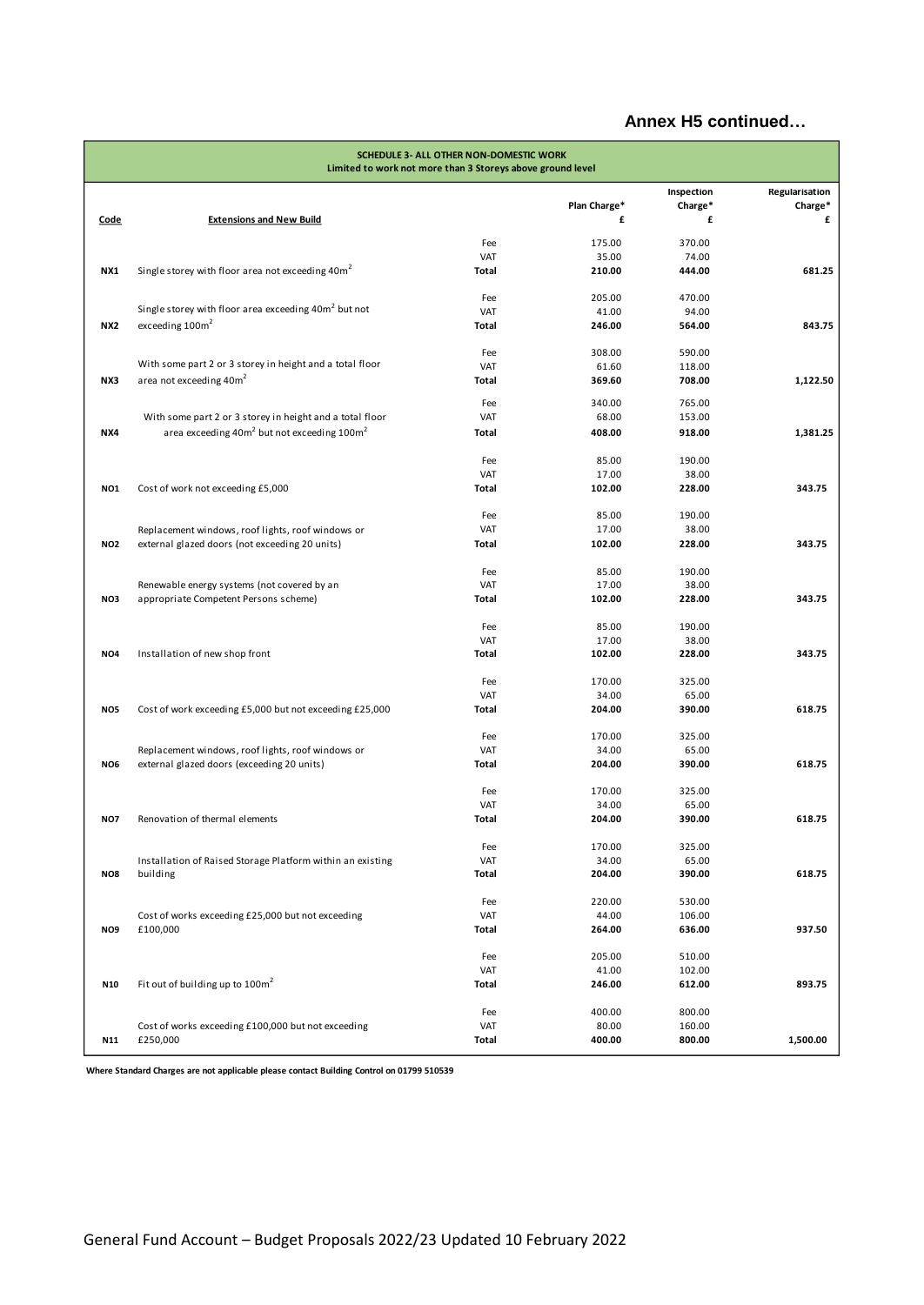| Annex H5 continued |  |  |  |
|--------------------|--|--|--|
|--------------------|--|--|--|

| <b>Car Parking</b>                               | 2021/22<br>charge<br>£ | 2022/23<br>charge<br>£ | Does the<br>charge<br>include VAT? |
|--------------------------------------------------|------------------------|------------------------|------------------------------------|
| <b>Saffron Walden</b>                            |                        |                        |                                    |
| <b>Fairycroft</b>                                |                        |                        |                                    |
| 30 Minutes                                       | 0.50                   | 0.50                   | Yes                                |
| 1 Hour                                           | 0.70                   | 0.70                   | Yes                                |
| 2 Hours                                          | 1.20                   | 1.20                   | Yes                                |
| 3 Hours                                          | 2.00                   | 2.00                   | Yes                                |
| <b>Common</b>                                    |                        |                        |                                    |
| 30 Minutes                                       | 0.50                   | 0.50                   | Yes                                |
| 1 Hour                                           | 0.70                   | 0.70                   | Yes                                |
| 2 Hours                                          | 1.20                   | 1.20                   | Yes                                |
| 3 Hours                                          | 2.00                   | 2.00                   | Yes                                |
| Rose & Crown                                     |                        |                        |                                    |
| 30 Minutes                                       | 0.50                   | 0.50                   | Yes                                |
| 1 Hour                                           | 0.70                   | 0.70                   | Yes                                |
| 2 Hours                                          | 1.20                   | 1.20                   | Yes                                |
| <b>Swan Meadow</b>                               |                        |                        |                                    |
| 1 Hour                                           | 0.70                   | 0.70                   | Yes                                |
| 2 Hours                                          | 1.20                   | 1.20                   | Yes                                |
| 4 Hours                                          | 2.00                   | 2.00                   | Yes                                |
| 6 Hours                                          | 2.50                   | 2.50                   | Yes                                |
| 9 Hours                                          | 3.50                   | 3.50                   | Yes                                |
| Season Tickets (1month) Private Individuals only | 30.00                  | 30.00                  | Yes                                |
| Season Tickets (6 months)                        | 175.00                 | 175.00                 | Yes                                |
| Season Tickets (per annum)                       | 300.00                 | 300.00                 | Yes                                |
| Coaches                                          |                        |                        |                                    |
| 5 Hours                                          | 3.00                   | 3.00                   | Yes                                |
| 9 Hours                                          | 6.00                   | 6.00                   | Yes                                |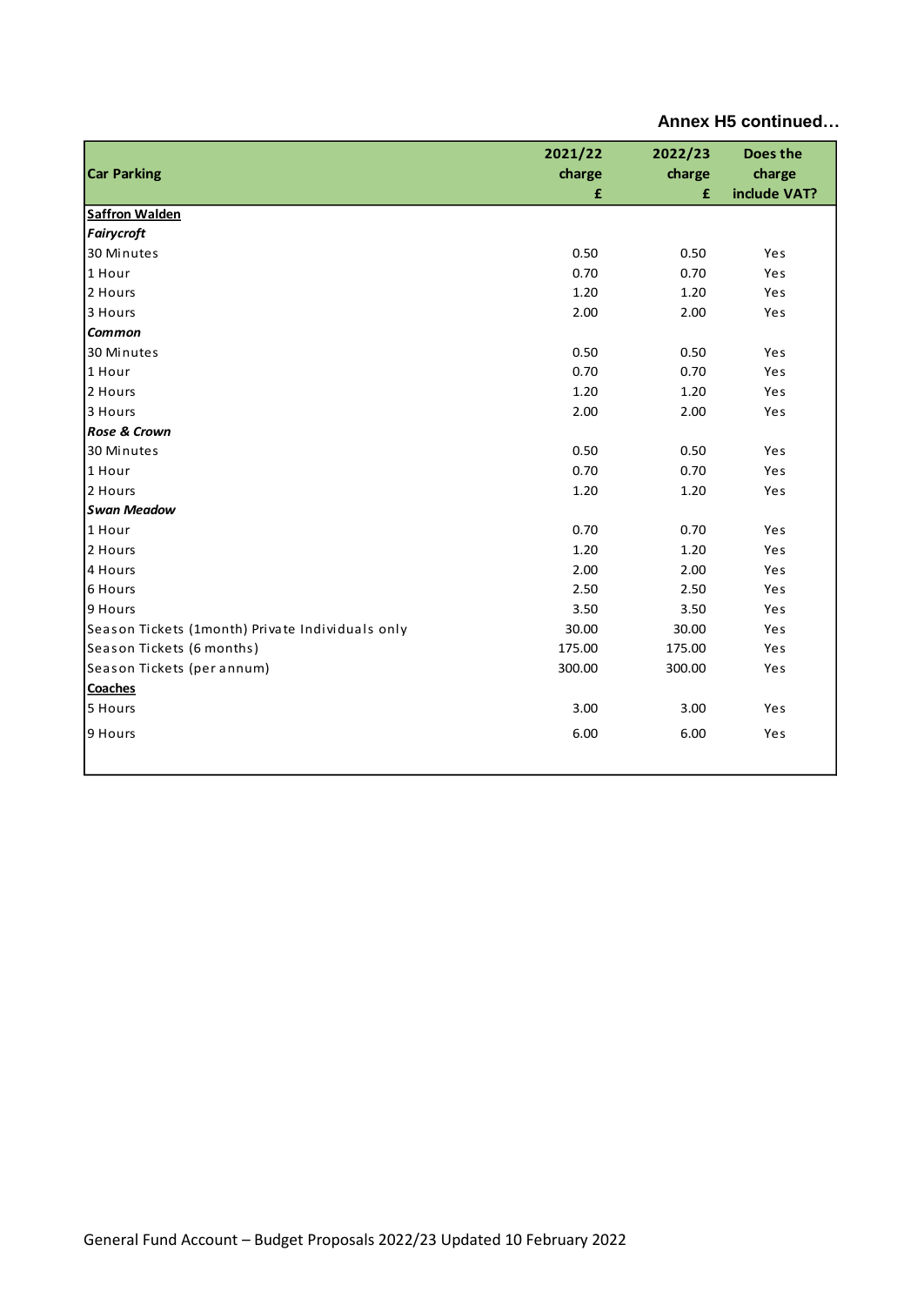|                                                                                                                                                         | 2021/22 | 2022/23 | Does the     |
|---------------------------------------------------------------------------------------------------------------------------------------------------------|---------|---------|--------------|
| <b>Car Parking</b>                                                                                                                                      | charge  | charge  | charge       |
|                                                                                                                                                         | £       | £       | include VAT? |
| <b>Great Dunmow</b>                                                                                                                                     |         |         |              |
| <b>White Street</b>                                                                                                                                     |         |         |              |
| 30 Minutes                                                                                                                                              | 0.40    | 0.40    | Yes          |
| 1 Hour                                                                                                                                                  | 0.60    | 0.60    | Yes          |
| 3 Hours                                                                                                                                                 | 1.20    | 1.20    | Yes          |
| 4 Hours                                                                                                                                                 | 2.00    | 2.00    | Yes          |
| 5 Hours                                                                                                                                                 | 2.40    | 2.40    | Yes          |
| 9 Hours                                                                                                                                                 | 3.50    | 3.50    | Yes          |
| Season Ticket (1 month)                                                                                                                                 | 30.00   | 30.00   | Yes          |
| Season Ticket (6 months)                                                                                                                                | 175.00  | 175.00  | Yes          |
| Season Ticket (per annum)                                                                                                                               | 300.00  | 300.00  | Yes          |
| <b>New Street/Chequers &amp; Angel Lane</b>                                                                                                             |         |         |              |
| 30 Minutes                                                                                                                                              | 0.40    | 0.40    | Yes          |
| 1 Hour                                                                                                                                                  | 0.60    | 0.60    | Yes          |
| 3 Hours                                                                                                                                                 | 1.20    | 1.20    | Yes          |
| <b>Chequers</b>                                                                                                                                         |         |         |              |
| Season Ticket (6 months) - Renewals only                                                                                                                | 175.00  | 175.00  | Yes          |
| Season Ticket (per annum) - Renewals only                                                                                                               | 300.00  | 300.00  | Yes          |
|                                                                                                                                                         |         |         |              |
| <b>Stansted Mountfitchet</b>                                                                                                                            |         |         |              |
| <b>Lower Street</b>                                                                                                                                     |         |         |              |
| 30 Minutes                                                                                                                                              | 0.40    | 0.40    | Yes          |
| 1 Hour                                                                                                                                                  | 0.60    | 0.60    | Yes          |
| 2 Hour                                                                                                                                                  | 1.00    | 1.00    | Yes          |
| 3 Hours                                                                                                                                                 | 1.20    | 1.20    | Yes          |
| 4 Hours                                                                                                                                                 | 2.00    | 2.00    | Yes          |
| 6 Hours                                                                                                                                                 | 2.40    | 2.40    | Yes          |
| 9 Hours                                                                                                                                                 | 4.70    | 4.70    | Yes          |
| Coaches                                                                                                                                                 | 6.00    | 6.00    | Yes          |
| Season Ticket - Commuter employed locally (1 month)                                                                                                     | 30.00   | 30.00   | Yes          |
| Season Ticket - Commuter employed locally (6 months)                                                                                                    | 130.00  | 130.00  | Yes          |
| Season Ticket - Commuter employed locally (per annum)                                                                                                   | 250.00  | 250.00  | Yes          |
| Season Ticket - Commuter employed elsewhere (6 months)                                                                                                  | 320.00  | 320.00  | Yes          |
| Season Ticket - Commuter employed elsewhere (per annum)                                                                                                 | 620.00  | 620.00  | Yes          |
| <b>Crafton Green</b>                                                                                                                                    |         |         |              |
| 30 Minutes                                                                                                                                              | 0.40    | 0.40    | Yes          |
| 1 Hour                                                                                                                                                  | 0.60    | 0.60    | Yes          |
| 3 Hours                                                                                                                                                 | 1.20    | 1.20    | Yes          |
| 9 Hours                                                                                                                                                 | 3.00    | 3.00    | Yes          |
| Season Ticket - Commuter employed locally (6 months)*                                                                                                   | 130.00  | 130.00  | Yes          |
| Season Ticket - Commuter employed locally (per annum)*                                                                                                  | 250.00  | 250.00  | Yes          |
| Season Ticket - Commuter employed elsewhere (6 months)*                                                                                                 | 220.00  | 220.00  | Yes          |
|                                                                                                                                                         | 420.00  | 420.00  |              |
| Season Ticket - Commuter employed elsewhere (per annum)*<br>*Due to capacity pressures new season tickets are not currently available for this car park |         |         | Yes          |
|                                                                                                                                                         |         |         |              |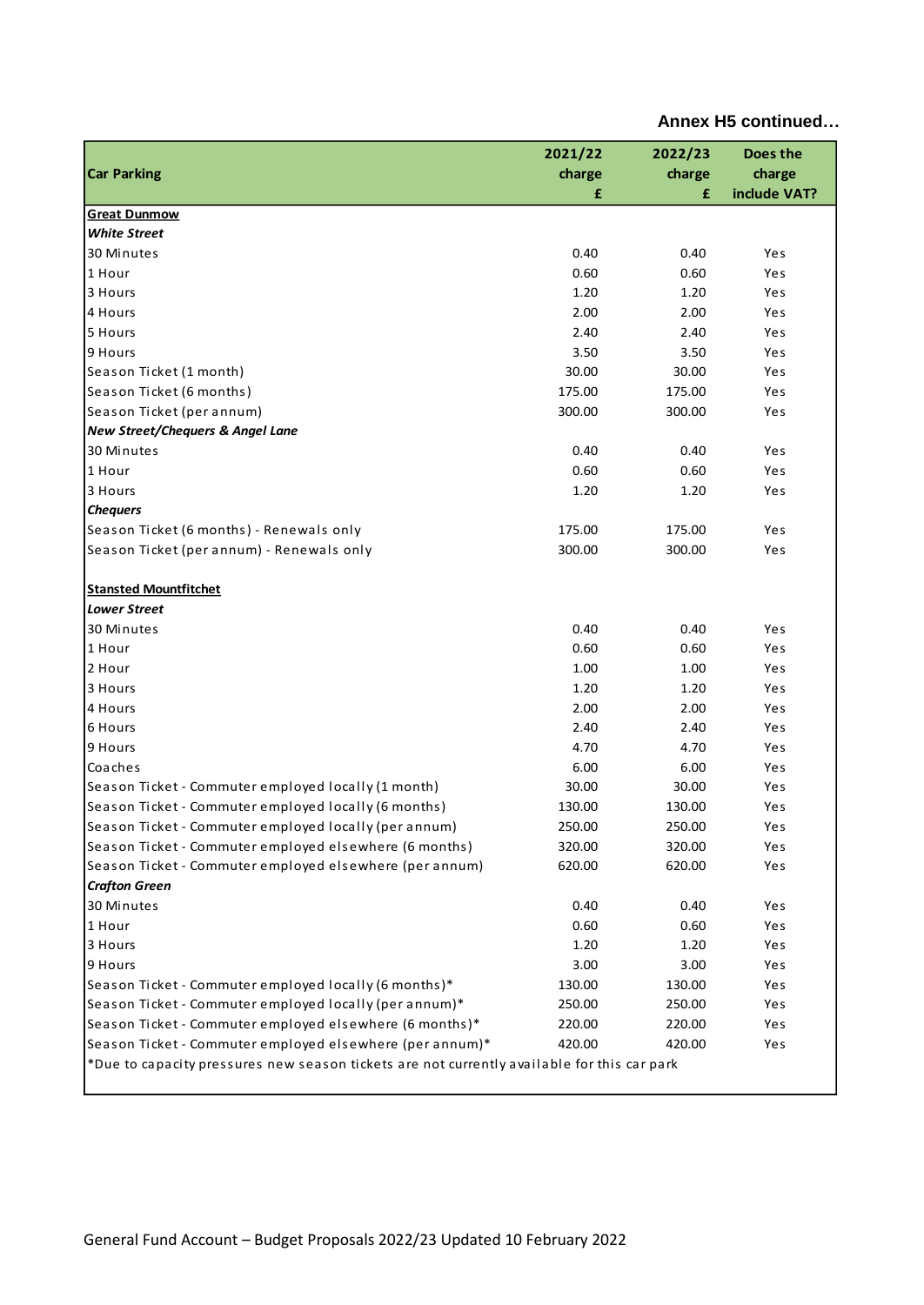| <b>Environmental Health</b>                                                                                             | 2021/22<br>charge | 2022/23<br>charge | Does the<br>charge |
|-------------------------------------------------------------------------------------------------------------------------|-------------------|-------------------|--------------------|
|                                                                                                                         | £                 | £                 | include VAT?       |
| <b>Food and Water Safety</b>                                                                                            |                   |                   |                    |
| Food Safety course - level 2 certificate                                                                                | 80.00             | 80.00             | No                 |
| Health Certificate for Export                                                                                           | 94.00             | 94.00             | No                 |
| Food disposal if required                                                                                               | Charged at cost   | Charged at cost   | Yes                |
| Voluntary Surrender Certificate                                                                                         | 94.00             | 94.00             | No                 |
| Water Samples (Airport)                                                                                                 | 26.50             | 26.50             | Yes                |
| Private water supply sampling and analysis under Regulation 10                                                          |                   |                   |                    |
| (small supplies) - per visit (plus laboratory fee)                                                                      | 48.00             | 49.00             | Yes                |
| Group A parameter sampling and analysis (large supplies) - per visit                                                    |                   |                   |                    |
| (plus laboratory fee)                                                                                                   | 48.00             | 49.00             | Yes                |
| Group B parameter sampling and analysis (large supplies) - per visit                                                    |                   |                   |                    |
| (plus laboratory fee)                                                                                                   | 96.50             | 99.00             | Yes                |
| Investigation (per hour)                                                                                                | 60.50             | 62.00             | No                 |
| Risk Assessment (per hour)                                                                                              | 60.50             | 62.00             | No                 |
| Analysis under reg 10                                                                                                   | 27.50             | 28.00             | No                 |
| EIR information                                                                                                         | 118.00            | 122.00            | No                 |
| Contaminated land                                                                                                       | 118.00            | 122.00            | No                 |
| Officer charges for works in default - per hour                                                                         | 57.50             | 59.00             | No                 |
| Chemical Water Samples on request                                                                                       | Charged at cost   | Charged at Cost   | Yes                |
|                                                                                                                         |                   |                   |                    |
| <b>Imported Food Inspection Charges</b><br>POAO per CVED (Products of animal origin) (per consignment)                  | 188.50            | 188.50            | No                 |
| POAO per additional CVED on same AWB                                                                                    | 52.50             | 52.50             |                    |
| POAO per CVED Out of Hours additional fee(Products of animal origin)                                                    | 78.50             | 78.50             | No<br>No           |
| Organic product certificate office hours                                                                                | 73.00             | 73.00             | No                 |
| Organic product certificate out of office hours                                                                         | 261.50            | 261.50            | No                 |
| High Risk NAO per CED (Non animal origin)                                                                               | 57.50             | 57.50             | No                 |
| High Risk NAO sampling fee + laboratory charges                                                                         | 68.00             | 68.00             | No                 |
| High Risk NAO per CED Out of Hours                                                                                      | 68.00             | 68.00             | No                 |
| High Risk NAO Out of Hours sampling fee + laboratory charges                                                            | 99.50             | 99.50             | No                 |
| High Risk destruction charge + disposal costs                                                                           | 63.00             | 63.00             | No                 |
| <b>IUU Catch Certificate EEA</b>                                                                                        | 26.50             | 26.50             | No                 |
| <b>IUU Catch Certificate non EEA</b>                                                                                    | 52.50             | 52.50             | No                 |
| CED rejection fee                                                                                                       | 78.50             | 78.50             | No                 |
| Consignment abandon fee                                                                                                 | 63.00             | 63.00             | No                 |
| ID check - Weekdays                                                                                                     | 52.50             | 52.50             | No                 |
| ID check - Weekends                                                                                                     | 89.00             | 89.00             | No                 |
| Organics check - Weekdays                                                                                               | 41.50             | 41.50             | No                 |
| Organics check - Weekends                                                                                               | 63.00             | 63.00             | No                 |
| Melamine check                                                                                                          | 78.50             | 78.50             | No                 |
|                                                                                                                         |                   |                   |                    |
|                                                                                                                         |                   |                   |                    |
|                                                                                                                         |                   |                   |                    |
| Fee for late cancellation of Veterinary Cover Due to Non-Presentation<br>of Shipments<br><b>Destruction Supervision</b> | 78.50             | 250.00<br>78.50   | No<br>No           |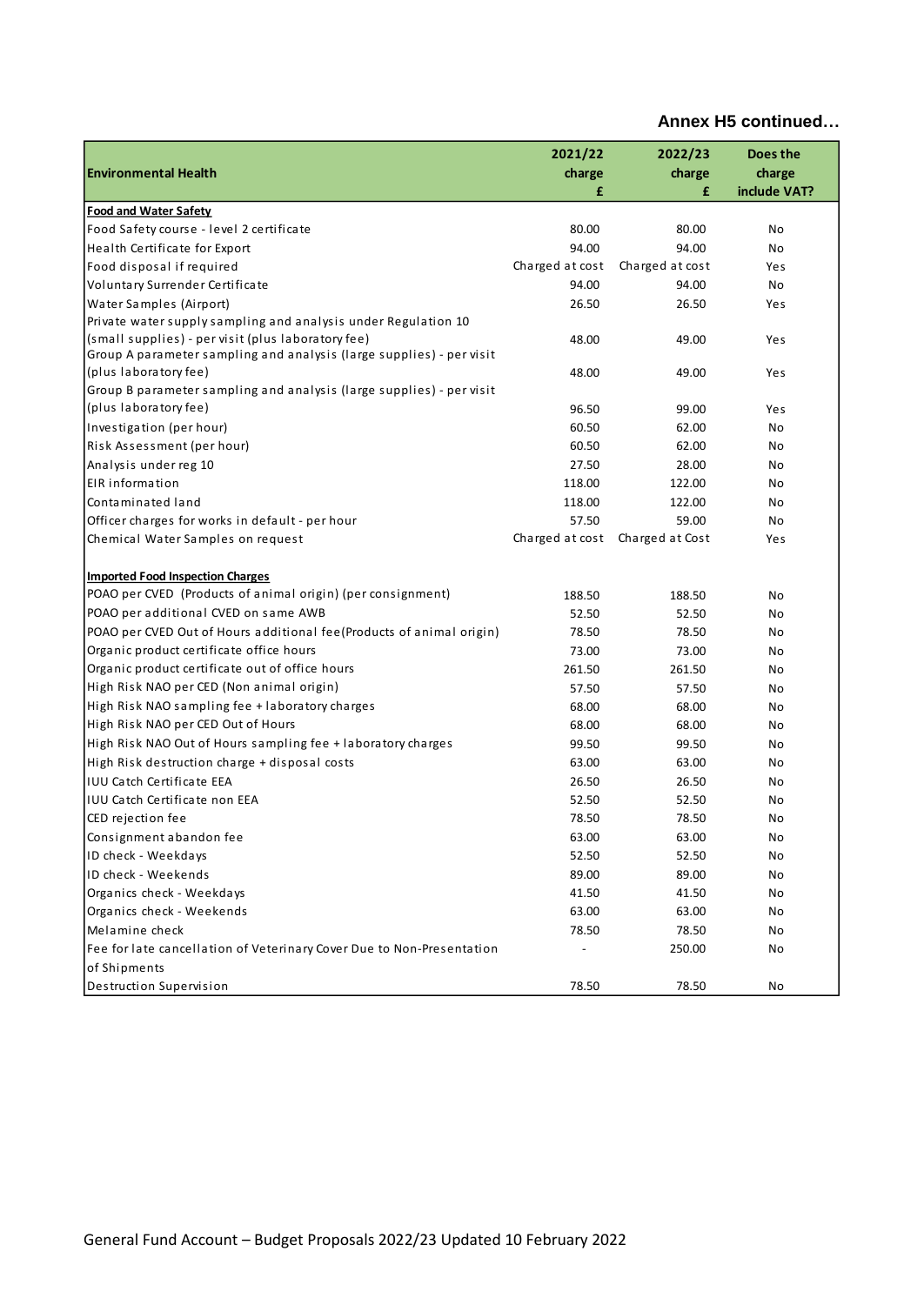|                                                                                                                                                                                                                                                                                                                                                                                                                                                                                                                                                                                                                                                                                                                                                                                                        | 2021/22        | 2022/23 | Does the     |
|--------------------------------------------------------------------------------------------------------------------------------------------------------------------------------------------------------------------------------------------------------------------------------------------------------------------------------------------------------------------------------------------------------------------------------------------------------------------------------------------------------------------------------------------------------------------------------------------------------------------------------------------------------------------------------------------------------------------------------------------------------------------------------------------------------|----------------|---------|--------------|
| <b>Environmental Health</b>                                                                                                                                                                                                                                                                                                                                                                                                                                                                                                                                                                                                                                                                                                                                                                            | charge         | charge  | charge       |
|                                                                                                                                                                                                                                                                                                                                                                                                                                                                                                                                                                                                                                                                                                                                                                                                        | £              | £       | include VAT? |
| <b>Animals</b>                                                                                                                                                                                                                                                                                                                                                                                                                                                                                                                                                                                                                                                                                                                                                                                         |                |         |              |
| Stray dog - administrative costs (plus kennel and vet fees if applicable                                                                                                                                                                                                                                                                                                                                                                                                                                                                                                                                                                                                                                                                                                                               | 53.50          | 54.00   | No           |
| Stray dog - statutory fee                                                                                                                                                                                                                                                                                                                                                                                                                                                                                                                                                                                                                                                                                                                                                                              | 26.50          | 27.00   | <b>No</b>    |
| Other charges                                                                                                                                                                                                                                                                                                                                                                                                                                                                                                                                                                                                                                                                                                                                                                                          |                |         |              |
| HMO (Homes of Multiple Occupancy) Licensing Fees                                                                                                                                                                                                                                                                                                                                                                                                                                                                                                                                                                                                                                                                                                                                                       |                |         |              |
| HMO licence fee for up to 5 bedrooms * part 1 fee                                                                                                                                                                                                                                                                                                                                                                                                                                                                                                                                                                                                                                                                                                                                                      | 533.50         | 549.50  | No           |
| HMO licence fee for up to 5 bedrooms * part 2 fee                                                                                                                                                                                                                                                                                                                                                                                                                                                                                                                                                                                                                                                                                                                                                      | 597.00         | 615.00  | No           |
| HMO licence fee for 5 letting rooms or more-charge per additional roo                                                                                                                                                                                                                                                                                                                                                                                                                                                                                                                                                                                                                                                                                                                                  | 31.50          | 32.50   | <b>No</b>    |
| HMO licence fee for up to 5 bedrooms - Renewal charge                                                                                                                                                                                                                                                                                                                                                                                                                                                                                                                                                                                                                                                                                                                                                  | 597.00         | 615.00  | No           |
| HMO licence fee - Incomplete Application                                                                                                                                                                                                                                                                                                                                                                                                                                                                                                                                                                                                                                                                                                                                                               | 31.50          | 32.50   | No           |
| Reminder letter on failure to apply for a licence                                                                                                                                                                                                                                                                                                                                                                                                                                                                                                                                                                                                                                                                                                                                                      | 31.50          | 32.50   | No           |
| Variation of licence i.e. change in address or new appointed manager                                                                                                                                                                                                                                                                                                                                                                                                                                                                                                                                                                                                                                                                                                                                   | 9.50           | 10.00   | No           |
| Missed appointment                                                                                                                                                                                                                                                                                                                                                                                                                                                                                                                                                                                                                                                                                                                                                                                     | 134.00         | 138.00  | No           |
| letter                                                                                                                                                                                                                                                                                                                                                                                                                                                                                                                                                                                                                                                                                                                                                                                                 | 31.50          | 32.50   | No           |
| Part 1 fees are to be paid at the time of application to cover the costs of processing the application and inspecting the<br>property. Part 2 fees are levied upon completion of the application process to cover the costs of running and enforcing<br>the scheme. Applicants will need to ensure that Part 2 fees have been paid to the Council prior to the licence being<br>issued.<br>For 2020/21 a discount of 5% will be applied for valid applications that are received without a request from the Council.<br>This will also apply to valid renewal applications received within the time specified by the Council.<br>The licensing period is for 5 years from the date the application was made<br>HMO Licensing fee charges will be subject to annual review from the 1st April each year |                |         |              |
| Housing Immigration Inspection                                                                                                                                                                                                                                                                                                                                                                                                                                                                                                                                                                                                                                                                                                                                                                         | 175.50         | 181.00  | No           |
| Housing improvement notice - fixed price                                                                                                                                                                                                                                                                                                                                                                                                                                                                                                                                                                                                                                                                                                                                                               | 257.50         | 265.00  | No           |
| Suspended improvement notice - fixed price                                                                                                                                                                                                                                                                                                                                                                                                                                                                                                                                                                                                                                                                                                                                                             | 257.50         | 265.00  | No           |
| Prohibition order - fixed price                                                                                                                                                                                                                                                                                                                                                                                                                                                                                                                                                                                                                                                                                                                                                                        | 257.50         | 265.00  | No           |
| Suspended prohibition order - fixed price                                                                                                                                                                                                                                                                                                                                                                                                                                                                                                                                                                                                                                                                                                                                                              | 257.50         | 265.00  | No           |
| Emergency prohibition order - fixed price                                                                                                                                                                                                                                                                                                                                                                                                                                                                                                                                                                                                                                                                                                                                                              | 257.50         | 265.00  | No           |
| Emergency remedial action notice - fixed price                                                                                                                                                                                                                                                                                                                                                                                                                                                                                                                                                                                                                                                                                                                                                         | 257.50         | 265.00  | No           |
| Mobile homes - Fit and proper person test fee                                                                                                                                                                                                                                                                                                                                                                                                                                                                                                                                                                                                                                                                                                                                                          | $\overline{a}$ | 276.50  | No           |
| Dog Waste Bags (per 50)                                                                                                                                                                                                                                                                                                                                                                                                                                                                                                                                                                                                                                                                                                                                                                                | 1.00           | 1.00    | Yes          |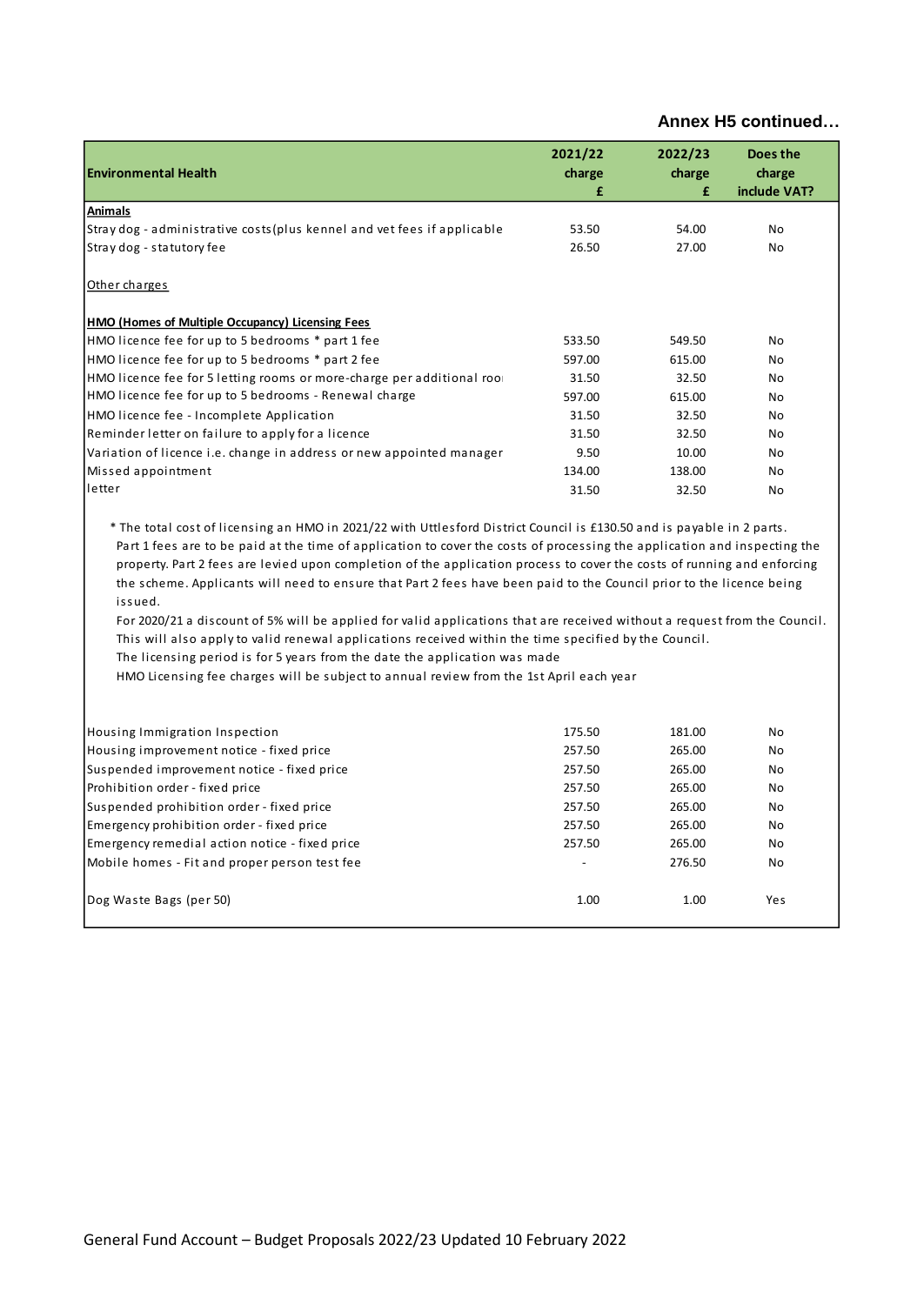| <b>Land Charges</b>                                                                                | 2021/22<br>charge<br>£ | 2022/23<br>charge<br>£ | Does the<br>charge<br>include VAT? |  |  |  |
|----------------------------------------------------------------------------------------------------|------------------------|------------------------|------------------------------------|--|--|--|
| LLC1 Residential/Commercial                                                                        | 22.00                  | 22.00                  | No.                                |  |  |  |
| LLC1 Residential/Commercial extra parcels of land                                                  | 4.50                   | 4.50                   | No.                                |  |  |  |
| lCON29 - Residential                                                                               | 89.00                  | 89.00                  | Yes                                |  |  |  |
| CON29 - Residential extra parcels of land                                                          | 12.60                  | 12.60                  | Yes                                |  |  |  |
| CON29 - Commercial                                                                                 | 112.00                 | 112.00                 | Yes                                |  |  |  |
| CON29 - Commercial extra parcels of land                                                           | 12.60                  | 12.60                  | Yes                                |  |  |  |
| lLLC1 & CON29 - Residential                                                                        | 111.00                 | 111.00                 | Yes                                |  |  |  |
| lLLC1 & CON29 - Commercial                                                                         | 134.00                 | 134.00                 | Yes                                |  |  |  |
| $CON290*$                                                                                          | 18.00                  | 18.00                  | Yes                                |  |  |  |
| <sup>*</sup> The following CON29O questions are free of charge: 6,7,10,11,12,13 & 14               |                        |                        |                                    |  |  |  |
| The current schedule of land charges can also be found at the Uttlesford District Council website: |                        |                        |                                    |  |  |  |
| https://www.uttlesford.gov.uk/article/4913/Local-Land-Charges-and-Searches-fees                    |                        |                        |                                    |  |  |  |

| Legal                                                                    | 2021/22<br>charge<br>£ | 2022/23<br>charge<br>£ | Does the<br>charge<br>include VAT? |
|--------------------------------------------------------------------------|------------------------|------------------------|------------------------------------|
|                                                                          |                        |                        |                                    |
| Solicitor and legal executives with over 8 years' experience hourly rate | 217.00                 | 261.00                 | No                                 |
| Solicitor and legal executives with over 4 years' experience             | 217.00                 | 217.00                 | No                                 |
| hourly rate                                                              |                        |                        |                                    |
| Letter of postponement                                                   | 50.00                  | 50.00                  | No                                 |
| Deed of postponement                                                     | 90.00                  | 90.00                  | Yes                                |
| Licence fees for garden use                                              | 120.00                 | 120.00                 | No.                                |
| Lease for garden use                                                     | 500.00                 | 500.00                 | No.                                |
| Selling a strip of land                                                  | 500.00                 | 500.00                 | No.                                |
| Grant a right of way                                                     | 600.00                 | 600.00                 | No                                 |
| Relaese of covenant                                                      | 500.00                 | 500.00                 | No.                                |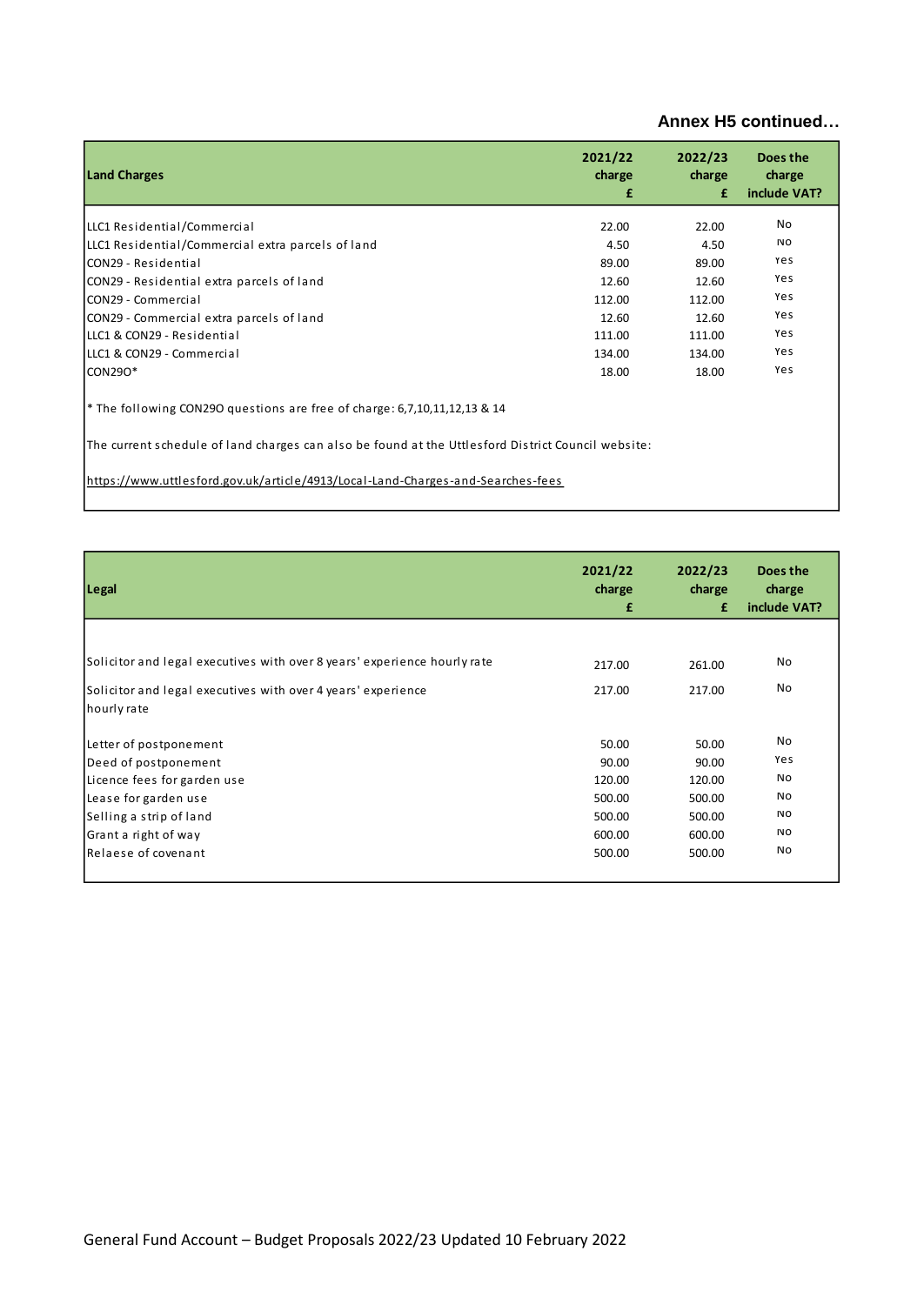| Lifeline (Council Tenants and Private Residents)                                                                                                                         | 2021/22<br>charge<br>£ | 2022/23<br>charge<br>£ | Does the<br>charge<br>include VAT? |
|--------------------------------------------------------------------------------------------------------------------------------------------------------------------------|------------------------|------------------------|------------------------------------|
| Lifeline units - Level 1 - Weekly charge - including evening and weekend<br>emergency response visits                                                                    | 5.40                   |                        | Yes <sup>*</sup>                   |
| Lifeline units - Level 2 - Extra Sensors (up to a maximum of 4, customers<br>requiring more than 4 extra sensors will be charged at the rate of 50p per<br>extra sensor) | 6.60                   |                        | Yes*                               |
| *a zero rating for VAT will apply if the customer can provide evidence that they have a disability                                                                       |                        |                        |                                    |

### **From 1st April 2022 this sevice will be provided by a third party**

| <b>Democratic Services</b> | 2021/22 | 2022/23 | Does the     |
|----------------------------|---------|---------|--------------|
|                            | charge  | charge  | charge       |
|                            | £       | £       | include VAT? |
| Road closure order         | 36.00   | 36.00   | Yes          |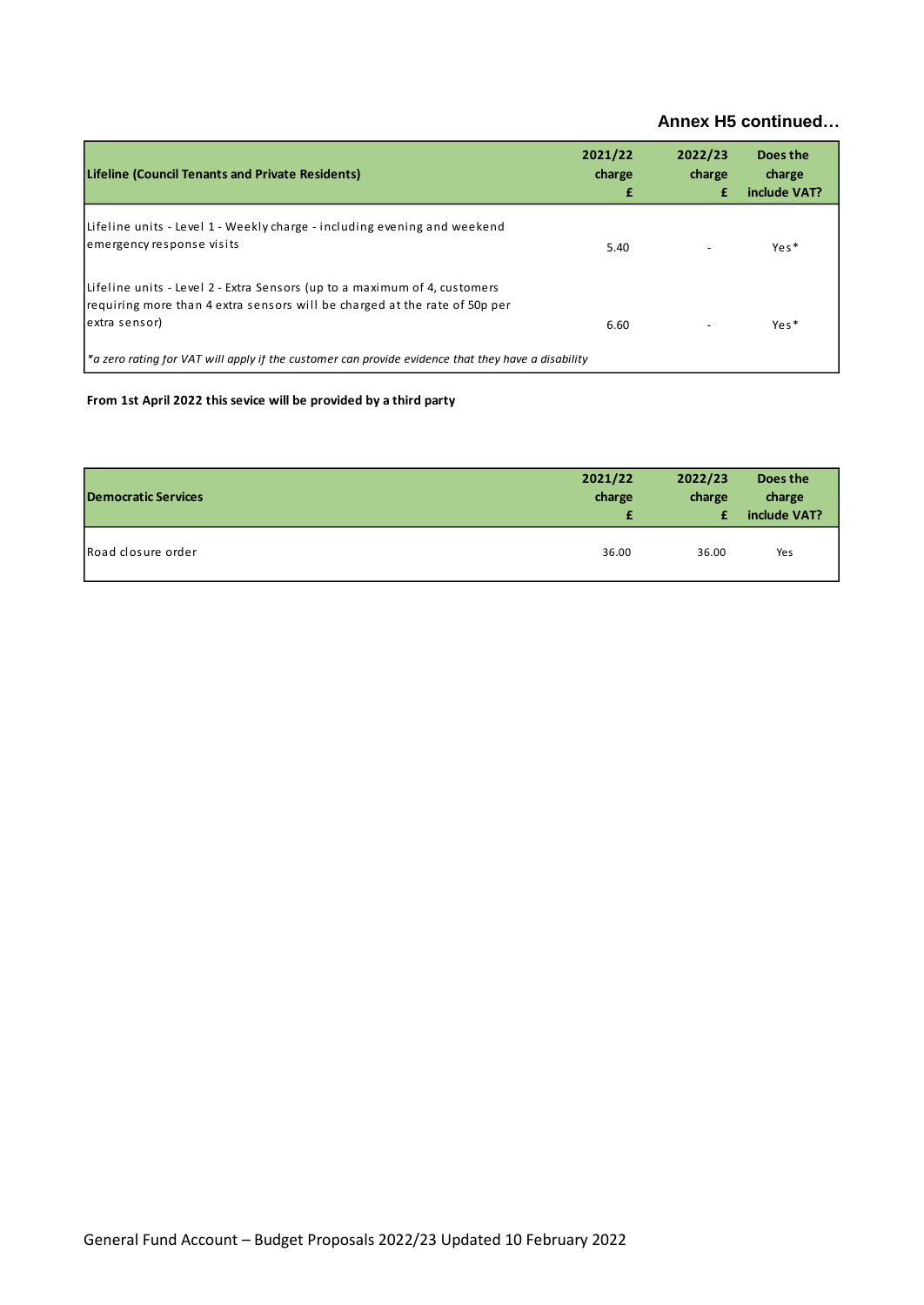| <b>Museum</b>                                                    | 2021/22<br>charge<br>£ | 2022/23<br>charge<br>£ | Does the<br>charge<br>include VAT? |
|------------------------------------------------------------------|------------------------|------------------------|------------------------------------|
| <b>Museum Admission Charges</b>                                  |                        |                        |                                    |
| Admission Charge adult (over 18)                                 | 2.50                   | 2.50                   | Yes                                |
| Admission Charge discount adult                                  | 1.25                   | 1.25                   | Yes                                |
| Season Ticket adult                                              | 8.00                   | 8.00                   | Yes                                |
| Season Ticket discount                                           | 4.00                   | 4.00                   | Yes                                |
| <b>Museum Learning Services</b>                                  |                        |                        |                                    |
| Taught session for schools per pupil                             | 3.00                   | 3.00                   | Yes                                |
| Taught session for schools min group charge                      | 48.00                  | 48.00                  | Yes                                |
| Taught session in schools half-day                               | 120.00                 | 120.00                 | Yes                                |
| Taught session schools whole day                                 | 210.00                 | 210.00                 | Yes                                |
| On-line session for one school class                             | 60.00                  | 60.00                  | Yes                                |
| School and Reminiscence Loan Boxes per half term                 | 18.00                  | 18.00                  | Yes                                |
| School Loan, Reminiscence and Reference Boxes for max. of 1 week | 12.00                  | 12.00                  | Yes                                |
| Charge for craft activities per child                            | 1.50                   | 1.50                   | Yes                                |
| (charges for other activities and events may vary)               |                        |                        |                                    |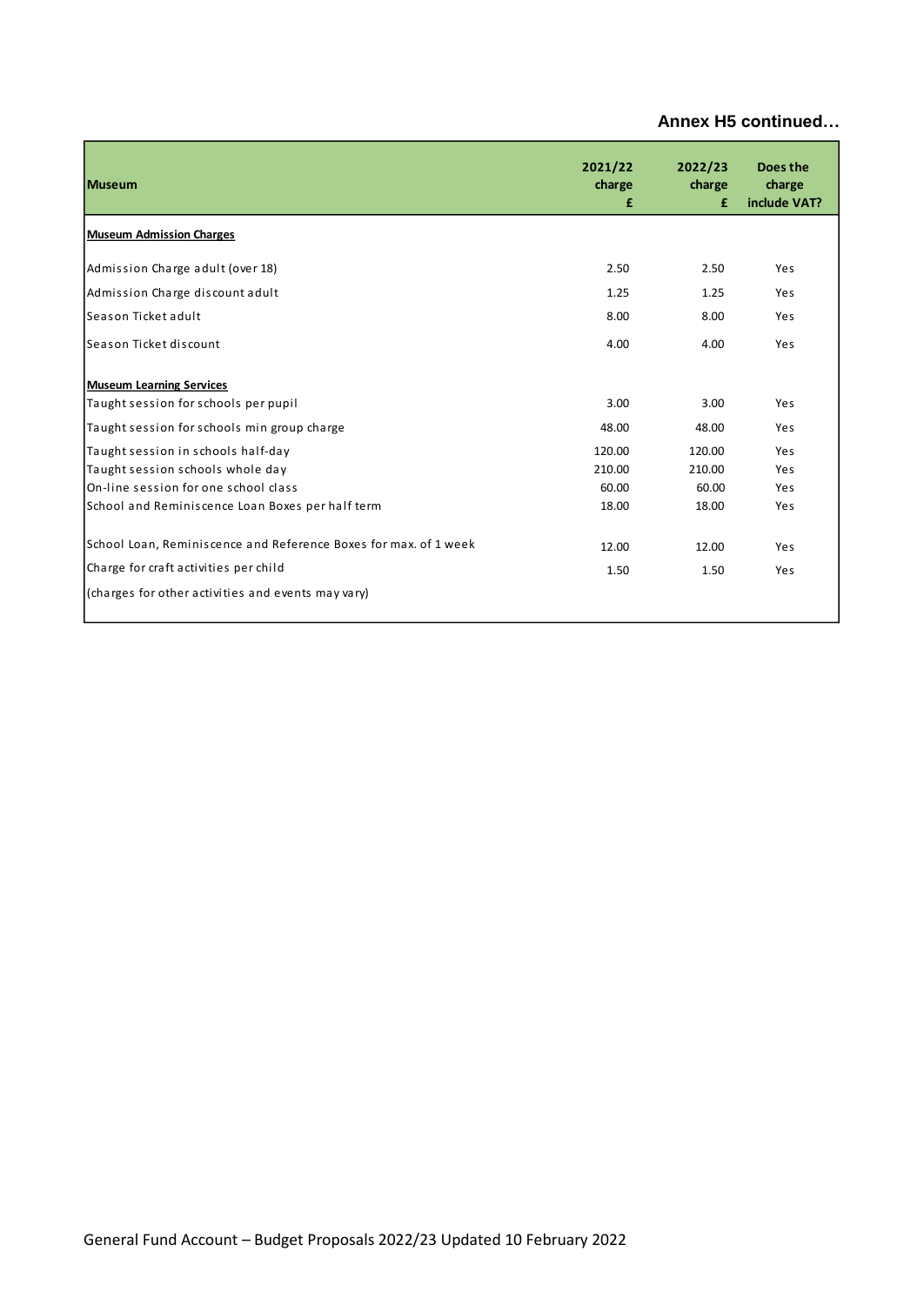|                                                                           | 2021/22 | 2022/23 | Does the     |
|---------------------------------------------------------------------------|---------|---------|--------------|
| <b>Museum</b>                                                             | charge  | charge  | charge       |
|                                                                           | £       | £       | include VAT? |
| <b>Reproduction Charges</b>                                               |         |         |              |
| Fee for providing images of collections for commercial publications       |         |         |              |
| Printed image (books etc.) on cover, East of England region               | 96.00   | 96.00   | Yes          |
| Printed image (books etc.) inside, East of England region                 | 45.00   | 45.00   | Yes          |
| Printed image (books etc.) on cover, UK and international                 | 126.00  | 126.00  | Yes          |
| Printed image (books etc.) inside, UK and International                   | 64.80   | 64.80   | Yes          |
| Website image, corporate / commercial use                                 | 72.00   | 72.00   | Yes          |
| Television, East of England region                                        | 60.00   | 60.00   | Yes          |
| Television, UK                                                            | 78.00   | 78.00   | Yes          |
| Television, International                                                 | 120.00  | 120.00  | Yes          |
| Supply of new image (in-house photography)                                | 5.00    | 5.00    | Yes          |
| Hire of premises (corporate and private)                                  |         |         |              |
| Museum - Hire for first hour                                              | 75.00   | 75.00   | No           |
| Museum - Hire per hour after first hour                                   | 50.00   | 50.00   | No           |
| <b>Museum Evening Group Visits with talk or activity</b>                  |         |         |              |
| Evening talk/activity and viewing of galleries                            | 78.00   | 78.00   | Yes          |
| Museum Shirehill Store Group Visits and Workshops                         |         |         |              |
| Weekday daytime min charge $(1 \text{ hr}$ session + set-up/clear-up)     | 24.00   | 24.00   | Yes          |
| Weekday daytime charge per additional hour                                | 18.00   | 18.00   | Yes          |
| Evening visit                                                             | 78.00   | 78.00   | Yes          |
| Saturday half-day                                                         | 90.00   | 90.00   | Yes          |
| Saturday whole day                                                        | 174.00  | 174.00  | Yes          |
| Museum Staff lectures and talks at other venues                           |         |         |              |
| Talks for local groups, in Uttlesford or 20-mile radius of Saffron Walden | 72.00   | 72.00   | Yes          |
| Talks for local groups, outside Uttlesford or 20 mile                     | 84.00   | 84.00   | Yes          |
| radius of Saffron Walden                                                  |         |         |              |
|                                                                           |         |         |              |
| On-line talk for local groups (in or outside Uttlesford)                  | 60.00   | 60.00   | Yes          |
|                                                                           |         |         |              |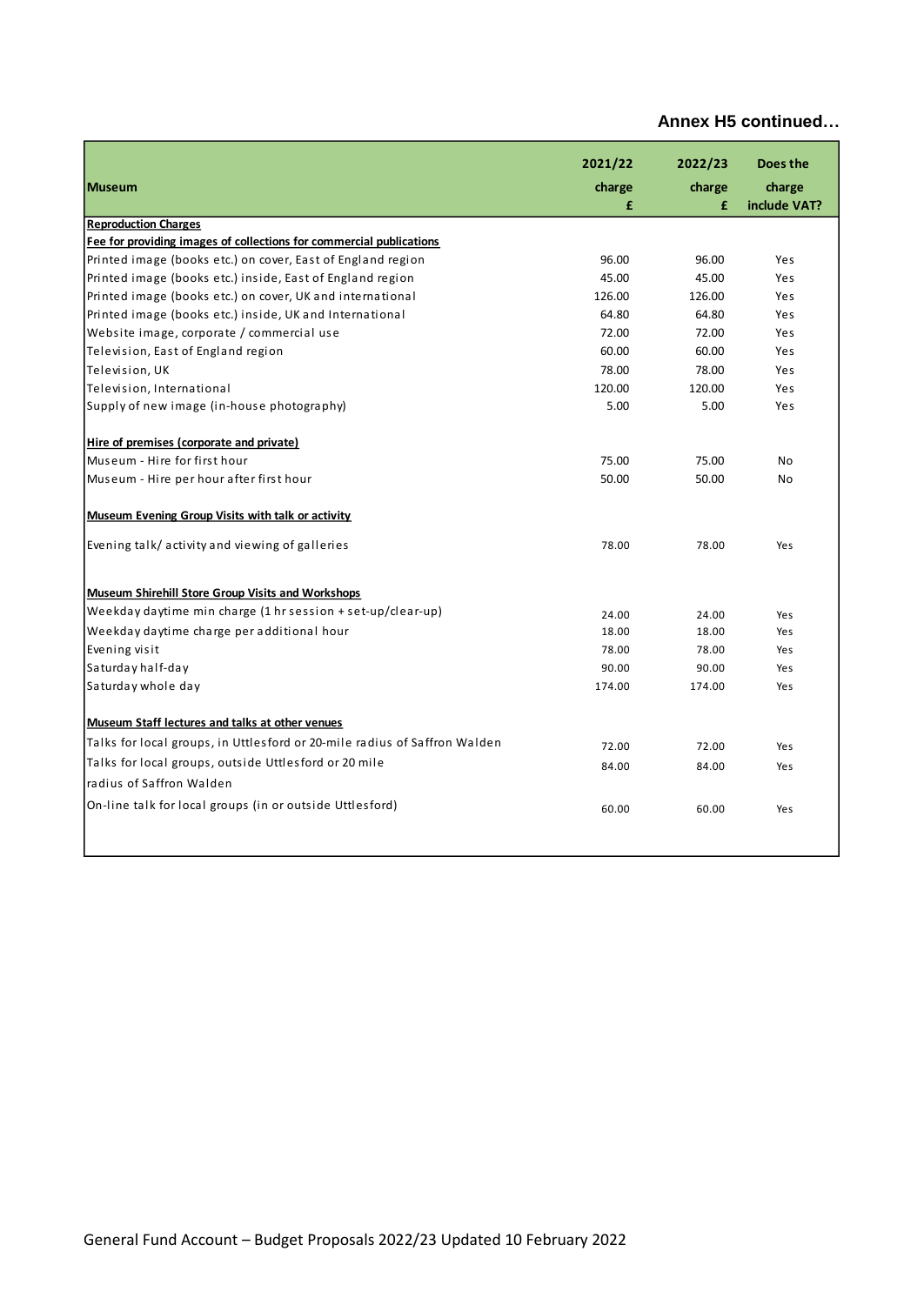| <b>Housing</b>                                  | 2021/22<br>charge<br>£ | 2022/23<br>charge<br>£ | Does the<br>charge<br>include VAT? |
|-------------------------------------------------|------------------------|------------------------|------------------------------------|
| <b>Garage Rents</b>                             |                        |                        |                                    |
| Private (per week)                              | 13.19                  | 13.84                  | Yes                                |
| Tenants (per week)                              | 10.99                  | 11.53                  | No.                                |
| <b>Sheltered Housing Scheme</b>                 |                        |                        |                                    |
| Intensive Housing Management (IHM) (per week)   | 16.29                  | 16.86                  | No.                                |
| Housing Related Support (HRS) (per week)        | 6.05                   | 6.26                   | No.                                |
| <b>Allotments</b>                               |                        |                        |                                    |
| Allotment per Rod (annually)                    | 3.00                   | 3.00                   | No                                 |
| <b>Garden Welfare Services for Tenants</b>      |                        |                        |                                    |
| Regular Grass and Hedge Service (weekly charge) | 4.20                   | 4.50                   | Yes                                |
| Small one off Clearance                         | 48.00                  | 60.00                  | Yes                                |
| Large one off Clearance                         | 90.00                  | 96.00                  | Yes                                |
| <b>Guest Rooms - Sheltered Accommodation</b>    |                        |                        |                                    |
| Guest Room (per night)                          | 18.00                  | 18.00                  | Yes                                |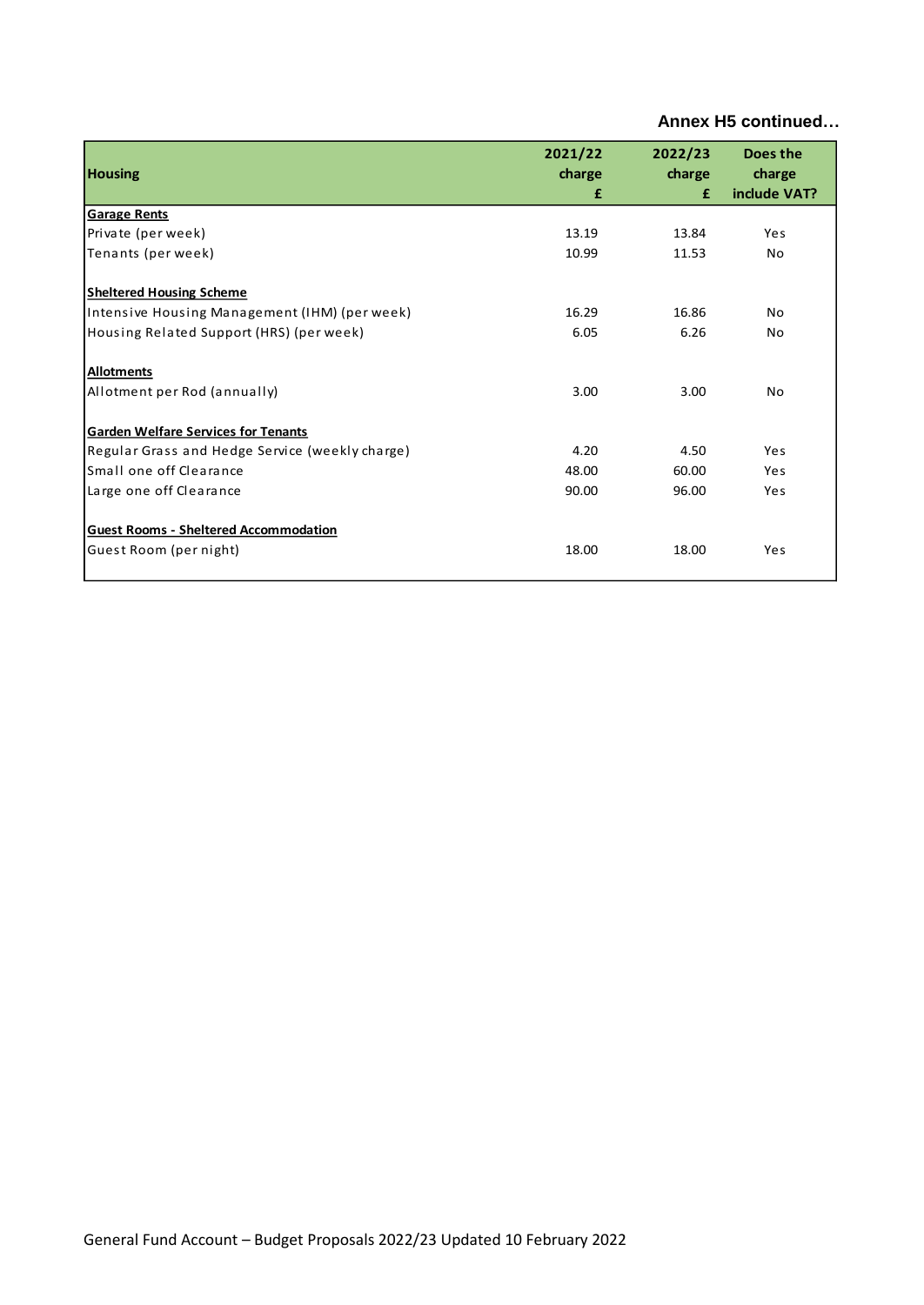| Annex H5 continued |
|--------------------|
|                    |

| Licensing                             | 2021/22<br>charge<br>£ | 2022/23<br>charge<br>£ | Does the<br>charge<br>include VAT? |
|---------------------------------------|------------------------|------------------------|------------------------------------|
| <b>Taxi Licensing</b>                 |                        |                        |                                    |
| Drivers (licence valid for 3 years)   |                        |                        |                                    |
| - New Application                     | 218.00                 | 213.00                 | <b>No</b>                          |
| - Renewal                             | 218.00                 | 213.00                 | No                                 |
| Drivers (licence valid for 2 years)   |                        |                        |                                    |
| - New Application                     | 202.00                 | 199.00                 | <b>No</b>                          |
| - Renewal                             | 202.00                 | 199.00                 | No                                 |
| Drivers (licence valid for 1 years)   |                        |                        |                                    |
| - New Application                     | 186.00                 | 186.00                 | <b>No</b>                          |
| - Renewal                             | 186.00                 | 186.00                 | No                                 |
| Operators (licence valid for 5 years) |                        |                        |                                    |
| - New Application                     | 493.00                 | 508.00                 | No                                 |
| - Renewal                             | 493.00                 | 508.00                 | No                                 |
| Vehicles (licence valid for 1 year)   |                        |                        |                                    |
| - New Application                     | 145.00                 | 149.00                 | No                                 |
| - Renewal                             | 145.00                 | 149.00                 | No                                 |
| Vehicle Licence Transfer Fee          | 105.00                 | 108.00                 | No                                 |
| <b>CRB</b> checks                     | Charged at cost        | Charged at cost        | No                                 |
| <b>Caravan Site Licence Fees</b>      |                        |                        |                                    |
| <b>New Applications</b>               |                        |                        |                                    |
| 1-5 pitches                           | 417.00                 | 429.50                 | No                                 |
| 6-10 pitches                          | 417.00                 | 429.50                 | No                                 |
| 11-20 pitches                         | 500.50                 | 515.50                 | No                                 |
| 21-50 pitches                         | 586.00                 | 603.50                 | No                                 |
| 51-100 pitches                        | 769.50                 | 792.50                 | No                                 |
| >100 pitches                          | 834.50                 | 859.50                 | No                                 |
|                                       |                        |                        |                                    |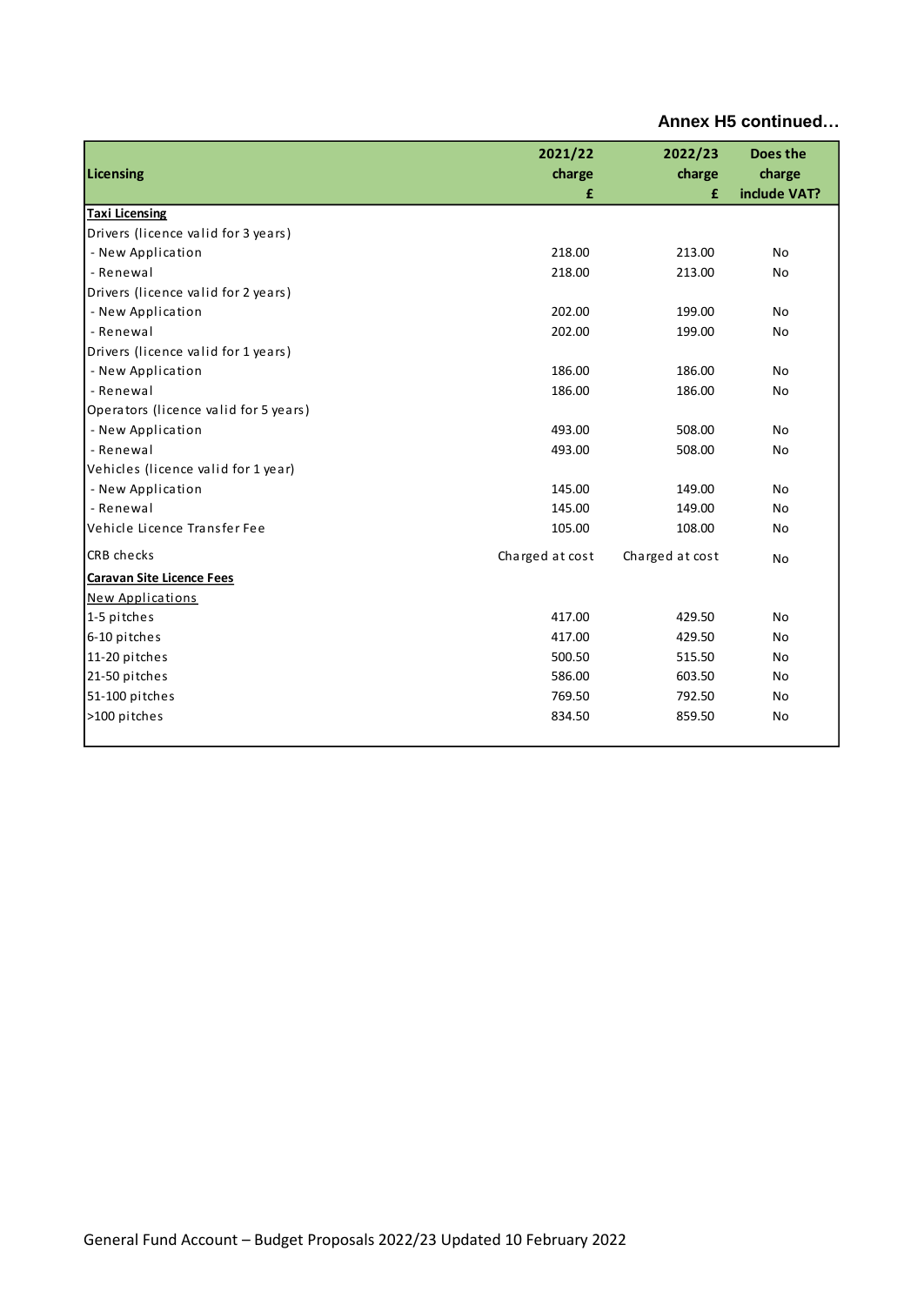| Annex H5 continued |  |  |  |
|--------------------|--|--|--|
|--------------------|--|--|--|

| Licensing                                                                                         | 2021/22<br>charge<br>£ | 2022/23<br>charge<br>£ | Does the<br>charge<br>include VAT? |  |  |
|---------------------------------------------------------------------------------------------------|------------------------|------------------------|------------------------------------|--|--|
|                                                                                                   |                        |                        |                                    |  |  |
| <b>Other Licences</b>                                                                             |                        |                        |                                    |  |  |
| Skin piercing premises & 1 person                                                                 | 188.50                 | 194.00                 | No                                 |  |  |
| Skin piercing additional person                                                                   | 10.50                  | 11.00                  | No                                 |  |  |
| Skin piercing additional Treatment (at same time)                                                 | 36.50                  | 37.50                  | No                                 |  |  |
| Additional ear piercing operator added at a later date                                            | 41.50                  | 42.50                  | No                                 |  |  |
| Additional operator added at a later date (other)                                                 | 63.00                  | 65.00                  | No                                 |  |  |
| Additional treatment added at a later date                                                        | 73.00                  | 75.00                  | No                                 |  |  |
| Table and Chairs on the Highway                                                                   | 100.00                 | 100.00                 | No                                 |  |  |
| <b>Scrap Metal</b>                                                                                |                        |                        |                                    |  |  |
| Grant of a site or collectors licence                                                             | 383.50                 | 395.00                 | No                                 |  |  |
| - each additional site after first site                                                           | 201.00                 | 207.00                 | No                                 |  |  |
| Renewal of a site or collectors licence                                                           | 336.50                 | 346.50                 | No                                 |  |  |
| - each additional site after first site                                                           | 201.00                 | 207.00                 | No                                 |  |  |
| Variation of a site or collectors licence                                                         | 136.00                 | 140.00                 | No                                 |  |  |
| - each additional site being added to the licence                                                 | 336.50                 | 346.50                 | No                                 |  |  |
| <b>Alcohol Licensing Act 2003</b>                                                                 |                        |                        |                                    |  |  |
| For the current schedule of statutory fees, please visit the Uttlesford District Council website: |                        |                        |                                    |  |  |
| https://www.uttlesford.gov.uk/article/5519/Licensing-Act-2003-personal-licence                    |                        |                        |                                    |  |  |
| https://www.uttlesford.gov.uk/article/5518/Licensing-Act-2003-premises-licence                    |                        |                        |                                    |  |  |
| <b>Gambling Act 2005</b>                                                                          |                        |                        |                                    |  |  |
| For the current schedule of fees, please visit the Uttlesford District Council website:           |                        |                        |                                    |  |  |
| https://www.uttlesford.gov.uk/media/2834/Gambling-Act-2005-Fees/pdf/Gambling Act 2005 Fees.pdf    |                        |                        |                                    |  |  |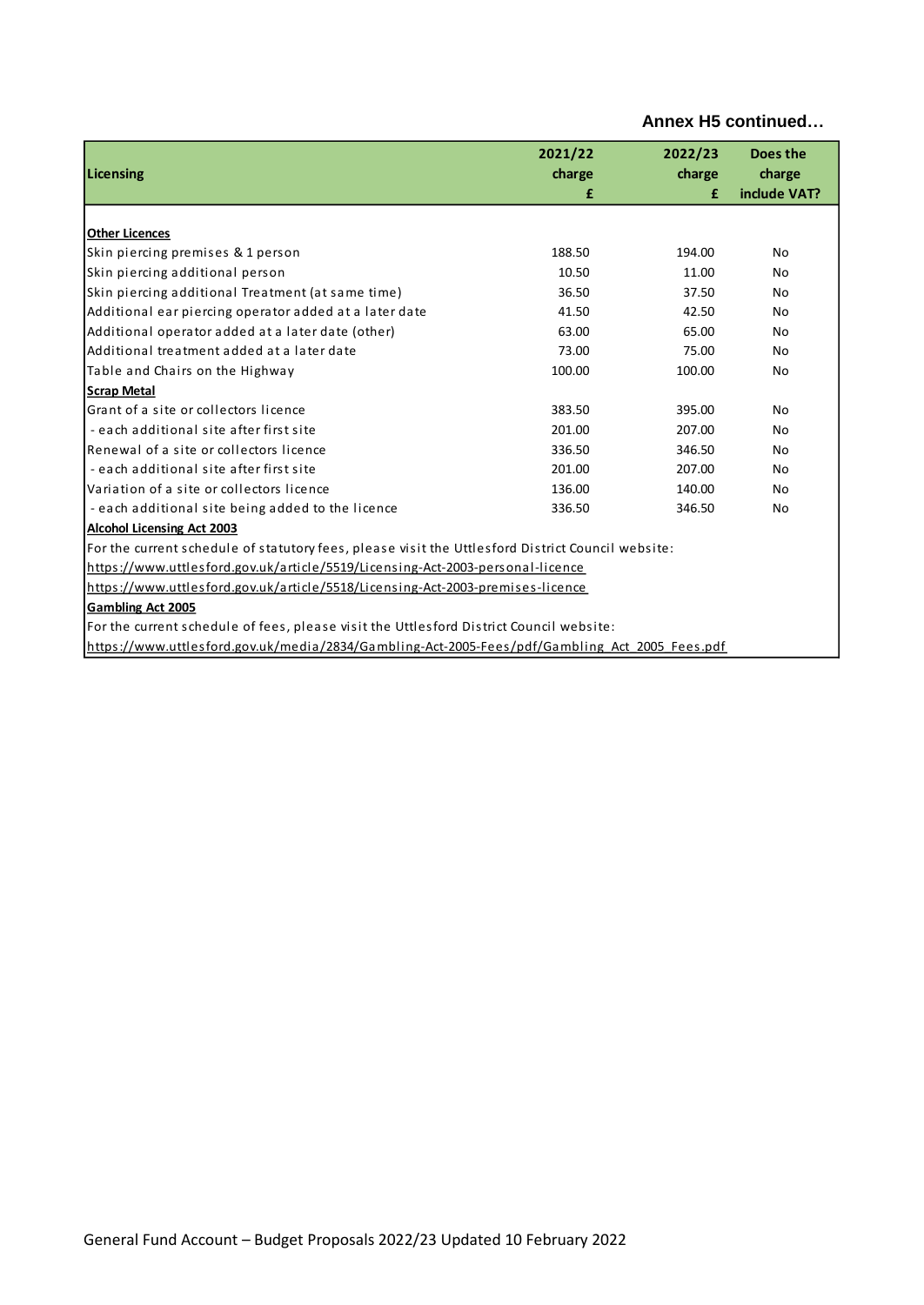| Licensing                                                                                                                     | 2021/22<br>charge<br>£ | 2022/23<br>charge<br>£ | Does the<br>charge<br>include VAT? |
|-------------------------------------------------------------------------------------------------------------------------------|------------------------|------------------------|------------------------------------|
| <b>Licences</b>                                                                                                               |                        |                        |                                    |
| Animal boarding establishment (cattery, kennel, dog day care)*                                                                |                        |                        |                                    |
| - Part A fee                                                                                                                  | 279.00                 | 287.50                 | No                                 |
| - Part B fee                                                                                                                  | 181.50                 | 187.00                 | No                                 |
| - Re-inspection                                                                                                               | 133.00                 | 137.00                 | No                                 |
| - Variation                                                                                                                   | 20.50                  | 21.00                  | No                                 |
| Riding Establishments *                                                                                                       |                        |                        |                                    |
| - Part A fee                                                                                                                  | 344.00                 | 354.50                 | No                                 |
| - Part B fee                                                                                                                  | 193.50                 | 199.50                 | No                                 |
| - Re-inspection                                                                                                               | 186.50                 | 192.00                 | No                                 |
| - Variation                                                                                                                   | 20.50                  | 21.00                  | No                                 |
| Home boarding *                                                                                                               |                        |                        |                                    |
| - Part A fee                                                                                                                  | 190.50                 | 196.00                 | No                                 |
| - Part B fee                                                                                                                  | 198.00                 | 204.00                 | No                                 |
| - Re-inspection                                                                                                               | 133.00                 | 137.00                 | No                                 |
| - Variation                                                                                                                   | 20.50                  | 21.00                  | No                                 |
| Dog breeding establishment *                                                                                                  |                        |                        |                                    |
| - Part A fee                                                                                                                  | 257.50                 | 265.00                 | No                                 |
| - Part B fee                                                                                                                  | 181.50                 | 187.00                 | No                                 |
| - Re-inspection                                                                                                               | 133.00                 | 137.00                 | No                                 |
| - Variation                                                                                                                   | 20.50                  | 21.00                  | No                                 |
| Pet shop *                                                                                                                    |                        |                        |                                    |
| - Part A fee                                                                                                                  | 279.00                 | 287.50                 | No                                 |
| - Part B fee                                                                                                                  | 184.50                 | 190.00                 | No                                 |
| - Re-inspection                                                                                                               | 133.00                 | 137.00                 | No                                 |
| - Variation                                                                                                                   | 20.50                  | 21.00                  | No                                 |
|                                                                                                                               |                        |                        |                                    |
| Dangerous wild animals * (based on a 2 year licence)                                                                          | POA                    | POA                    | No                                 |
| Zoo licence (5 years) * (based on a 5 year licence)                                                                           | <b>POA</b>             | <b>POA</b>             | No                                 |
| Keeping or Training Animals for Exhibition * (based on a 5                                                                    |                        |                        |                                    |
| year licence)                                                                                                                 | POA                    | POA                    | No                                 |
| * Part Afees need to be paid on application. Part B fees are paid on issuing report & confirmation of the licence and rating. |                        |                        |                                    |

The issuing of the license will occur following payment of Part B fees.

For licenses where there is more than one activity, the fee will be based on the applicant's main business activity as judged by the inspecting officer.

Additional charges will be applied for secondary activities as outlined below.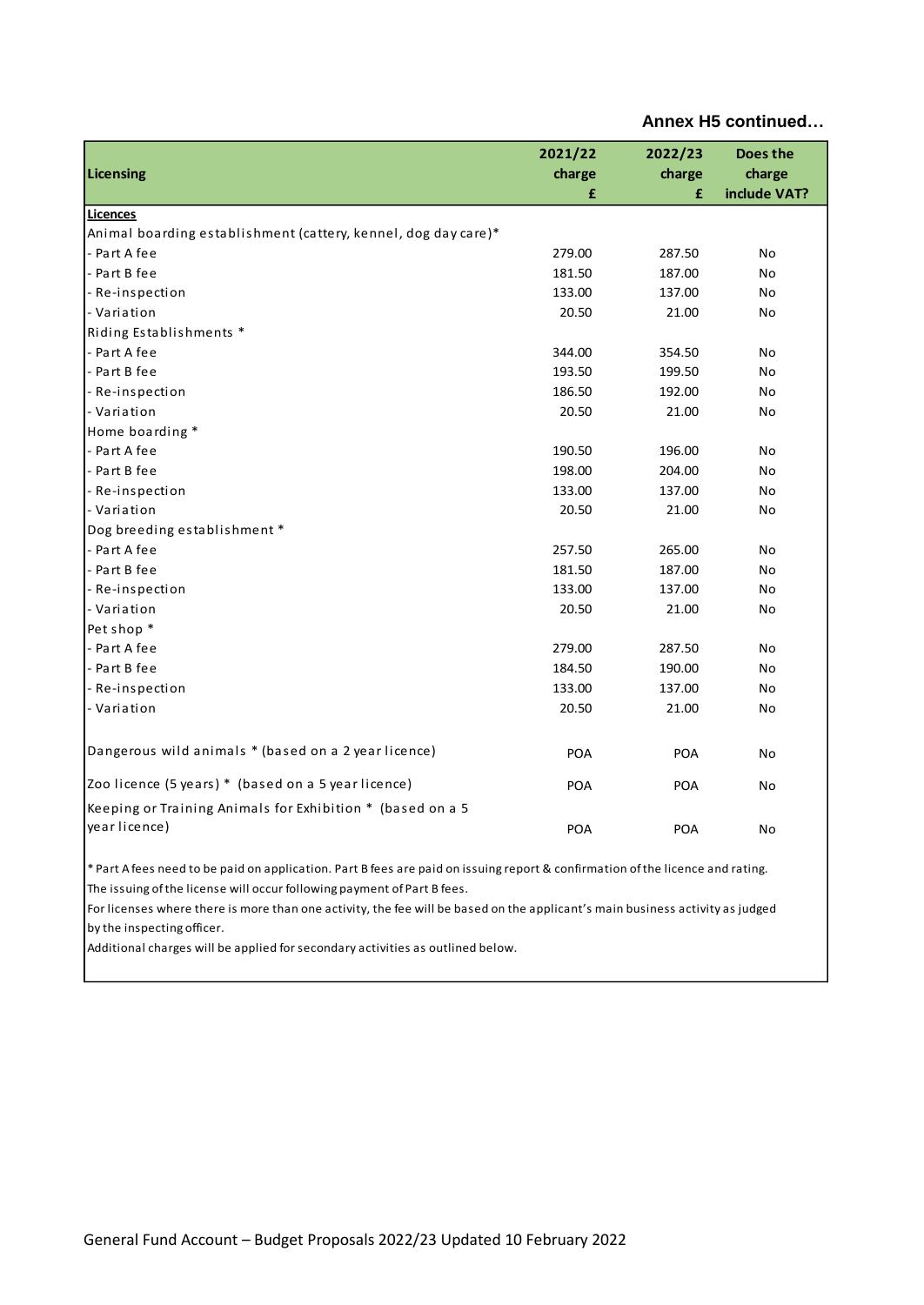| Annex H5 continued |  |  |  |
|--------------------|--|--|--|
|--------------------|--|--|--|

| Licensing                                                                                                                          | 2021/22<br>charge<br>£ | 2022/23<br>charge<br>£ | Does the<br>charge<br>include VAT? |
|------------------------------------------------------------------------------------------------------------------------------------|------------------------|------------------------|------------------------------------|
| <b>Additional Costs</b>                                                                                                            |                        |                        |                                    |
| Cattery, Kennel, Dog Day Care                                                                                                      | 62.00                  | 64.00                  | No                                 |
| Riding Establishments                                                                                                              | 125.00                 | 129.00                 | No.                                |
| Home Boarders                                                                                                                      | 62.00                  | 64.00                  | No                                 |
| <b>Breeders</b>                                                                                                                    | 62.00                  | 64.00                  | No                                 |
| Pet Shop                                                                                                                           | 62.00                  | 64.00                  | No                                 |
| Keeping or Training Animals for Exhibition                                                                                         | <b>POA</b>             | <b>POA</b>             | No                                 |
| Vets fees to be recharged to the operator + Administration costs of £7.50 for Horse Riding Establishments and<br>new breeders only |                        |                        |                                    |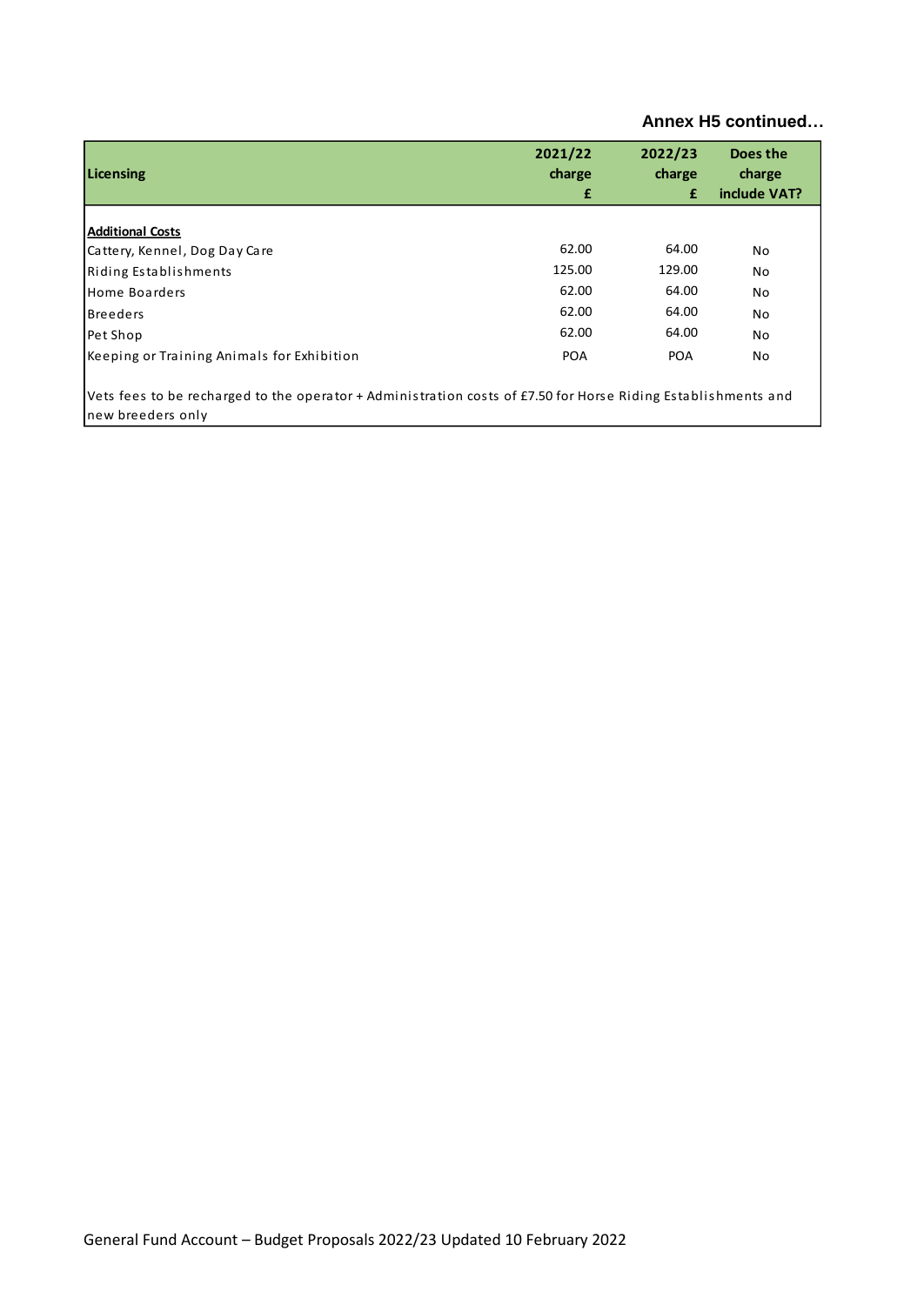#### **Planning Applications**

For the current schedule of planning application fees, please visit the Uttlesford District Council website:

http://www.uttlesford.gov.uk/article/4864/Planning-Application-Fees

| <b>Planning Pre-application advice</b>                                                                            | 2021/22<br>charge<br>£ | 2022/23<br>charge<br>£ | Does the<br>charge<br>include VAT? |
|-------------------------------------------------------------------------------------------------------------------|------------------------|------------------------|------------------------------------|
| <b>Plannng Pre-application Advice</b>                                                                             |                        |                        |                                    |
| Householder - Written Advice only                                                                                 | 100.00                 | 100.00                 | Yes                                |
| - Meeting 1 hr and written advice                                                                                 | 150.00                 | 150.00                 | Yes                                |
| - Follow up advice                                                                                                | 75.00                  | 75.00                  | Yes                                |
| Householder/Heritage*/Listed building Consent                                                                     |                        |                        |                                    |
| - Written advice only                                                                                             | 300.00                 | 300.00                 | Yes                                |
| - Meeting 1 hr and written advice                                                                                 | 450.00                 | 450.00                 | Yes                                |
| - Follow up advice                                                                                                | 225.00                 | 225.00                 | Yes                                |
| MINOR development                                                                                                 |                        |                        |                                    |
| - Written Advice only                                                                                             | 225.00                 | 225.00                 | Yes                                |
| - Meeting 1 hr and written advice                                                                                 | 390.00                 | 390.00                 | Yes                                |
| - Follow up advice                                                                                                | 175.00                 | 175.00                 | Yes                                |
| MINOR development and Heritage* advice                                                                            |                        |                        |                                    |
| - Written Advice only                                                                                             | 450.00                 | 450.00                 | Yes                                |
| - Meeting 1 hr and written advice                                                                                 | 550.00                 | 550.00                 | Yes                                |
| - Follow up advice                                                                                                | 275.00                 | 275.00                 | Yes                                |
| High Hedge Complaints                                                                                             | 500.00                 | 500.00                 | Yes                                |
| MAJOR or Complex Minor Pre-app where they do not want<br>lto enter into a PPA                                     |                        | Bespoke fee            | Yes                                |
| *Heritage advice includes Locally Listed Buildings/Ancient Monuments/Works or development in a Conservation Area. |                        |                        |                                    |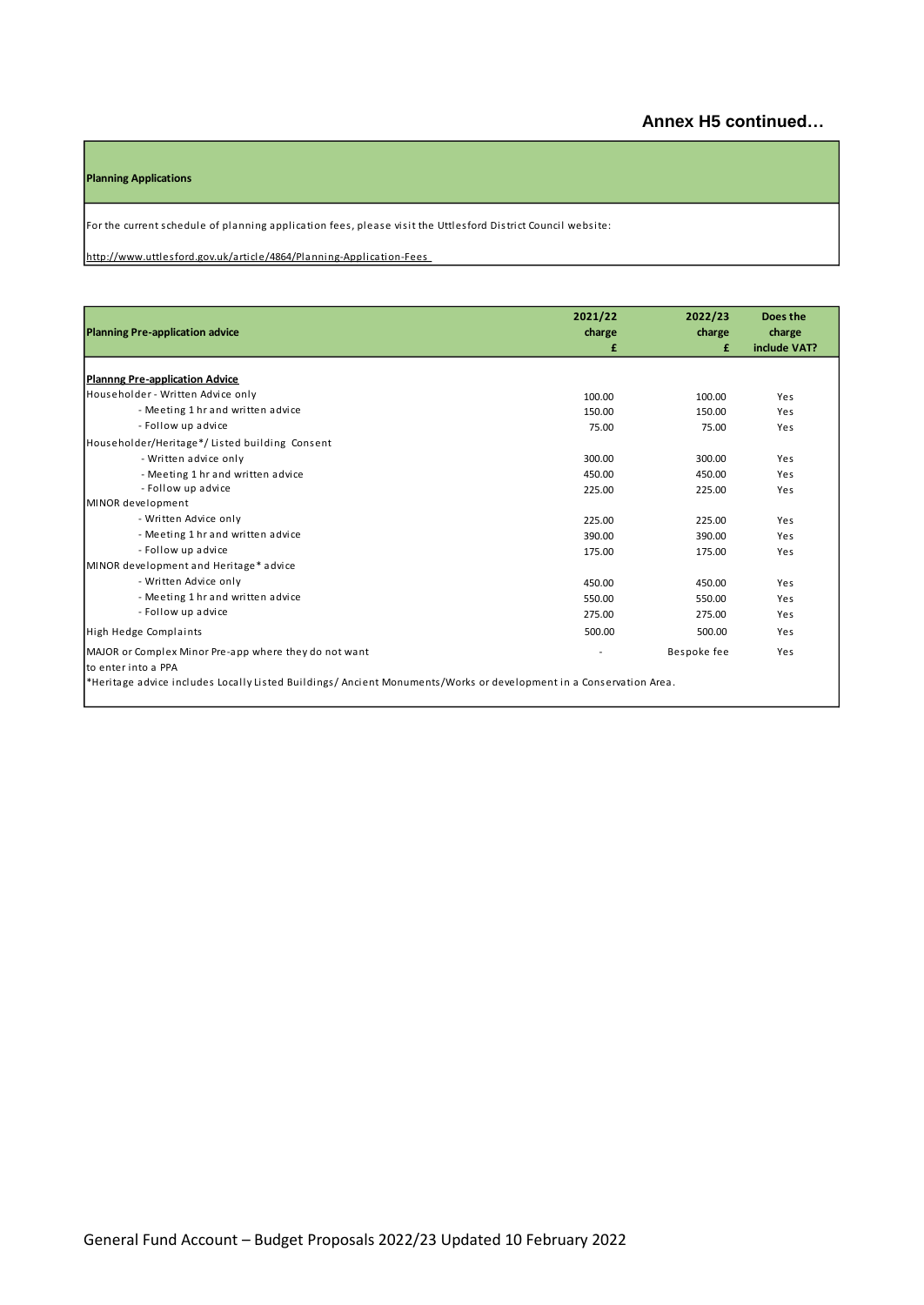| <b>Other Planning fees and charges</b>                                                                                                                                                                                                  | 2021/22<br>charge<br>£            | 2022/23<br>charge<br>£                      | Does the<br>charge<br>include VAT? |
|-----------------------------------------------------------------------------------------------------------------------------------------------------------------------------------------------------------------------------------------|-----------------------------------|---------------------------------------------|------------------------------------|
| Planning conditions - variation / removal discussion                                                                                                                                                                                    | 200.00                            | 200.00                                      | Yes                                |
| Change of use to house in multiple occupation                                                                                                                                                                                           | 150.00                            | 150.00                                      | Yes                                |
| Is Planning Permission required - requests seeking confirmation as to<br>whether planning permission is required for development - Householder?                                                                                         | 100.00                            | 100.00                                      | Yes                                |
| Is Planning Permission required - requests seeking confirmation as to<br>whether planning permission is required for development - Anything else?                                                                                       | 175.00                            | 175.00                                      | Yes                                |
| Informal confirmation of permitted use class (formal confirmation can only<br>be obtained by a certificate of lawfulness) - A Planning history will be<br>carried out and a response provided within 10 working days                    | 150.00                            | 150.00                                      | Yes                                |
| Confirmation that Permitted Development Rights have not<br>been removed - Householder                                                                                                                                                   | 55.00                             | 55.00                                       | Yes                                |
| Confirmation that Permitted Development Rights have<br>not been removed - all other development                                                                                                                                         | 150.00                            | 150.00                                      | Yes                                |
| Confirmation of Designated Area in response to customer requests we<br>can provide confirmation of designated areas (self service is available)<br>however, we can provide a list of constraints on a property within 3<br>working days | 75.00                             | 75.00                                       | Yes                                |
| Copy of history                                                                                                                                                                                                                         | 25.00                             | 25.00                                       | Yes                                |
| Copy of history and more investigation                                                                                                                                                                                                  |                                   | 110.00 per 30 minutes 110.00 per 30 minutes | Yes                                |
| Confirmation of Conditions and s106 Compliance                                                                                                                                                                                          |                                   | 110.00 per 30 minutes 110.00 per 30 minutes | No                                 |
| Confirmation of conditions and s106 Compliance - site visit                                                                                                                                                                             | 276.00 plus the<br>per 30 minutes | 276.00 plus the<br>per 30 minutes           | <b>No</b>                          |
| Advice for variation or deletion of s106 Agreements (per 1hr meeting)                                                                                                                                                                   | 240.00                            | 240.00                                      | Yes                                |
| Other (not listed above)                                                                                                                                                                                                                |                                   | 110.00 per 30 minutes 110.00 per 30 minutes | Yes                                |
| What constitutes a material start? Material starts can only be<br>confirmed by submitting a Cert of Law however we also offer an<br>informal response from a case officer on what constitutes a<br>material start.                      | 75.00                             | 75.00                                       | Yes                                |
|                                                                                                                                                                                                                                         |                                   |                                             |                                    |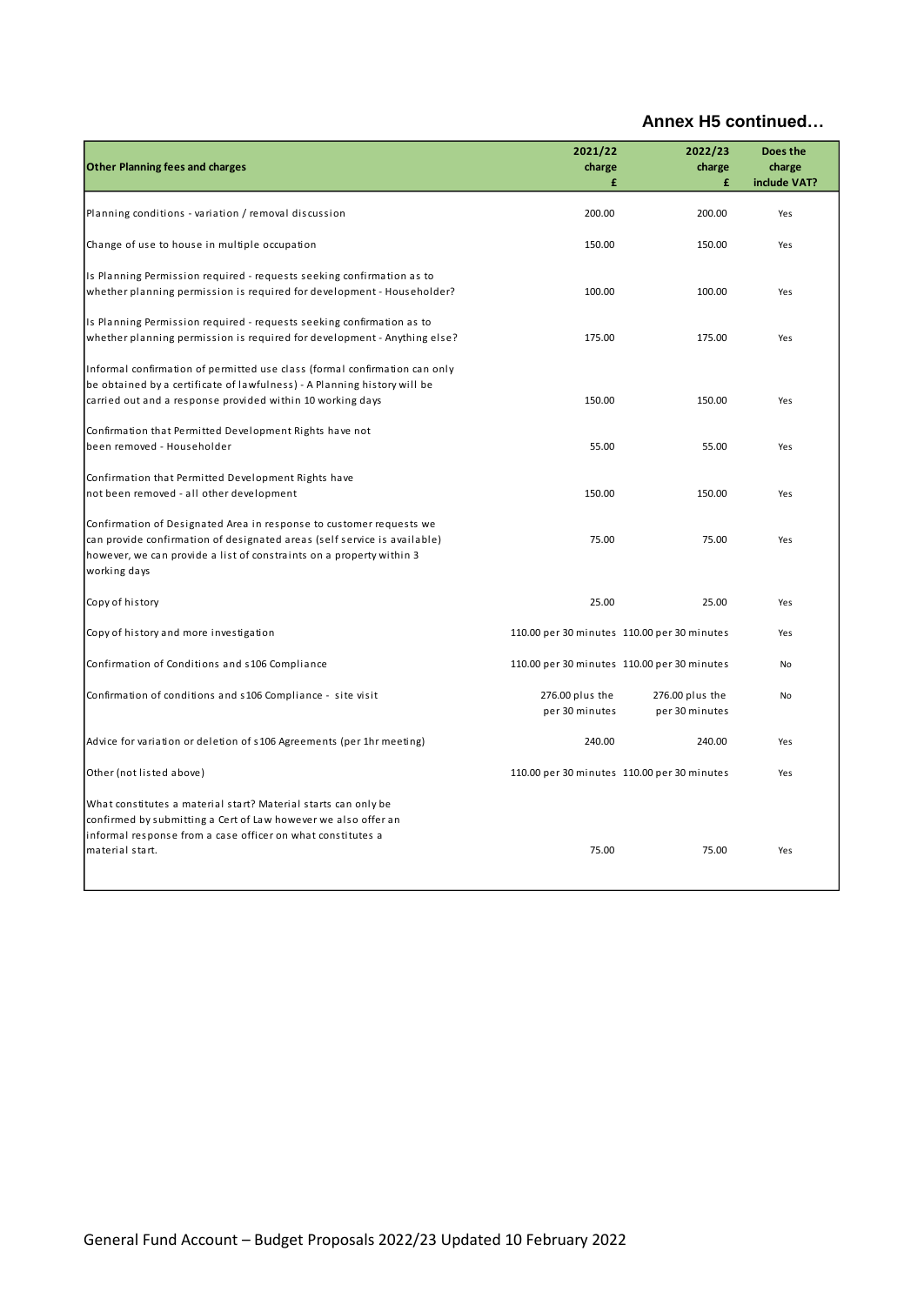| <b>Other Planning fees and charges</b>                                                                          | 2021/22<br>charge<br>£                                             | 2022/23<br>charge<br>£                                             | Does the<br>charge<br>include VAT? |
|-----------------------------------------------------------------------------------------------------------------|--------------------------------------------------------------------|--------------------------------------------------------------------|------------------------------------|
| Documents provided under Local Government                                                                       | 10p a sheet                                                        | 10p a sheet                                                        | Yes                                |
| Access to Information Act 1985                                                                                  | plus 25.00 per                                                     | plus 25.00 per                                                     |                                    |
| Documents - TPO, BPN, LB                                                                                        | hour if job                                                        | hour if job                                                        |                                    |
| Planning & Building Regulation Decision Notices                                                                 | exceeds 1                                                          | exceeds 1<br>hour                                                  |                                    |
|                                                                                                                 | hour                                                               |                                                                    |                                    |
| Uttlesford Local Plan Adopted 2005                                                                              | 25.00                                                              | 25.00                                                              | Yes                                |
| Emerging Local Plan                                                                                             | n/a                                                                | <b>Bespoke Fee</b>                                                 | Yes                                |
| Confirmation regarding Agricultural Ties                                                                        | 42.00                                                              | 42.00                                                              | Yes                                |
| To retain a % of fee paid if the application Is withdrawn -<br>planning applications                            | 15%                                                                | 15%                                                                | <b>No</b>                          |
| To retain a % of fee paid if the application is withdrawn;<br>Pre-Applications                                  | 15%                                                                | 15%                                                                | Yes                                |
| Parish and Town Councils - Neighbourhood Planning mapping                                                       | The time charged will The time charged will<br>officer hourly rate | be at the appropriate be at the appropriate<br>officer hourly rate | <b>No</b>                          |
|                                                                                                                 | 2% - 5% depending                                                  |                                                                    |                                    |
| S106/Legal Agreement Monitoring Fee - including monetary value                                                  | on complexity                                                      | See new fee sheet                                                  | Yes                                |
| S106/Legal Agreement Monitoring Fee - including non-monetary value                                              | Bespoke Fee                                                        | See new fee sheet                                                  | Yes                                |
| Listed Building Authorisation Check (Vendor/Purchaser)                                                          | 1,000.00                                                           | 1,000.00                                                           | No                                 |
| Solicitor's queries regarding compliance with Enforcement Notices -<br>per 30 minutes                           | 110.00                                                             | 110.00                                                             | No                                 |
| Solicitor's queries regarding compliance with Enforcement Notices -<br>additional charge if site visit required | 276.00                                                             | 276.00                                                             | <b>No</b>                          |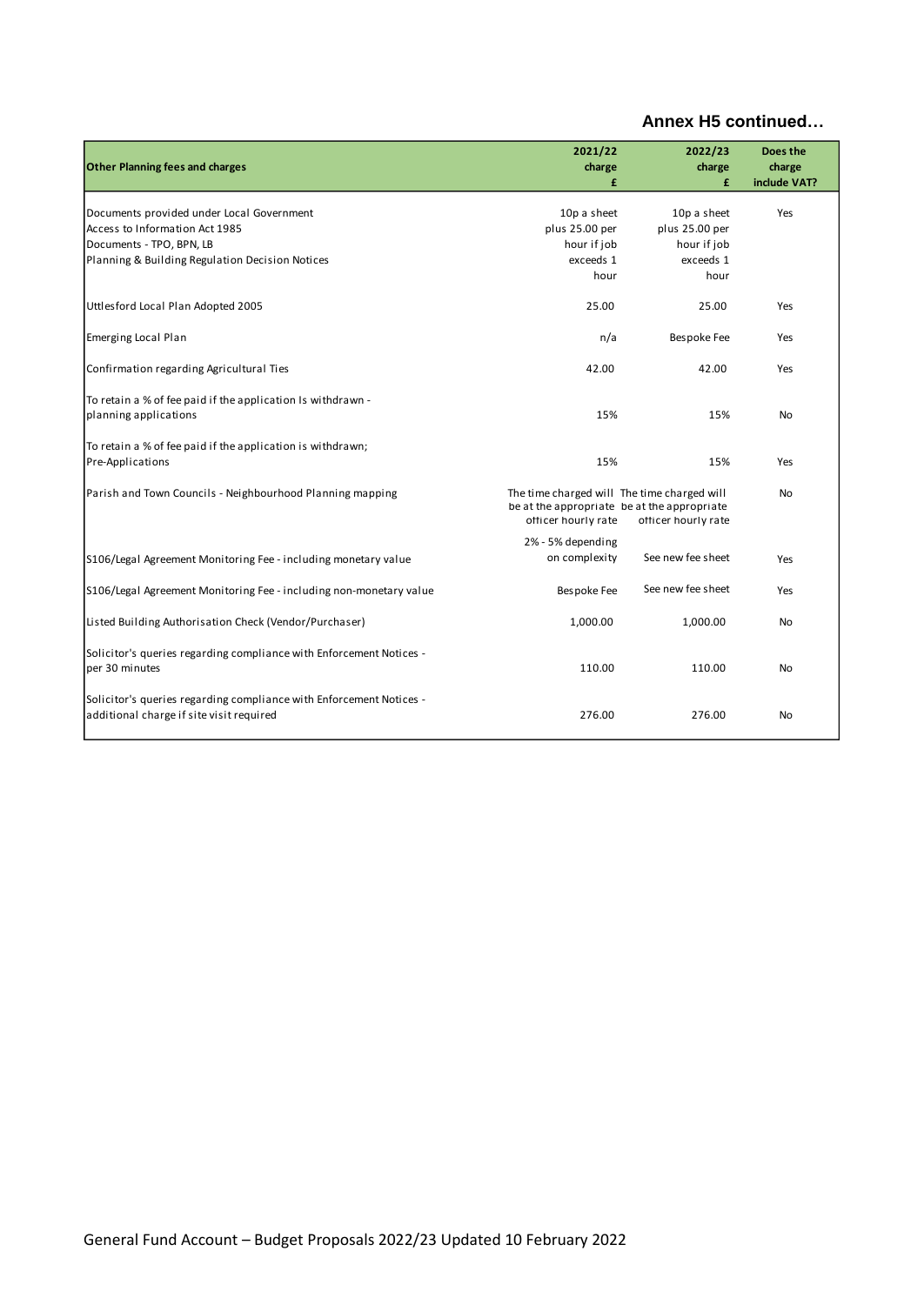|                                                                                                                                                                                                                              | 2021/22 | 2022/23        | Does the     |  |
|------------------------------------------------------------------------------------------------------------------------------------------------------------------------------------------------------------------------------|---------|----------------|--------------|--|
| Other Planning Fees and Charges - S106 Monitoring Fee                                                                                                                                                                        | charge  | charge         | charge       |  |
|                                                                                                                                                                                                                              | £       | £              | include VAT? |  |
| Monitoring Charge Schedule*                                                                                                                                                                                                  |         |                |              |  |
| Scheme (residential Units)                                                                                                                                                                                                   |         |                |              |  |
| $10$                                                                                                                                                                                                                         | n/a     | 416.00         | <b>No</b>    |  |
| 10 to 40                                                                                                                                                                                                                     | n/a     | 1,664.00       | <b>No</b>    |  |
| 41-80                                                                                                                                                                                                                        | n/a     | 5,164.00       | No           |  |
| 81-120                                                                                                                                                                                                                       | n/a     | 7,746.00       | <b>No</b>    |  |
| 121-160                                                                                                                                                                                                                      | n/a     | 15,184.00      | <b>No</b>    |  |
| 161-200                                                                                                                                                                                                                      | n/a     | 18,980.00      | No           |  |
| 201-240                                                                                                                                                                                                                      | n/a     | 22,776.00      | No           |  |
| 241-280                                                                                                                                                                                                                      | n/a     | 26,572.00      | <b>No</b>    |  |
| 281-320                                                                                                                                                                                                                      | n/a     | 30,368.00      | No           |  |
| 321-360                                                                                                                                                                                                                      | n/a     | 34,164.00      | No           |  |
| 361-400                                                                                                                                                                                                                      | n/a     | 37,960.00      | <b>No</b>    |  |
| 440-480                                                                                                                                                                                                                      | n/a     | 41,756.00      | <b>No</b>    |  |
| 481-520                                                                                                                                                                                                                      | n/a     | 45,552.00      | No           |  |
| 560-600                                                                                                                                                                                                                      | n/a     | 49,348.00      | <b>No</b>    |  |
| 600-640                                                                                                                                                                                                                      | n/a     | 53,144.00      | No           |  |
| 640-680                                                                                                                                                                                                                      | n/a     | 56,940.00      | No           |  |
| 680-720                                                                                                                                                                                                                      | n/a     | 60,736.00      | <b>No</b>    |  |
| 721-760                                                                                                                                                                                                                      | n/a     | 64,532.00      | <b>No</b>    |  |
| 761-800                                                                                                                                                                                                                      | n/a     | 68,328.00      | No           |  |
| Strategic site (>800) and Mixed Schemes                                                                                                                                                                                      | n/a     | <b>Bespoke</b> | No           |  |
| *Additional fee could be sought regarding any non-standard clauses requiring specific bespoke monitoring.                                                                                                                    |         |                |              |  |
| The Council will seek a charge to fulfil its role to monitor all the required clauses for Section 106 Obligations,<br>this charge does not include, any charges sought by partner organisations such as Essex County Council |         |                |              |  |
|                                                                                                                                                                                                                              |         |                |              |  |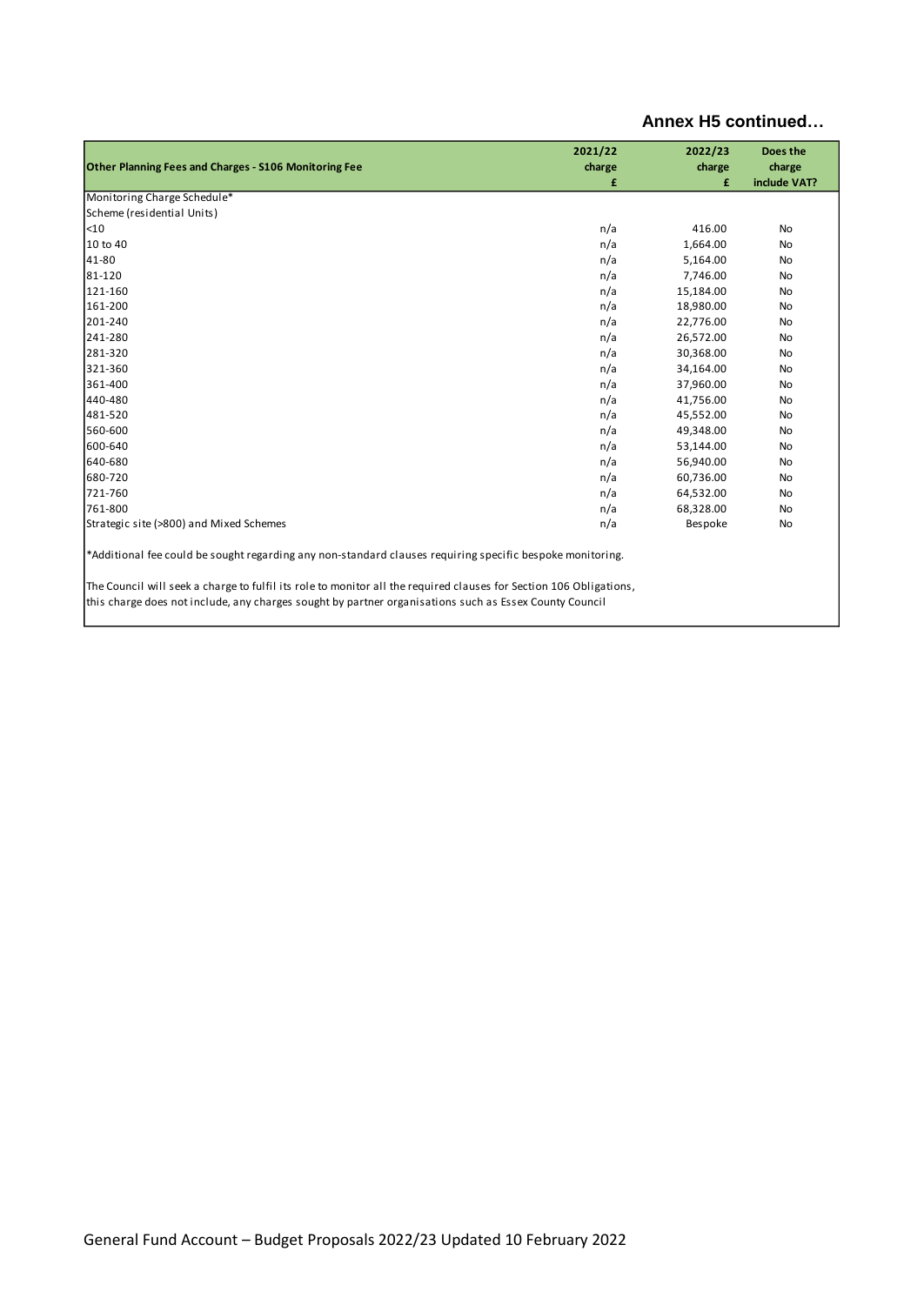|                                                                                                                                                                                                                                                                                                                                                                                               |                   | Arrangement fee for                           |                       |                                               |  |
|-----------------------------------------------------------------------------------------------------------------------------------------------------------------------------------------------------------------------------------------------------------------------------------------------------------------------------------------------------------------------------------------------|-------------------|-----------------------------------------------|-----------------------|-----------------------------------------------|--|
| <b>Planning Performance Agreement (PPA)</b>                                                                                                                                                                                                                                                                                                                                                   | <b>Initiation</b> | <b>What is</b>                                | setting up the PPA    | What is                                       |  |
| band categories                                                                                                                                                                                                                                                                                                                                                                               | Fee £             | included?                                     | frames                | included                                      |  |
| Category A*                                                                                                                                                                                                                                                                                                                                                                                   |                   | $5,000.00 + VAT$ Initial meeting to share the | $50.000.00 + VAT$     | Virtual meetings with UDC officers x 6        |  |
| Developments over 1000 residential units or large commercial areas                                                                                                                                                                                                                                                                                                                            |                   | proposal, discuss PPA.                        |                       | Engagement with Parish/Town Council x up to 2 |  |
| over 20,000sqm net commercial floor space (including change of use)                                                                                                                                                                                                                                                                                                                           |                   |                                               |                       | Presentation to Members x 1                   |  |
|                                                                                                                                                                                                                                                                                                                                                                                               |                   |                                               |                       | Officers attending Design Panel x up to 2     |  |
| Category B*                                                                                                                                                                                                                                                                                                                                                                                   |                   | 5,000.00 + VAT Initial meeting to share the   | 40,000.00 +VAT        | Virtual meetings with UDC officers x 6        |  |
| 501 - 1000 residential units or 10,000 to 19,999s qm net commercial                                                                                                                                                                                                                                                                                                                           |                   | proposal, discuss PPA.                        |                       | Engagement with Parish/Town Council x 1       |  |
| floor space (including change of use)                                                                                                                                                                                                                                                                                                                                                         |                   |                                               |                       | Presentation to Members x 1                   |  |
|                                                                                                                                                                                                                                                                                                                                                                                               |                   |                                               |                       | Officers attending Design Panel x 1           |  |
| Category C*                                                                                                                                                                                                                                                                                                                                                                                   |                   | $5,000.00 + VAT$ Initial meeting to share the | $30,000.00 + VAT$     | Virtual meetings with UDC officers x 6        |  |
| 251 to 500 residential units or between 5,000 to 9,999s gm net                                                                                                                                                                                                                                                                                                                                |                   | proposal, discuss PPA.                        |                       | Engagement with Parish/Town Council x 1       |  |
| commercial floor space (including change of use)                                                                                                                                                                                                                                                                                                                                              |                   |                                               |                       | Presentation to Members x 1                   |  |
|                                                                                                                                                                                                                                                                                                                                                                                               |                   |                                               |                       | Officers attending Design Panel x 1           |  |
| Category D*                                                                                                                                                                                                                                                                                                                                                                                   | $2,500.00 + VAT$  | Initial meeting to share the                  | $17,500.00 + VAT$     | Virtual meetings with UDC officers x 3        |  |
| 50 to 250 residential units or between 2,500 to 4,999sqm net                                                                                                                                                                                                                                                                                                                                  |                   | proposal, discuss PPA.                        |                       | Engagement with Parish/Town Council x 1       |  |
| commercial floor space (including change of use)                                                                                                                                                                                                                                                                                                                                              |                   |                                               |                       | Presentation to Members x 1                   |  |
|                                                                                                                                                                                                                                                                                                                                                                                               |                   |                                               |                       | Officers attending Design Panel x 1           |  |
| Category E*                                                                                                                                                                                                                                                                                                                                                                                   | $2,500.00 + VAT$  | Initial meeting to share the                  | $12,500.00 + VAT$     | Virtual meetings with UDC officers x 3        |  |
| Up to 49 residential units or up to 2,499sqm net                                                                                                                                                                                                                                                                                                                                              |                   | proposal, discuss PPA.                        |                       | Engagement with Parish/Town Council x 1       |  |
| commercial floor space (including change of use)                                                                                                                                                                                                                                                                                                                                              |                   |                                               |                       | Presentation to Members x 1                   |  |
|                                                                                                                                                                                                                                                                                                                                                                                               |                   |                                               |                       | Officers attending Design Panel x 1           |  |
| UDC's reasonable legal costs incurred in association with the preparation                                                                                                                                                                                                                                                                                                                     |                   |                                               | Individually tailored |                                               |  |
| of the S106 Agreement that may commence at pre-application stage.                                                                                                                                                                                                                                                                                                                             |                   |                                               | to your development   |                                               |  |
| *The council's reasonable costs which may be incurred with the appointment of external and statutory consultants and stakeholders to progress the planning application to be agreed by the<br>interested parties on a case by case basis. The cost of commissioning additional consultants will be covered by the interested parties with the agreement of the council on project scoping and |                   | draft reports.                                |                       |                                               |  |

Additional Services - Charges on a cost recovery only. If additional work/meetings is required there will be an additional payment based on the relevant hourly rate of the officer/s required to<br>participate.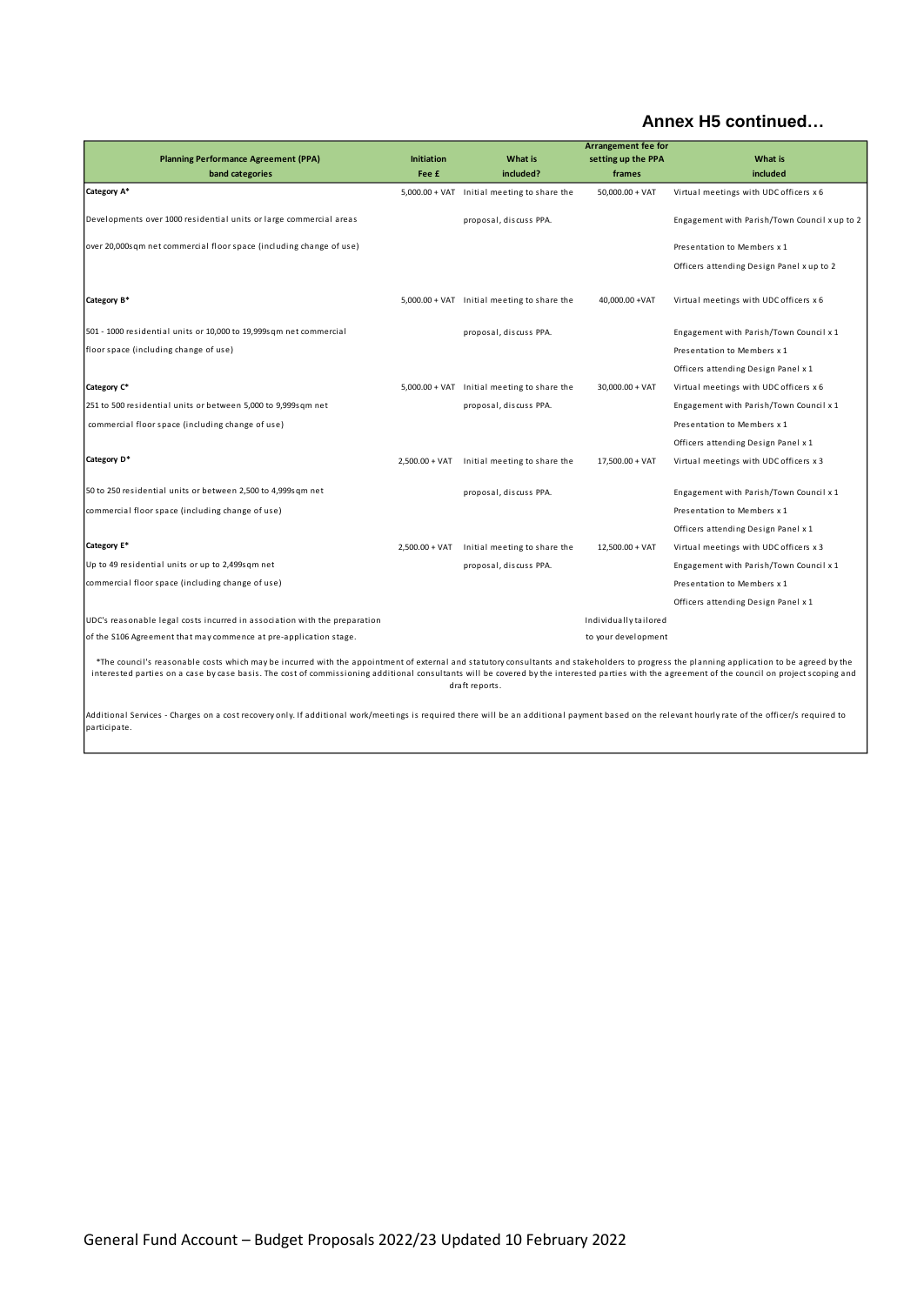| <b>Saffron Walden Offices</b>                                | 2021/22<br>charge<br>£ | 2022/23<br>charge<br>£ | Does the<br>charge<br>include VAT? |
|--------------------------------------------------------------|------------------------|------------------------|------------------------------------|
|                                                              |                        |                        |                                    |
| Room charges - non wedding - minimum 2 hour charge applies   |                        |                        |                                    |
| Room hire - Flitch (Chairman's room) (per hour)              | 37.00                  | 38.00                  | Yes                                |
| Room hire - Flitch (Chairman's room) (per hour) Charity Rate | 32.00                  | 33.00                  | Yes                                |
| Room hire - Cutlers (Committee room) (per hour)              | 67.00                  | 68.00                  | Yes                                |
| Room hire - Cutlers (Committee room) (per hour) Charity Rate | 42.00                  | 43.00                  | <b>Yes</b>                         |
| Room hire - Gibson (Council Chamber) (per hour)              | 89.00                  | 91.00                  | Yes                                |
| Room hire - Gibson (Council Chamber) (per hour) Charity Rate | 57.00                  | 58.00                  | Yes                                |
| Refreshments - per 10 people                                 | 18.00                  | 18.00                  | Yes                                |
| Tenants (Flitch Room) (per hour)                             | 27.00                  | 28.00                  | Yes                                |
| Tenants (Cutlers Room) (per hour)                            | 32.00                  | 33.00                  | Yes                                |
| Tenants (Gibson Room) (per hour)                             | 52.00                  | 53.00                  | Yes                                |
| Room charges - wedding                                       |                        |                        |                                    |
| Flitch (Chairman's Room) Mon-Thur                            | 112.00                 | 114.00                 | Yes                                |
| Flitch (Chairman's Room) Friday                              | 162.00                 | 165.00                 | Yes                                |

| <b>Print Room</b>                                                                                                                                                                                           | 2021/22 | 2022/23 | Does the     |
|-------------------------------------------------------------------------------------------------------------------------------------------------------------------------------------------------------------|---------|---------|--------------|
|                                                                                                                                                                                                             | charge  | charge  | charge       |
|                                                                                                                                                                                                             | £       | £       | include VAT? |
| Printing services for town & parish councils,<br>voluntary organisations, clubs & societies<br>Hourly charge<br>Materials charged on top<br>* Addition of VAT varies depending on what is<br>being printed. | 41.50   | 41.50   | $No*$        |